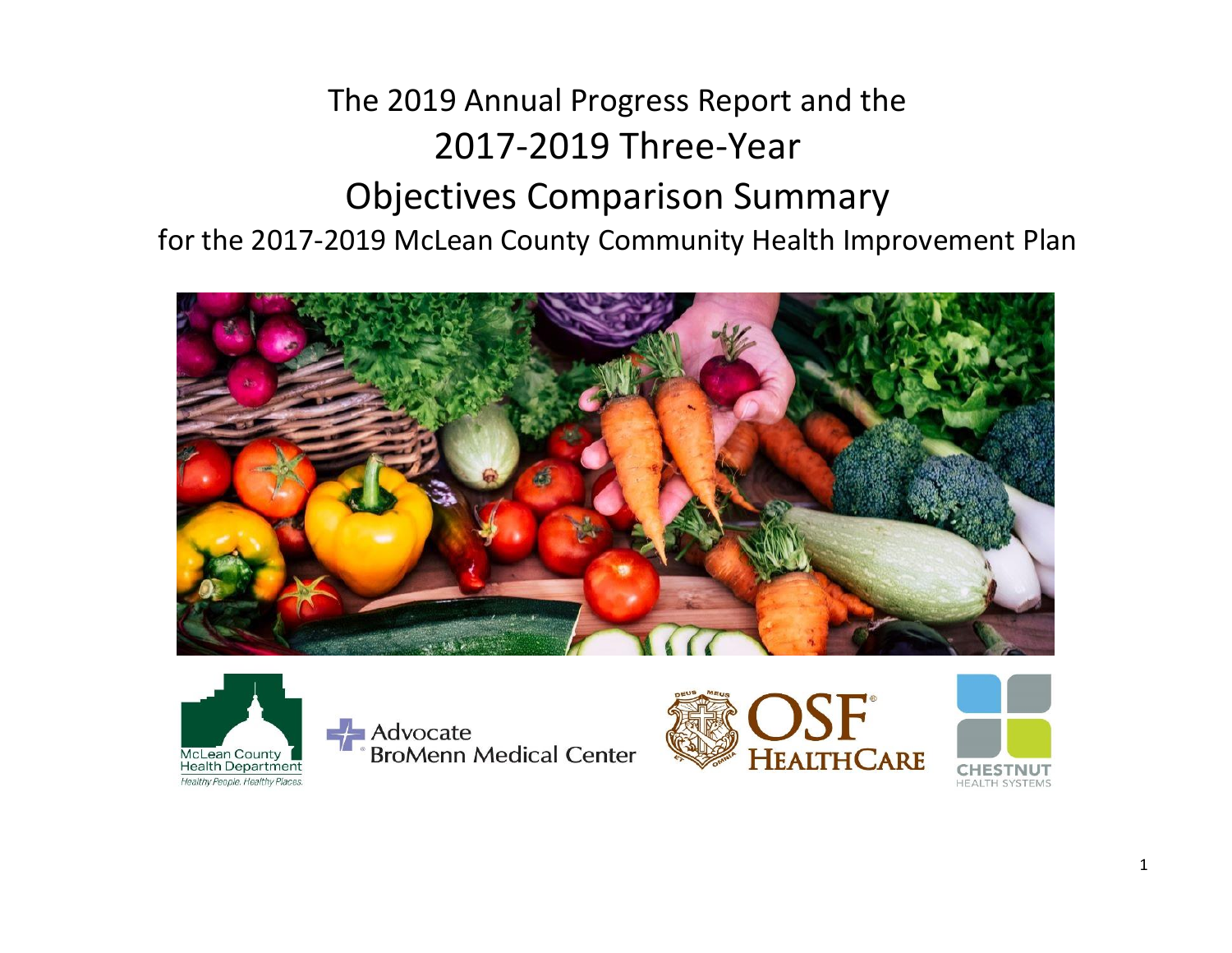# **Table of Contents**

| McLean County Community Health Improvement Plan: Access to Appropriate Healthcare 2019 Progress Report  16 |
|------------------------------------------------------------------------------------------------------------|
|                                                                                                            |
| 2017–2019 McLean County Community Health Improvement Plan Outcome and Impact Objective Comparison Summary  |



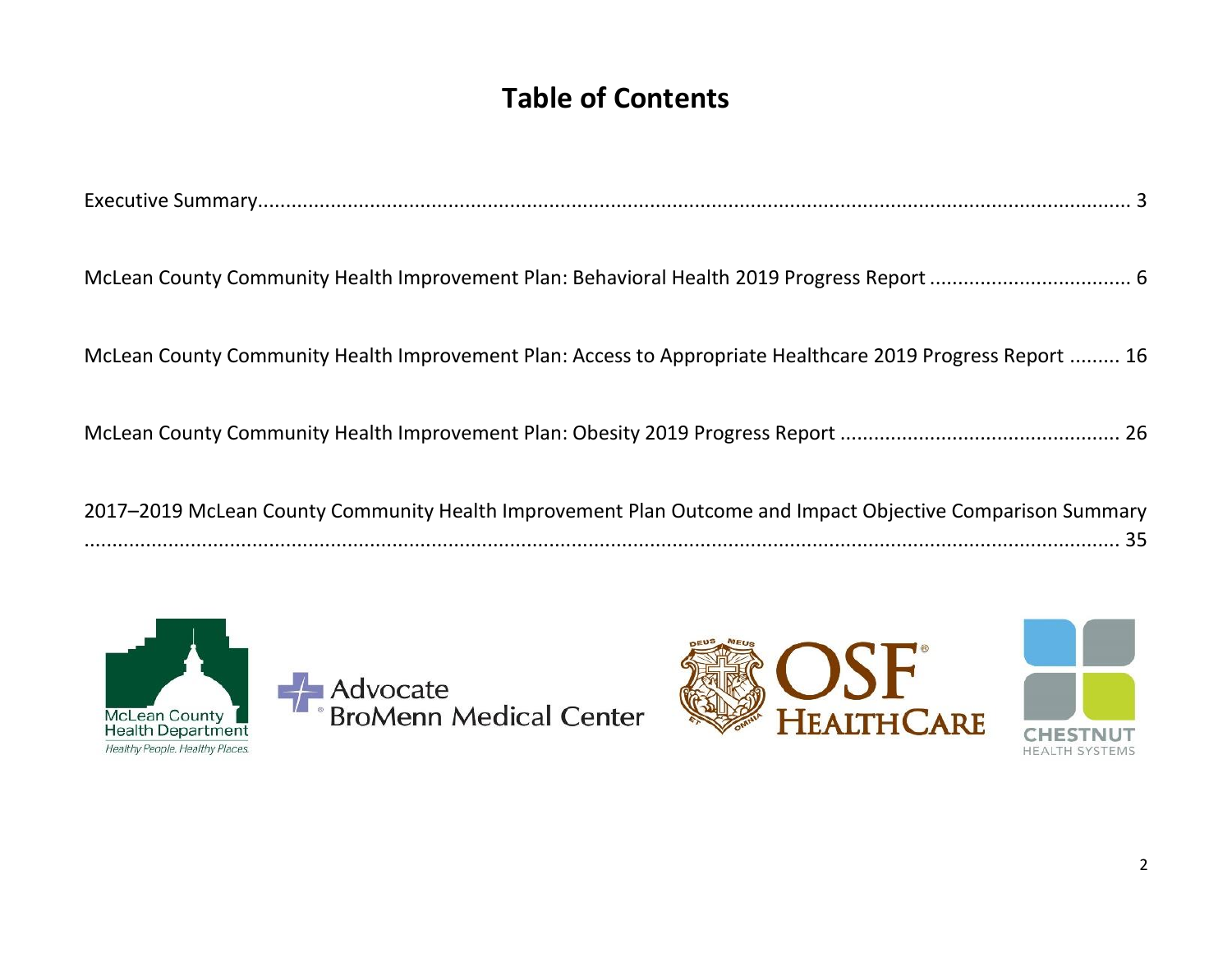



# **Executive Summary**

<span id="page-2-0"></span>Advocate BroMenn Medical Center, the McLean County Health Department, OSF St. Joseph Medical Center and the United Way of McLean County, with the guidance of the McLean County Community Health Council, collaborated together for the first time to produce two joint reports: the 2016 McLean County Community Health Needs Assessment and the 2017-2019 McLean County Community Health Improvement Plan. In 2018, Chestnut Health Systems joined this collaborative effort, replacing the United Way of McLean County as one of the four lead agencies. The 2016 joint assessment resulted in the identification of three health priorities: 1) behavioral health, including mental health and substance abuse; 2) access to appropriate health services for the underserved and areas of high socioeconomic needs; and, 3) obesity.

The purpose of the 2017-2019 McLean County Community Health Improvement Plan was to improve the health of McLean County residents by developing and maintaining partnerships to implement community health improvement plan interventions, working together to encourage health and healthcare access awareness and fostering systemic approaches that will improve the health and well-being of county residents and the community. For the three-year period of 2017-2019, McLean County stakeholders worked together to implement the McLean County Community Health Improvement Plan and to support related efforts. Annual reports for 2017 and 2018 were produced to reflect progress made on implementing the intervention strategies and achieving the process indicators outlined in the plan. This 2019 annual report provides a similar overview of the progress made on the intervention strategies; however, it is also followed by the Outcome and Impact Objectives Comparison Summary for the 3-year period. Using green, yellow and red highlights, the summary provides the baseline data available at the time of the writing of the 2017–2019 3-year Community Health Improvement Plan, and compares the baselines with the most up-to-date data available by April 2020 for 2019 to see if improvements in the impact and outcome objectives have been observed, using a color-coded approach: green (improvement); yellow (no substantial change), and red (worse).

Through the work of committees dedicated to each of the priority areas, considerable progress was made toward implementing the intervention strategies and achieving the targets as defined by the process and outcome indicators. Some examples of accomplishments from the improvement plan over the three-year period are listed on the next two pages.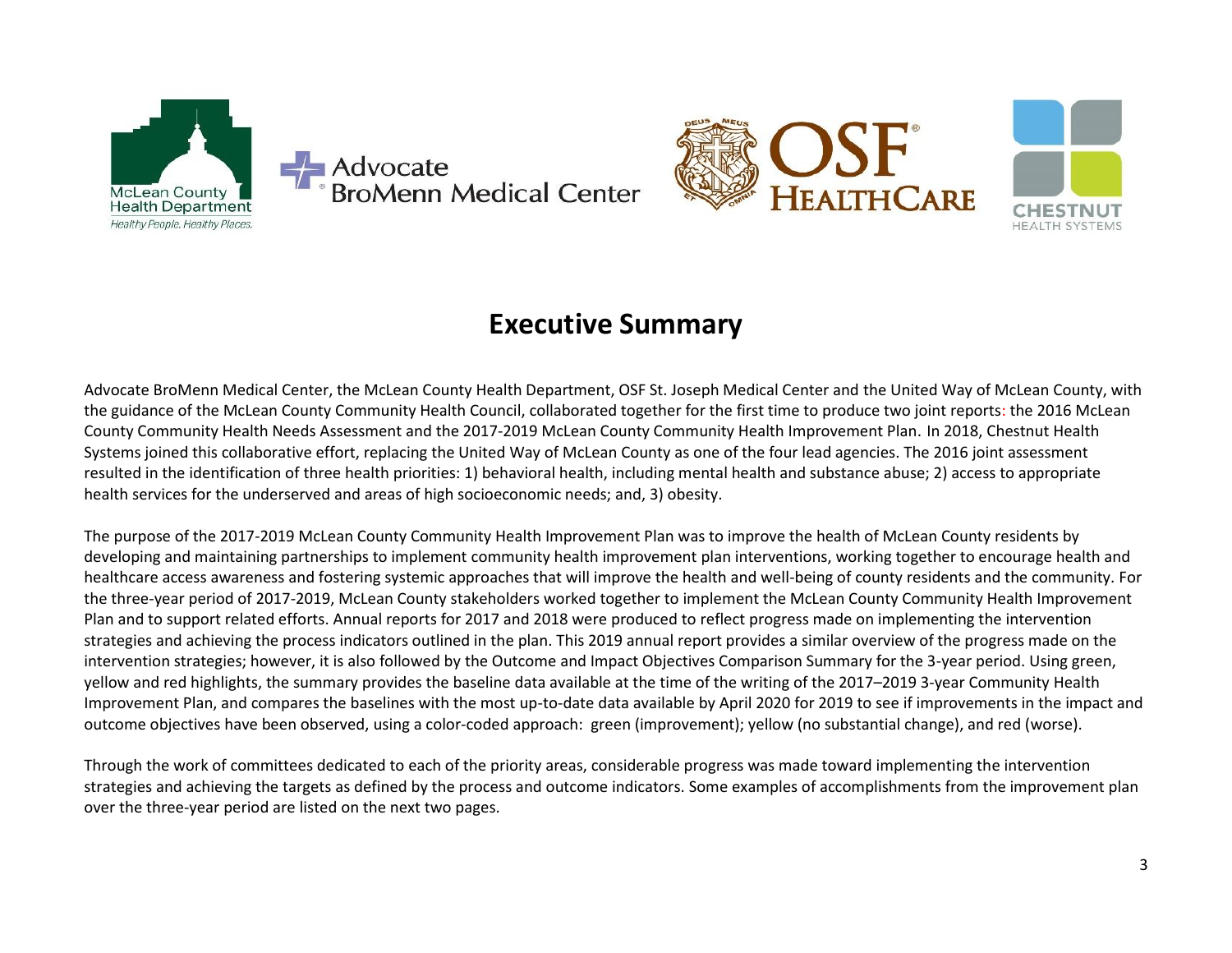# **2017 - 2019 Community Health Improvement Plan Accomplishments**

| <b>Behavioral Health (Mental Health and Substance Abuse)</b>                                                     | <b>Baseline</b><br><b>Data</b> | <b>Newest Data</b>     |
|------------------------------------------------------------------------------------------------------------------|--------------------------------|------------------------|
| A collaborative behavioral health social media campaign (Facebook/Twitter) was launched in February 2018 and     | $\mathbf{0}$                   | Monthly                |
| continues in 2020                                                                                                | (2017)                         | messages               |
|                                                                                                                  |                                | $(2018 - 2019)$        |
| 11,443 - 40,692 people reached on Facebook (2018 - 2019); 480 - 1,153 interactions                               |                                |                        |
| • 6,159 people reached on Twitter (2018 – 2019); 9,489 impressions (2018) and 49 interactions (2019)             |                                |                        |
| An annual behavioral health forum for community members was held each year from 2017-2019                        | $\Omega$                       | 285                    |
| Attendance: approx. 100 (2017); approx. 196 (2018); 285 (2019)                                                   | participants<br>(2016)         | participants<br>(2019) |
| The Embedded School and Community-based Services began in 2017. It has expanded and continues in 2020            | 0 schools                      | 5 schools              |
| Clinicians are embedded in schools to increase access to mental health services                                  | (2016)                         | (2019)                 |
| Frequent Users System Engagement (FUSE) began in 2019                                                            | $\Omega$                       | $\overline{2}$         |
| FUSE is a program designed to break the cycle of homelessness and crisis among individuals with complex          | participants                   | participants           |
| medical and behavioral health challenges who are frequently intersecting the justice, homeless or                | (2017)                         | (2019)                 |
| emergency systems of care                                                                                        |                                |                        |
| Ending the Silence, an evidence-based program implemented in the public schools, was expanded                    | 677 students                   | 3,205 students         |
| • 8,860 students participated in the program between 2017 and 2019                                               | (2016)                         | (2019)                 |
| Numerous grants with collaborative partners were awarded totaling nearly \$565,000                               | <b>NA</b>                      | <b>NA</b>              |
| Mental Health First Aid classes were held throughout 2017 - 2019. Total County residents completing classes in   | 350 residents                  | 1,288 residents        |
| during the 3-year Community Health Improvement Plan: 1,288 residents                                             | (2016)                         | $(2017 - 2019)$        |
| An Adverse Childhood Experiences (ACE's) Master Training was held in October 2017:                               | 0 Master                       | 13 McLean              |
| 25 individuals were trained (13 of these were for McLean County). The McLean County Master Trainers<br>$\bullet$ | <b>Trainers</b>                | <b>County Master</b>   |
| presented to over 2,000 community members on ACE's between 2017 and 2019                                         | (2016)                         | Trainers (2017)        |
| The number of deaths due to suicide decreased in McLean County from 2015 to 2018                                 | 22 deaths                      | 16 deaths              |
|                                                                                                                  | (2015)                         | (2018)                 |
| The proportion of adults at risk for acute/binge drinking decreased                                              | 26.9%                          | 22.6%                  |
|                                                                                                                  | (2013)                         | (2016)                 |
| The proportion of youths at risk for acute/binge drinking decreased in 8 <sup>th</sup> graders                   | 26%                            | 21%                    |
|                                                                                                                  | (2012)                         | (2018)                 |
| The proportion of youths at risk for acute/binge drinking decreased in 12 <sup>th</sup> graders                  | 64%                            | 47%                    |
|                                                                                                                  | (2012)                         | (2018)                 |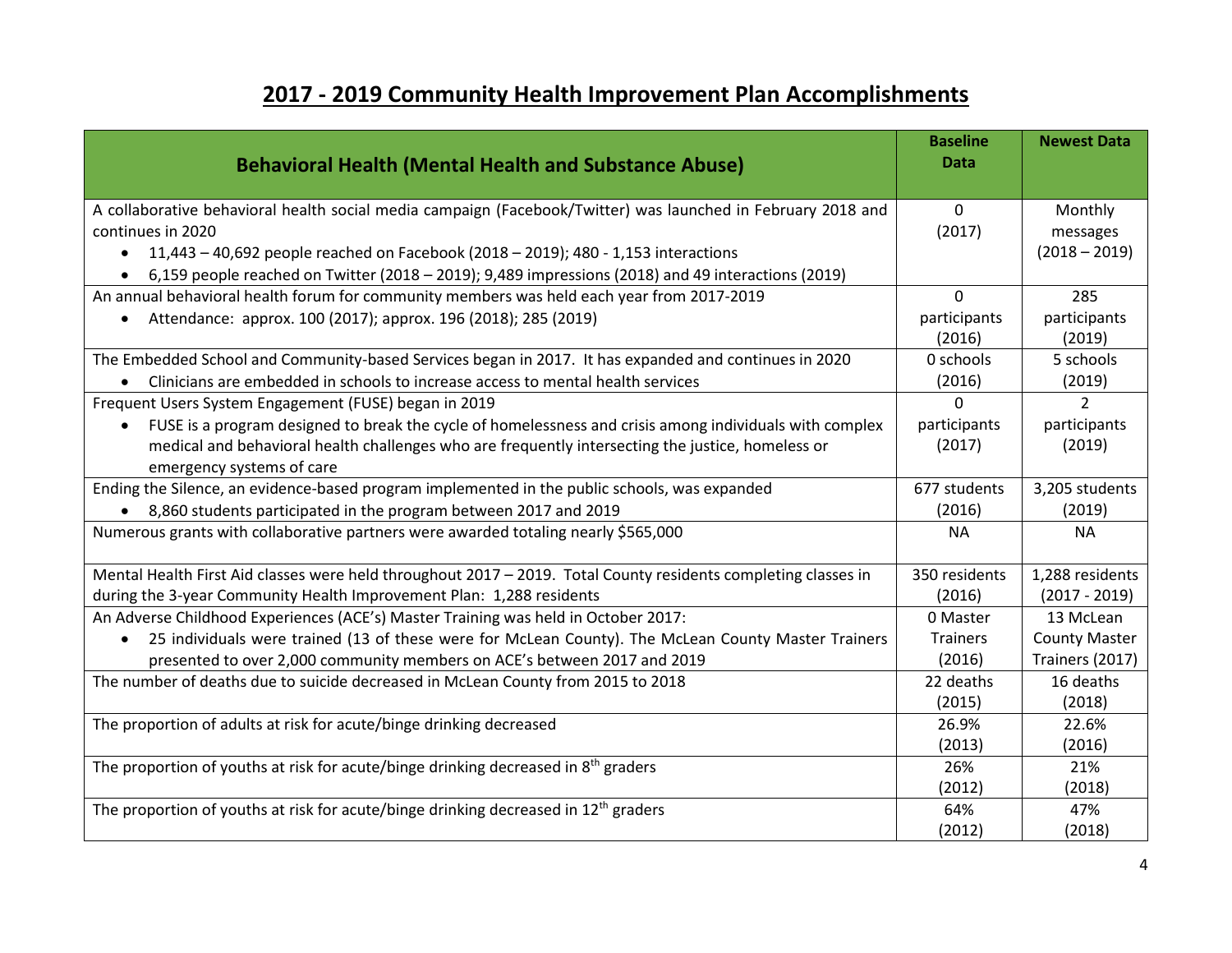| Access to Appropriate Healthcare for the Underserved and Areas of High<br><b>Socioeconomic Need</b>                              | <b>Baseline</b><br>Data | <b>Newest</b><br>Data |
|----------------------------------------------------------------------------------------------------------------------------------|-------------------------|-----------------------|
| The Coordinating Appropriate Access to Comprehensive Care (CAATCH) Program began in July 2017 and continues                      | 109                     | 316                   |
| in 2020                                                                                                                          | patients                | patients              |
| CAATCH is an emergency room program for navigators/care coordinators to engage those without a<br>$\bullet$<br>primary care home | (2017)                  | (2019)                |
| A dental clinic for underserved or uninsured community members opened at the Community Health Care Clinic in                     | $\Omega$                | 142                   |
| 2019                                                                                                                             | dental patients         | dental patients       |
| In 2019: 142 patients served; 1,031 visits                                                                                       | (2016)                  | (2019)                |
| The proportion of McLean County adults indicating they have access to a physician increased                                      | 87%                     | 94%                   |
|                                                                                                                                  | (2015)                  | (2018)                |
| The proportion of McLean County adults indicating they have access to dental care increased                                      | 77%                     | 81%                   |
|                                                                                                                                  | (2015)                  | (2018)                |
|                                                                                                                                  |                         |                       |
| <b>Obesity</b>                                                                                                                   | <b>Baseline</b><br>Data | <b>Newest</b><br>Data |
| The Food Farmacy pilot, providing "prescriptions" for produce, began in August 2017 and continues in 2020                        | 0 trips                 | 134 trips             |
| 36 participants (28 return shoppers) made 134 shopping trips with their 12-visit Co-op prescription (2019)<br>$\bullet$          | (2016)                  | (2019)                |
| Smart Meals was implemented in 2018 and continues in 2020                                                                        | 0 meals                 | 1,323 meals           |
|                                                                                                                                  | (2016)                  | (2019)                |
| The Partnership for Health Pilot Program began in April 2017 to improve the health and fitness of people with                    | 0 participants          | 51 participants       |
| developmental and intellectual disabilities. The program continues in 2020                                                       | (2016)                  | $(4/18 - 3/19)$       |
| A Food Access Summit (March 2017) and a Food Rescue Summit (September 2018), organized locally, were held                        | 0 summits               | 2 summits             |
|                                                                                                                                  | (2016)                  | (2017; 2018)          |
| The percentage of adults living at a healthy body weight in McLean County was maintained                                         | 35.2%                   | 35.2%                 |
|                                                                                                                                  | (2013)                  | (2018)                |
| The percentage of McLean County adults who do not exercise at all decreased                                                      | 27%                     | 20%                   |
|                                                                                                                                  | (2015)                  | (2018)                |
| The percentage of McLean County adults who exercise 3 or more times per week has increased                                       | 39%<br>(2015)           | 49%<br>(2018)         |

**To see a complete list of highlights reflecting progress and the need for further community-wide effort, please see the Outcome and Impact Objective Comparison Summary on pages 35 - 40.**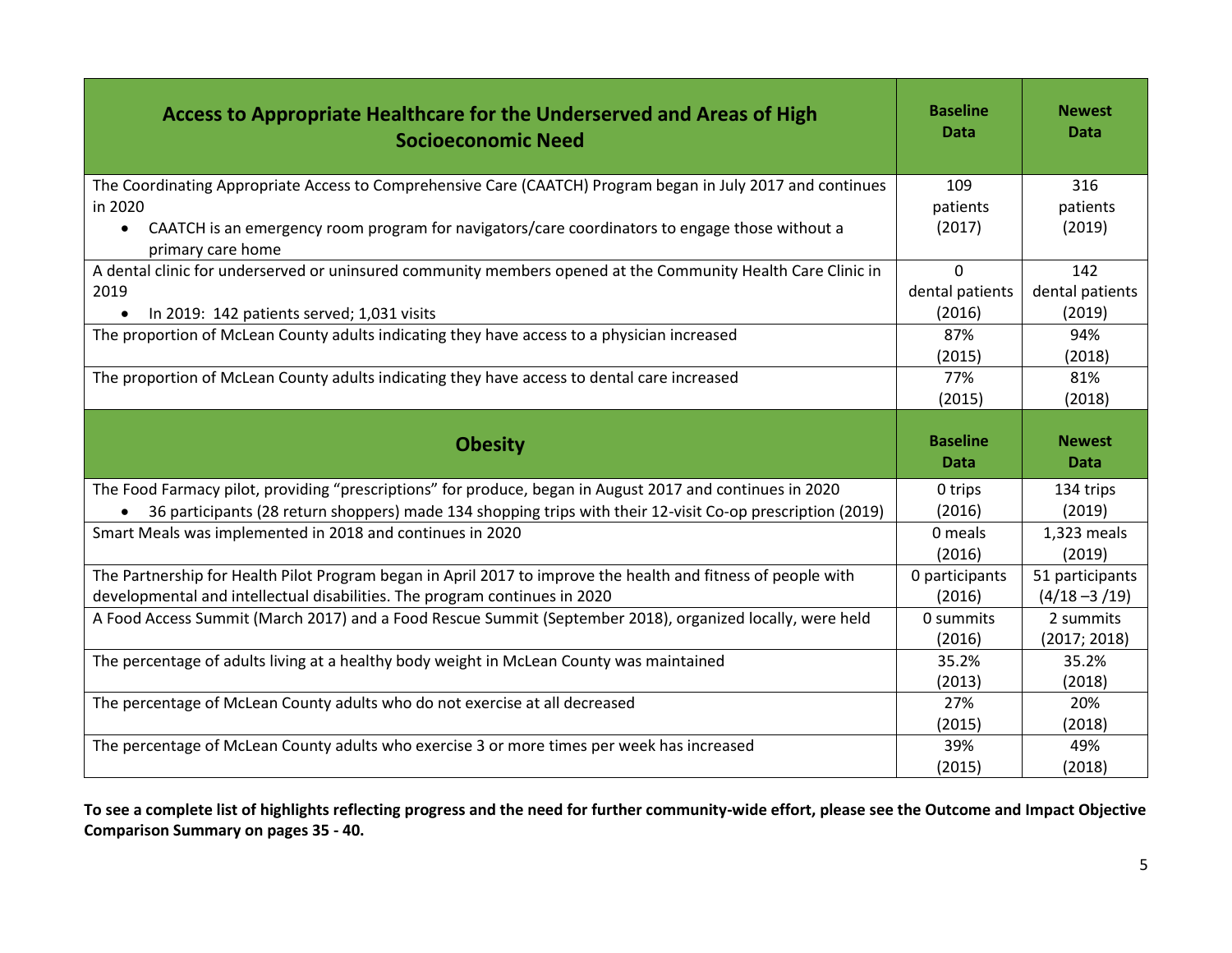# <span id="page-5-0"></span>**McLean County Community Health Improvement Plan: Behavioral Health 2019 Progress Report**

# **HEALTH PRIORITY: BEHAVIORAL HEALTH**

**GOAL: By 2020, increase coping skills to reduce deaths due to suicide and emergency room (ER) visits due to self-inflicted injury and alcohol abuse with a focus on low socio-economic zip codes.**

**OUTCOME OBJECTIVE: By 2020, reduce deaths due to suicide and ER visits due to self-inflicted injury and alcohol abuse.** Baseline

- Deaths due to suicide: 22 deaths *(McLean County Coroner, 2015)*
- Age-adjusted ER visits due to self-inflicted injury: adults 22.6 visits per 10,000; adolescents 59.2/10,000 *(Conduent Healthy Communities Institute [HCI], Illinois Hospital Association, 2012-2014)*
- Age-adjusted ER visits due to alcohol abuse: 50.7 visits per 10,000 *(Conduent Healthy Communities Institute [HCI], Illinois Hospital Association, 2012-2014)*

## *SHIP 2021 Alignment*

- *Reduce age-adjusted suicide rate*
- *Reduce age-adjusted suicide rate among the veteran population*
- *Reduce emergency department visits, hospitalizations, and incarceration due to behavioral health issues by narrowing the treatment gap and building and sustaining community-based behavioral health treatment capacity*

|                                                                                       | <b>INTERVENTION STRATEGIES</b>                                                                                                                                                                                                                   | <b>EVALUATION PLAN</b>                                                                                                                                   | <b>PROGRESS COMPLETED</b>                                                                   |
|---------------------------------------------------------------------------------------|--------------------------------------------------------------------------------------------------------------------------------------------------------------------------------------------------------------------------------------------------|----------------------------------------------------------------------------------------------------------------------------------------------------------|---------------------------------------------------------------------------------------------|
| <b>IMPACT OBJECTIVE #1:</b>                                                           | Offer Too Good for Drugs, an evidence-based drug                                                                                                                                                                                                 | Process indicators:                                                                                                                                      |                                                                                             |
| By 2020, reduce the                                                                   | and alcohol program with a strong coping skills                                                                                                                                                                                                  | • Conduct an inventory of evidence-based programs                                                                                                        | <b>Completed April</b>                                                                      |
| proportion of adults at                                                               | component for two grade levels in McLean                                                                                                                                                                                                         | aimed at reducing alcohol use in adults in McLean                                                                                                        | 2017                                                                                        |
| risk for acute/binge                                                                  | County public school districts.                                                                                                                                                                                                                  | County                                                                                                                                                   |                                                                                             |
| drinking and youth using                                                              |                                                                                                                                                                                                                                                  |                                                                                                                                                          |                                                                                             |
| alcohol within the past<br>year.<br><b>Baseline: Adults</b><br>26.9% (Behavioral Risk | Evidence: Too Good for Drugs is a framework of<br>social and emotional skills that develops goal<br>setting, decision-making and effective<br>communication skills. A comprehensive body of<br>evidence demonstrates the positive effects of Too | • # of public-school districts in McLean County<br>where Too Good for Drugs is implemented<br>(baseline: 6 public school districts, Project Oz,<br>2016) | 2019: 8 public school<br>districts<br>2018: 8 public school<br>districts<br>2017: 8 schools |
| <b>Factor Surveillance</b><br>System [BRFSS], 2013)                                   | Good for Drugs on emotional competency skills,<br>decision-making ability, intentions to use illicit<br>substances, substance use behavior and intentions                                                                                        | • # of students in McLean County public schools<br>participating in Too Good for Drugs (baseline:<br>2,472, Project Oz, 2016)                            | 2019: 2,408 students<br>2018: 2,743 students                                                |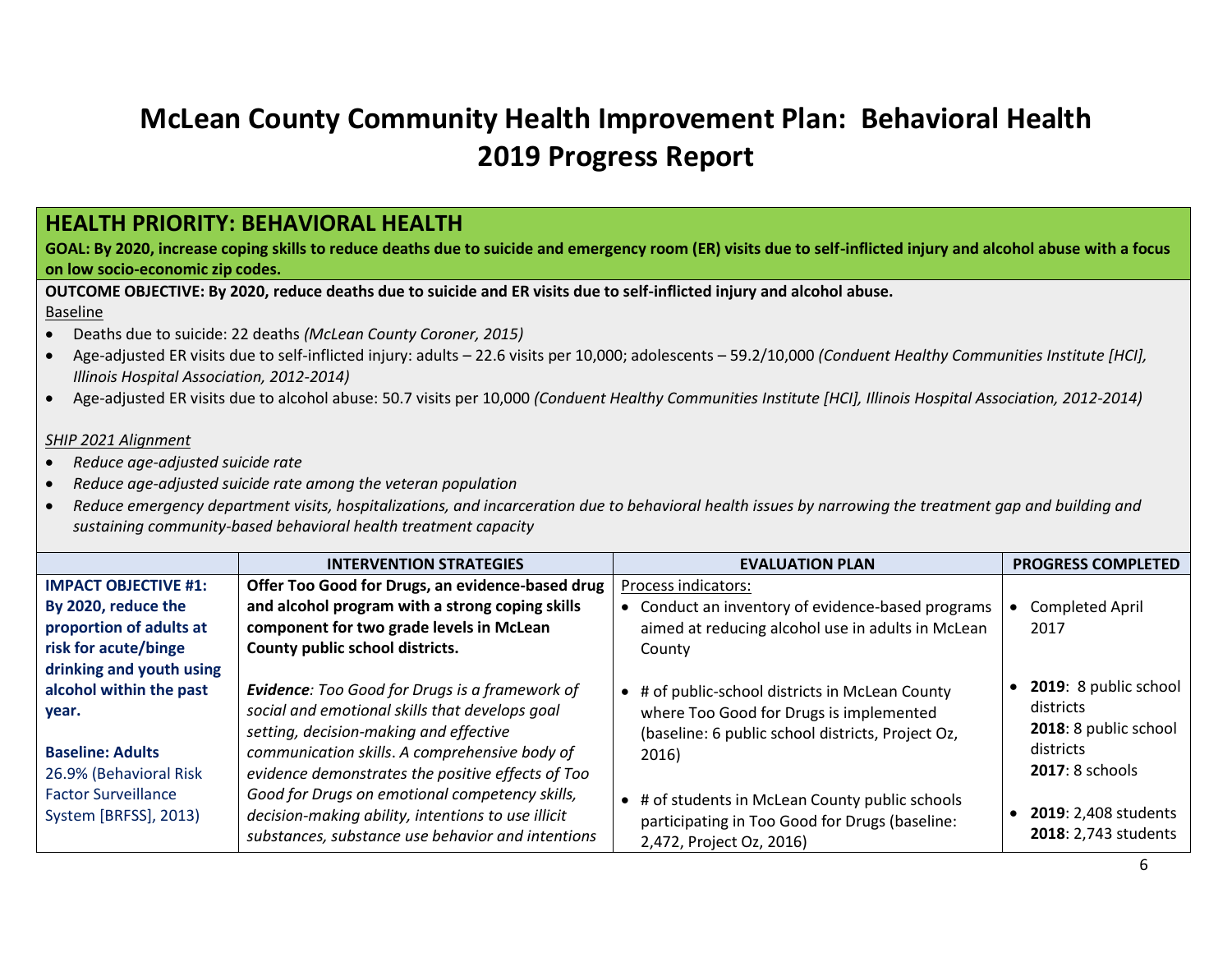|                                                                                                                                                                                                                                                                                                                                                                                                                                                                                                                                                                                                                          |                                                                                                                                                                                                                                                                                                                                                                                                                                                                                                                                                                                                                                                                                                                                           |                                                                                                                                                                                                                                                                                                                                                                                                                                                                                                                                                                                                                          | $\overline{7}$                                                                                                                                                                                                                                                                                                      |
|--------------------------------------------------------------------------------------------------------------------------------------------------------------------------------------------------------------------------------------------------------------------------------------------------------------------------------------------------------------------------------------------------------------------------------------------------------------------------------------------------------------------------------------------------------------------------------------------------------------------------|-------------------------------------------------------------------------------------------------------------------------------------------------------------------------------------------------------------------------------------------------------------------------------------------------------------------------------------------------------------------------------------------------------------------------------------------------------------------------------------------------------------------------------------------------------------------------------------------------------------------------------------------------------------------------------------------------------------------------------------------|--------------------------------------------------------------------------------------------------------------------------------------------------------------------------------------------------------------------------------------------------------------------------------------------------------------------------------------------------------------------------------------------------------------------------------------------------------------------------------------------------------------------------------------------------------------------------------------------------------------------------|---------------------------------------------------------------------------------------------------------------------------------------------------------------------------------------------------------------------------------------------------------------------------------------------------------------------|
| <b>IMPACT OBJECTIVE #2:</b><br>By 2020, reduce the<br>proportion of McLean<br><b>County adults reporting</b><br>8-30 days of "not good"<br>mental health per month.                                                                                                                                                                                                                                                                                                                                                                                                                                                      | Offer Mental Health First Aid (MHFA) to the<br>community. MHFA courses are designed for lay<br>people or non-mental health professionals.<br><b>Evidence:</b> Mental Health First Aid USA is an<br>international evidence-based program managed,<br>operated and disseminated by the National Council                                                                                                                                                                                                                                                                                                                                                                                                                                     | Process indicators:<br>• # of MHFA courses sponsored by Advocate<br>BroMenn Medical Center (baseline: 4 courses -<br>McLean County MHFA Collaborative, 2016)                                                                                                                                                                                                                                                                                                                                                                                                                                                             | • 2019: 2 courses for<br>community<br>members, 1 course<br>cancelled due to low<br>enrollment                                                                                                                                                                                                                       |
| <b>Newest Data: Adults</b><br><b>Updated BRFSS data not</b><br>available<br><b>Baseline: Youth</b><br>26% - 8 <sup>th</sup> (Illinois Youth<br>Survey [IYS], 2012);<br>64% - $12^{th}$ graders (IYS,<br>2012)<br><b>Newest Data: Youth</b><br>21% - 8 <sup>th</sup> graders (IYS,<br>2018)<br>47% - 12 <sup>th</sup> graders (IYS,<br>2018)<br><b>Healthy People 2020 (HP</b><br>2020) Alignment:<br>Reduce the proportion<br>of adolescents<br>reporting use of<br>alcohol or any illicit<br>drugs during the past<br>30 days<br>Reduce the proportion<br>of adults who drank<br>excessively in the<br>previous 30 days | Drugs programs have demonstrated effectiveness<br>in third party evaluations. Evaluation studies for<br>the evidence-based program show the following<br>outcomes: 1) the proportion of students with<br>intentions to drink was significantly reduced; 2) the<br>proportion of students with intentions to smoke,<br>use marijuana or engage in fighting were reduced;<br>and, 3) scores increased in 8 of 9 protective areas<br>(i.e., emotional competency, social and peer<br>resistance skills, goal-setting and decision-making,<br>perceived harmful effects of substance use).<br>http://www.toogoodprograms.org/too-<br>good/evidence-base/<br>Support evidence-based programs with coping<br>skills component in McLean County. | • Conduct an inventory of programs with a coping<br>skills component offered in public schools and<br>community organizations in McLean County<br>• Develop a list of programs with a coping skills<br>component to distribute to or available for<br>appropriate stakeholders (i.e., superintendents)<br>• # of students in McLean County public schools<br>participating in the Illinois Youth Survey (baseline:<br>2,187 students, Illinois Youth Survey, 2016)<br>Outcome indicators:<br>• Average improvement in student pre and post-<br>test scores for Too Good for Drugs (baseline:<br>+2.11, Project Oz, 2016) | • 2017: Completed<br>• List is services based,<br>not program based<br>2019: Survey not<br>conducted in 2019<br>2018: 3,246<br>students in McLean<br>County took Illinois<br>Youth Survey.<br>2017: 1,668<br>students<br>$2019: +3.4$<br>improvement<br>$2018: +2.5$<br>improvement<br>$2017: +2.33$<br>improvement |
|                                                                                                                                                                                                                                                                                                                                                                                                                                                                                                                                                                                                                          | to engage in aggressive behavior. Too Good for                                                                                                                                                                                                                                                                                                                                                                                                                                                                                                                                                                                                                                                                                            |                                                                                                                                                                                                                                                                                                                                                                                                                                                                                                                                                                                                                          | 2017: 3,016 students                                                                                                                                                                                                                                                                                                |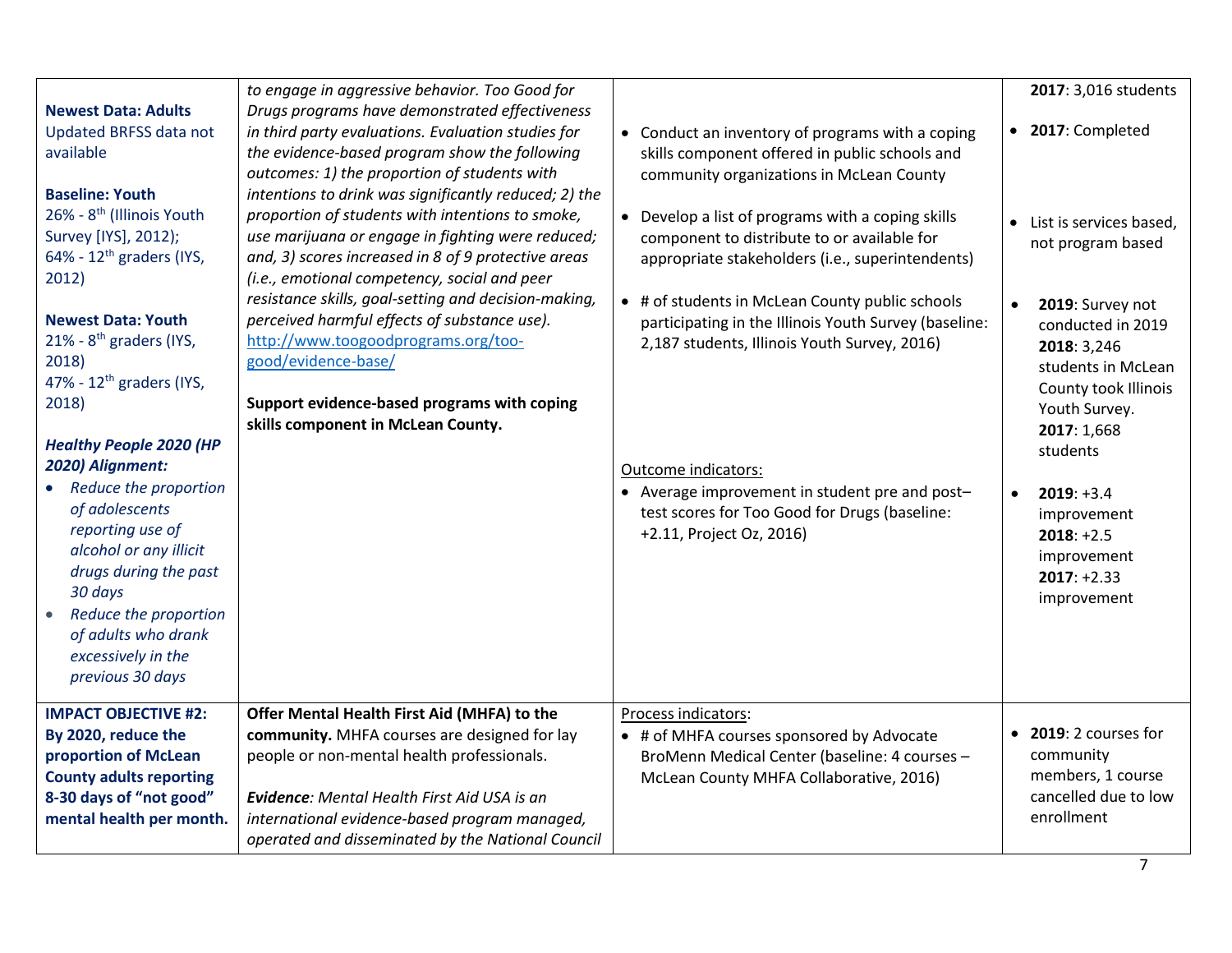| <b>Baseline:</b><br>13.9% (BRFSS, 2013)<br><b>Newest Data:</b><br>Updated data not<br>available | for Behavioral Health, Maryland Department of<br>Mental Health and Hygiene, and the Missouri<br>Department of Mental Health. Mental Health First<br>Aid studies found that participants gained: 1)<br>better recognition of mental disorders; 2) better<br>understanding of treatments; 3) confidence in<br>providing help to others;<br>4) improved mental health for themselves; and | • # of MHFA courses sponsored by OSF St. Joseph<br>Medical Center (baseline: 3 courses - McLean<br>County MHFA Collaborative, 2016)                                                                                                                                                                                  | 2018: 3 courses for<br>community members<br>2017: 6 courses for<br>community members<br>• 2019: 3 courses for<br>community members<br>2018: 3 courses for                                                           |
|-------------------------------------------------------------------------------------------------|----------------------------------------------------------------------------------------------------------------------------------------------------------------------------------------------------------------------------------------------------------------------------------------------------------------------------------------------------------------------------------------|----------------------------------------------------------------------------------------------------------------------------------------------------------------------------------------------------------------------------------------------------------------------------------------------------------------------|---------------------------------------------------------------------------------------------------------------------------------------------------------------------------------------------------------------------|
| HP 2020 Alignment:<br>Reduce the suicide<br>rate<br>Reduce suicide<br>attempts by               | 5) fewer stigmatizing attitudes and decreased<br>social distance for people with mental disorders.<br>http://www.dbsalliance.org/site/DocServer/MHFA<br>Evidence.pdf?docID=8202                                                                                                                                                                                                        |                                                                                                                                                                                                                                                                                                                      | community<br>members, 4 courses<br>for employees<br>2017: 3 courses for<br>community members                                                                                                                        |
| adolescents                                                                                     |                                                                                                                                                                                                                                                                                                                                                                                        | • # of McLean County community members trained<br>in MHFA per year (baseline: 350 community<br>members, MHFA Collaborative, 2016)                                                                                                                                                                                    | • 2019: 299 individuals<br>2018: 736 individuals<br>2017: 253 individuals                                                                                                                                           |
|                                                                                                 |                                                                                                                                                                                                                                                                                                                                                                                        | Outcome indicators:<br>• % of MHFA course participants that "Agree" or<br>"Strongly Agree" that they are More Confident<br>About Being Aware of Their Own Views & Feelings<br>About Mental Health Problems & Disorders<br>(baseline: 98% of survey respondents, McLean<br>County MHFA Collaborative, 7/1/14-6/30/16) | 2019: 97% of course<br>$\bullet$<br>participants<br>2018: 96% of course<br>participants<br>2017: 98.6% of<br>course participants                                                                                    |
|                                                                                                 |                                                                                                                                                                                                                                                                                                                                                                                        | • % of MHFA follow-up survey participants that still<br>feel prepared to assist a person who may be<br>dealing with a mental health problem or crisis to<br>seek professional help (baseline: 81%, McLean<br>County MHFA Collaborative, September 2016)                                                              | 2019: No survey<br>$\bullet$<br>conducted<br>2018: 72.6% of<br>follow-up survey<br>participants feel<br>prepared, 27% feel<br>somewhat prepared<br>(follow-up survey<br>participants include<br>individuals who had |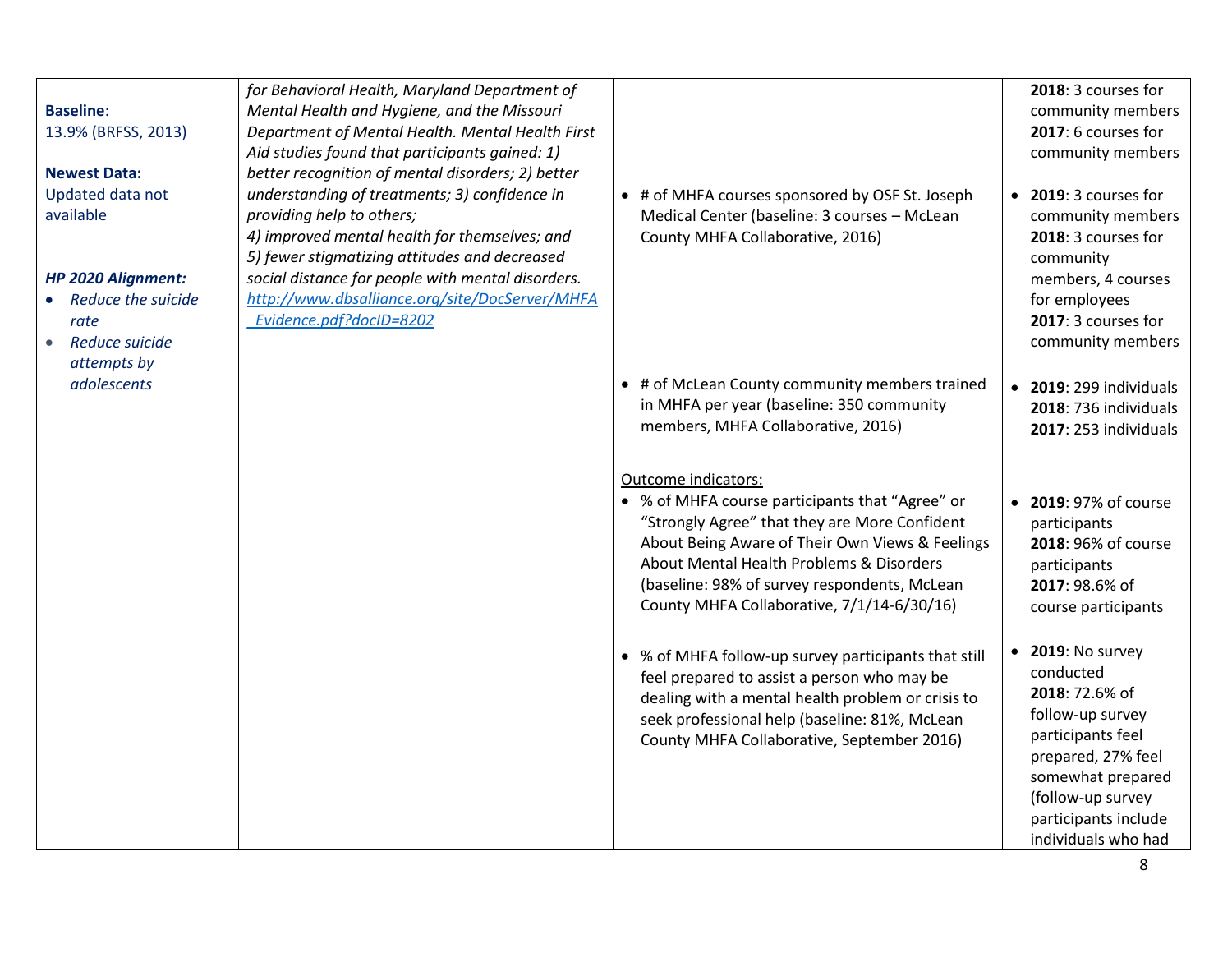|                                                                                                                                                                   | • % of MHFA follow-up survey participants that feel<br>prepared to ask a person whether she/he is<br>considering killing her/himself (baseline: 83%,<br>McLean County MHFA Collaborative, September<br>2016)                                                                                                                                                                                                                                                                                                                                                                                                                                                                                                                                                                                                                                                                                                                                                                                                                                                                                                                                                                                                                                                                                    | taken the course up<br>to 3+ years prior)<br>2017: No survey<br>conducted<br>2019: No survey<br>$\bullet$<br>conducted<br>2018: 72.6% of<br>follow-up survey<br>participants feel<br>prepared, 24% feel<br>somewhat prepared<br>(follow-up survey<br>participants include<br>individuals who had<br>taken the course up<br>to 3+ years prior)<br>2017: No survey<br>conducted |
|-------------------------------------------------------------------------------------------------------------------------------------------------------------------|-------------------------------------------------------------------------------------------------------------------------------------------------------------------------------------------------------------------------------------------------------------------------------------------------------------------------------------------------------------------------------------------------------------------------------------------------------------------------------------------------------------------------------------------------------------------------------------------------------------------------------------------------------------------------------------------------------------------------------------------------------------------------------------------------------------------------------------------------------------------------------------------------------------------------------------------------------------------------------------------------------------------------------------------------------------------------------------------------------------------------------------------------------------------------------------------------------------------------------------------------------------------------------------------------|-------------------------------------------------------------------------------------------------------------------------------------------------------------------------------------------------------------------------------------------------------------------------------------------------------------------------------------------------------------------------------|
|                                                                                                                                                                   | 2019 RELATED IMPROVEMENT PLAN ACCOMPLISHMENTS                                                                                                                                                                                                                                                                                                                                                                                                                                                                                                                                                                                                                                                                                                                                                                                                                                                                                                                                                                                                                                                                                                                                                                                                                                                   |                                                                                                                                                                                                                                                                                                                                                                               |
| will address serving youth needs through wrap-around Comprehensive Assessment Team services.<br>presentations on a variety of behavioral health issues were held. | In October 2019, McLean County, in partnership with McLean County Juvenile Court Services and Center for Youth and Family Solutions, received a three-year<br>grant. This Justice and Mental Health Collaboration Program grant is administered by the U.S. Department of Justice's Bureau of Justice Assistance and is<br>intended to assist minors who have had juvenile justice contact (police contact) and have substance abuse, mental health or a dual diagnosis. The purpose of<br>the grant is to explore the systemic/culture challenges amongst social service agencies and create a system for clearer communication and more effective<br>collaboration. The youth referrals will come from Juvenile Court Services. The first year will be a planning year and implementation stage. Years two and three<br>The McLean County Board hosted a Community Behavioral Health Forum on October 17, 2019. Approximately 285 individuals were in attendance and<br>Chestnut Health Systems received a Recovery-Oriented Systems of Care (ROSC) grant in 2019 from the Illinois Department of Human Services (DHS) Division of<br>Substance Use Prevention and Recovery. The grant will be used to continue to support ROSC Councils and coordinated networks of community-based services |                                                                                                                                                                                                                                                                                                                                                                               |

to help people achieve abstinence and improve health, wellness and quality of life for people with, or at risk of, developing alcohol or drug problems. • In 2017, the Embedded School and Community Based Services Pilot began in two rural school districts; Olympia CUSD 16 and Ridgeview CUSD 19. The McLean County Center for Human Services and Chestnut Health Systems each provided one clinician who is embedded in the school districts. The goal of the pilot was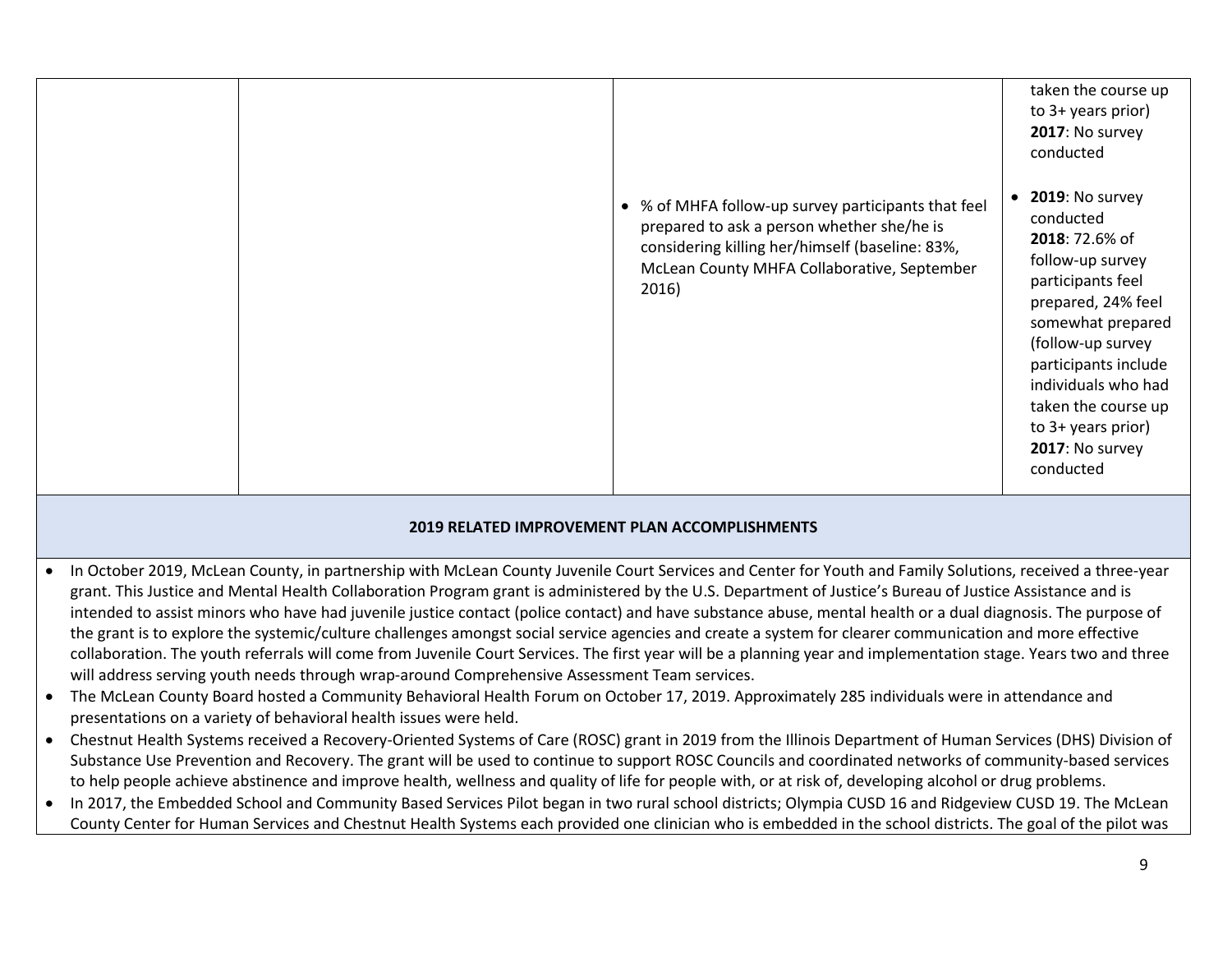to increase care access points to improve children's behavioral health status through embedded community behavioral health services. Increasing identified students coping mechanisms is one of many objectives for the program. In 2018, the program expanded to Bloomington Junior High School and Parkside Junior High School utilizing clinicians from the McLean County Center for Human Services and to Fox Creek Elementary School in 2019. In 2019, services were provided to 406 students at five locations.

- BN Parents, which is facilitated by Chestnut Health Systems, received a \$125,000 Drug-Free Communities Support grant through the Office of National Drug Control Policy. The grant dollars will be used to deliver anti-drug and alcohol messaging to local high school students and their parents.
- In 2019, the Advocate Health Care Charitable Foundation coordinated with two community partners, Chestnut Health Systems and Prevention First, to secure a \$100,000 award from the AmerisourceBergen Foundation to support a regional opioid education partnership. The grant period is January 1, 2020 through December 31, 2020.
- On November 18, 2019 Advocate BroMenn Medical Center held a Psychological First Aid class for 32 chaplains, local faith leaders of multiple traditions, parish nurses and a local attorney. Psychological First Aid (PFA) is based on the idea that trauma survivors and others affected by such events will experience a range of early reactions—spiritual, physical, psychological and behavioral—that may interfere with their healing. Trained, caring and compassionate responders may be able to reduce the initial stress.

## **GOAL: By 2020, reduce behavioral health stigma to increase earlier access to care.**

**OUTCOME OBJECTIVE: By 2020, increase the percentage of McLean County residents indicating they have access to counseling services.**  Baseline

90% *(McLean County Community Health Survey, 2015)*

#### *SHIP 2021 Alignment*

- *Evidence of new or strengthened partnerships with a wide variety of stakeholders to enhance and support the development of medical and health homes that integrate mental and physical health and wellness across the continuum of services*
- *Increase behavioral health literacy and conduct more Mental Health First Aid trainings to build community capacity in this area*

|                                                                                                                                                                                  | <b>INTERVENTION STRATEGIES</b>                                                                                                                                                                                                                                                 | <b>EVALUATION PLAN</b>                                                                                                                   | <b>PROGRESS COMPLETED</b>                                                        |
|----------------------------------------------------------------------------------------------------------------------------------------------------------------------------------|--------------------------------------------------------------------------------------------------------------------------------------------------------------------------------------------------------------------------------------------------------------------------------|------------------------------------------------------------------------------------------------------------------------------------------|----------------------------------------------------------------------------------|
| <b>IMPACT OBJECTIVE #1:</b><br>By 2020, reduce the<br>proportion of McLean<br><b>County adults who did</b><br>not access counseling<br>services due to<br>embarrassment or fear. | Explore developing and offering a behavioral<br>health campaign on becoming a trauma-informed<br>community and on adverse childhood experiences<br>(ACE's) to educate the general public,<br>practitioners and stakeholders around key issues<br>related to behavioral health. | Process indicators:<br>Establish a baseline for the # of ACE's/trauma<br>awareness programs or presentations offered in<br>McLean County | 2019:21<br>presentations<br>2018:42<br>presentations<br>2017:21<br>presentations |
| <b>Baseline:</b>                                                                                                                                                                 |                                                                                                                                                                                                                                                                                |                                                                                                                                          |                                                                                  |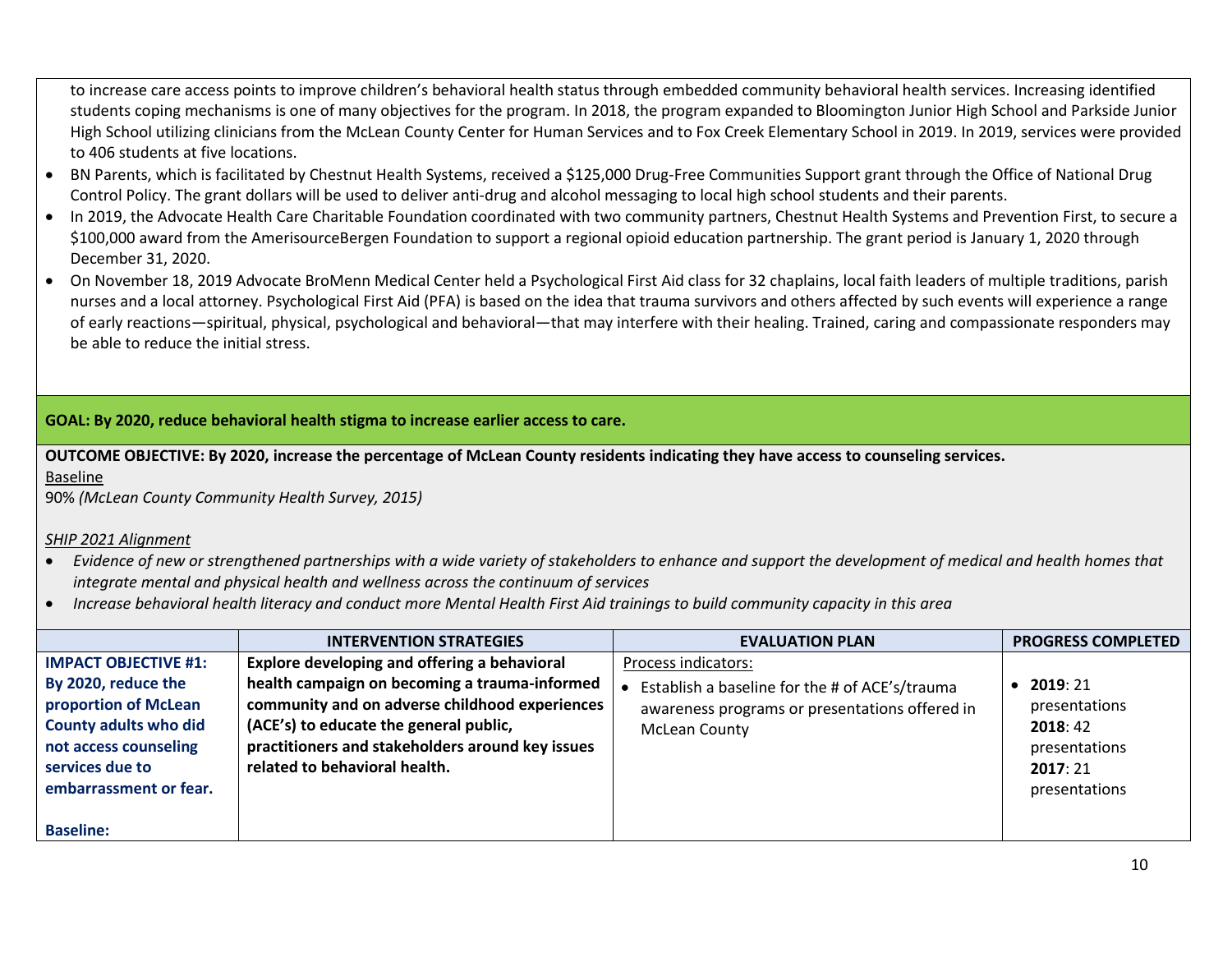| 16% - Embarrassment<br>14% - Fear (McLean<br><b>County Community Health</b><br>Survey, 2015)<br><b>Newest Data:</b>                                                                                                                                                                   | Partner with schools, community organizations<br>and businesses in McLean County, with an<br>emphasis on high-risk communities, to offer<br>trainings on ACE's and trauma to increase<br>awareness.                                                                                                                                                                                                                                                                                                                                                                                                                                                                                                                                                                                                                                                                                                                                                                                                                                          | Establish a baseline for the # of community<br>$\bullet$<br>members participating in ACE's/trauma<br>awareness programs or presentations offered in<br><b>McLean County</b> | • 2019: 583 individuals<br>2018: 954 individuals<br>2017: 580 individuals<br>• 2019: 32 public                                                                                                                                                                                                                                                                                                                                         |
|---------------------------------------------------------------------------------------------------------------------------------------------------------------------------------------------------------------------------------------------------------------------------------------|----------------------------------------------------------------------------------------------------------------------------------------------------------------------------------------------------------------------------------------------------------------------------------------------------------------------------------------------------------------------------------------------------------------------------------------------------------------------------------------------------------------------------------------------------------------------------------------------------------------------------------------------------------------------------------------------------------------------------------------------------------------------------------------------------------------------------------------------------------------------------------------------------------------------------------------------------------------------------------------------------------------------------------------------|-----------------------------------------------------------------------------------------------------------------------------------------------------------------------------|----------------------------------------------------------------------------------------------------------------------------------------------------------------------------------------------------------------------------------------------------------------------------------------------------------------------------------------------------------------------------------------------------------------------------------------|
| 22% - Embarrassment<br>(McLean County<br><b>Community Health</b><br>Survey, 2018);<br>Updated data not<br>available due to "fear"                                                                                                                                                     |                                                                                                                                                                                                                                                                                                                                                                                                                                                                                                                                                                                                                                                                                                                                                                                                                                                                                                                                                                                                                                              | Establish a baseline for the # of McLean County<br>public schools offering ACE's/trauma awareness<br>training                                                               | schools<br>2018: 33 public<br>schools<br>2017: 10 schools                                                                                                                                                                                                                                                                                                                                                                              |
| was not a provided option<br>on the 2018 survey<br><b>HP 2020 Alignment:</b><br>Increase the<br>proportion of children<br>with mental health<br>problems who receive<br>treatment<br>Increase the<br>proportion of adults<br>with mental health<br>disorders who receive<br>treatment | <b>Offer National Alliance on Mental Health (NAMI)</b><br>Ending the Silence, an evidence-based program<br>aimed at reducing behavioral health stigma, i.e.,<br>suicide prevention and mental health awareness,<br>for McLean County residents.<br><b>Evidence: NAMI Ending the Silence is a mental</b><br>health awareness and suicide prevention program<br>that destigmatizes mental illness, offers hope for<br>recovery, and empowers teens to ask for help.<br>Ending the Silence was designed by NAMI and is<br>delivered locally by Project Oz, the provider of<br>universal prevention education in McLean County.<br>Ending the Silence is in the process of becoming<br>evidence-based and is currently facilitated in 26<br>states, reaching approximately 40,000 teens<br>annually. This program is part of a community-<br>wide effort that includes collaboration with many<br>other agencies, including the Center for Human<br>Services, The Center for Youth and Family<br>Solutions, PATH Crisis Center, Advocate BroMenn | # of campaign messages, and types, aimed at<br>$\bullet$<br>reducing behavioral health stigma                                                                               | $\bullet$ 2019: 9 campaign<br>messages posted -<br>$-11,443$ people<br>reached on<br>Facebook<br>480 Facebook<br>interactions<br>6,159 people<br>reached on<br>Twitter<br>49Twitter<br>impressions<br>(campaign data for<br>April-December 2019)<br>2018: Collaborative<br>social media campaign<br>began in February<br>2018-monthly<br>messages posted.<br>40,692 people<br>reached on<br>Facebook<br>1,153 Facebook<br>interactions |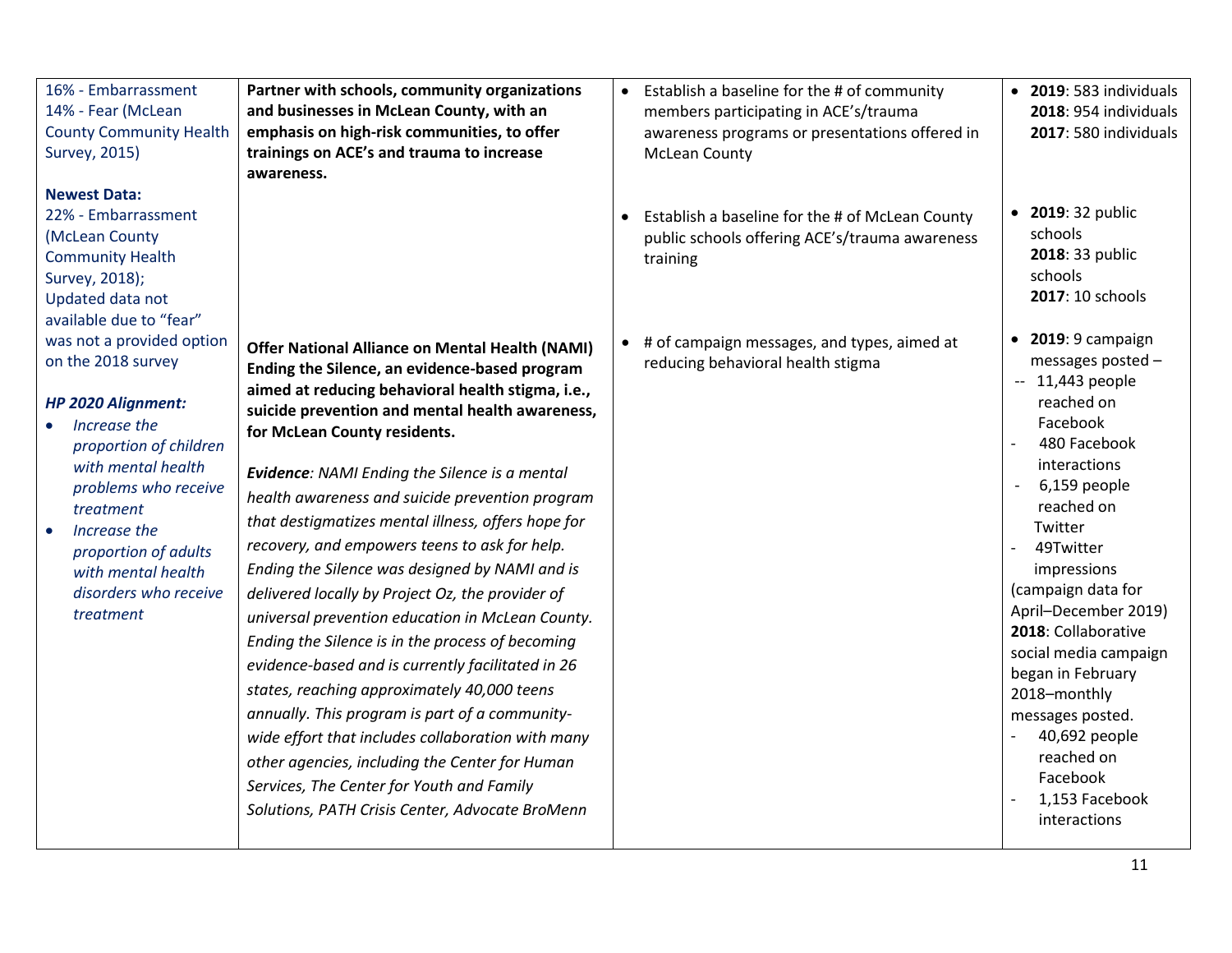| Medical Center and NAMI Livingston/McLean |                                                                                                                                                                                                                                                                                            | 9,489 Twitter                                                                                  |
|-------------------------------------------|--------------------------------------------------------------------------------------------------------------------------------------------------------------------------------------------------------------------------------------------------------------------------------------------|------------------------------------------------------------------------------------------------|
| Counties.                                 |                                                                                                                                                                                                                                                                                            | impressions                                                                                    |
|                                           |                                                                                                                                                                                                                                                                                            | 2017: Subcommittee<br>formed                                                                   |
|                                           |                                                                                                                                                                                                                                                                                            |                                                                                                |
|                                           | • # of public schools in McLean County where<br>Ending the Silence is implemented (baseline: 3<br>public schools, Project Oz, 2016)                                                                                                                                                        | 2019: 20 public<br>$\bullet$<br>schools<br>2018: 17 public<br>schools<br>2017: 11 schools      |
|                                           | • # of students in McLean County public schools                                                                                                                                                                                                                                            | • 2019: 3,205 students                                                                         |
|                                           | participating in Ending the Silence (baseline: 677                                                                                                                                                                                                                                         | 2018: 3,120 students                                                                           |
|                                           | students, Project Oz, 2016)                                                                                                                                                                                                                                                                | 2017: 2,535 students                                                                           |
|                                           |                                                                                                                                                                                                                                                                                            |                                                                                                |
|                                           | Explore establishing a baseline for youth not<br>accessing counseling due to embarrassment or<br>fear                                                                                                                                                                                      | 2017: Additional<br>$\bullet$<br>questions are no<br>longer permitted on<br>the Illinois Youth |
|                                           |                                                                                                                                                                                                                                                                                            | Survey                                                                                         |
|                                           | Outcome indicators:<br>• % of Ending the Silence student participants<br>agreeing with the following statement, "As a<br>result of this presentation, I know how to help<br>myself or a friend if I notice any of the warning<br>signs" (baseline: 99% of students, Project Oz,<br>11/2016 | • 2019: 97% of<br>students<br>2018: 97% of<br>students<br>2017: 92% of<br>students             |
|                                           | % of Ending the Silence student participants<br>agreeing with the following statement, "I know<br>the early warning signs of mental illness"<br>(baseline: 95% of students, Project Oz, 11/2016)                                                                                           | 2019: 97% of<br>$\bullet$<br>students<br>2018: 96% of<br>students<br>2017: 90% of<br>students  |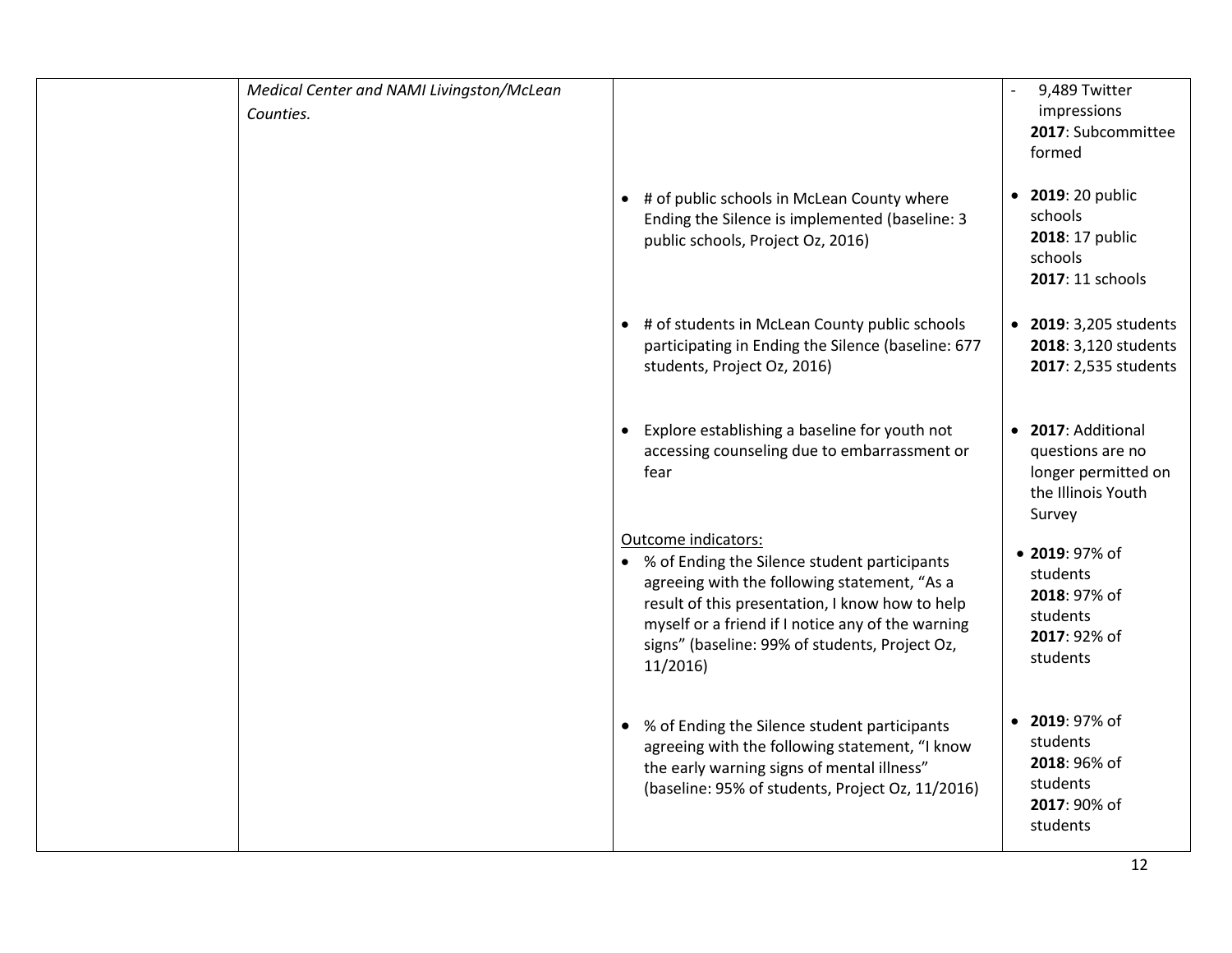| <b>IMPACT OBJECTIVE #2:</b>    | Offer Mental Health First Aid (MHFA) to the          |           | Process indicators:                                |           |                            |
|--------------------------------|------------------------------------------------------|-----------|----------------------------------------------------|-----------|----------------------------|
| <b>Greater than 90% of</b>     | community. MHFA courses are designed for lay         |           | • # of MHFA courses offered to residents in McLean |           | • 2019: 17 courses         |
| <b>Mental Health First Aid</b> | people or non-mental health professionals.           |           | County (baseline: 17 courses, McLean County        |           | 2018: 54 courses           |
| course participants will       |                                                      |           | MHFA Collaborative, 2016)                          |           | 2017: 13 courses           |
| either agree or strongly       | Evidence: Mental Health First Aid USA is an          |           |                                                    |           |                            |
| agree that they are more       | international evidence-based program managed,        |           | • # of McLean County community members trained     | $\bullet$ | 2019: 299 individuals      |
| confident about                | operated and disseminated by the National Council    |           | in MHFA per year (baseline: 350 community          |           | 2018: 736 individuals      |
| recognizing and                | for Behavioral Health, Maryland Department of        |           | members, MHFA Collaborative, 2016)                 |           | 2017: 253 individuals      |
| correcting                     | Mental Health and Hygiene and the Missouri           |           |                                                    |           |                            |
| misconceptions about           | Department of Mental Health. Major findings of       | $\bullet$ | The McLean County MHFA Collaborative will          | $\bullet$ | 2019: No applications      |
| mental health and mental       | Mental Health First Aid studies found that           |           | continue to explore grant opportunities for MHFA   |           | were submitted             |
| illness.                       | participants gained: 1) better recognition of mental |           | courses in McLean County                           |           | 2018: No applications      |
|                                | disorders; 2) better understanding of treatments;    |           |                                                    |           | were submitted             |
| <b>Baseline:</b>               | 3) confidence in providing help to others;           |           |                                                    |           | 2017: No applications      |
| 99% (McLean County             | 4) improved mental health for themselves; and        |           |                                                    |           | were submitted             |
| MHFA Collaborative,            | 5) fewer stigmatizing attitudes and decreased        |           |                                                    |           |                            |
| $7/1/14 - 6/30/16$ ;           | social distance for people with mental disorders.    | $\bullet$ | The McLean County MHFA Collaborative will offer    | $\bullet$ | 2017: Completed            |
|                                | http://www.dbsalliance.org/site/DocServer/MHFA       |           | a Youth MHFA Instructor Training Course at the     |           | June 2017 (8               |
| <b>Newest Data:</b>            | Evidence.pdf?docID=8202                              |           | McLean County Health Department in 2017.           |           | instructors were           |
| 98% (McLean County             |                                                      |           |                                                    |           | trained)                   |
| MHFA Collaborative,            |                                                      |           |                                                    |           |                            |
| 07/01/2016-06/30/2019)         |                                                      |           | Advocate BroMenn Medical Center will send one      | $\bullet$ | 2017: Completed            |
|                                |                                                      |           | employee to MHFA Instructor Training in 2017.      |           |                            |
|                                |                                                      |           |                                                    |           |                            |
|                                |                                                      | $\bullet$ | Advocate BroMenn Medical Center and OSF St.        |           | $\bullet$ 2019: Specific   |
|                                |                                                      |           | Joseph Medical Center will develop a plan in 2017  |           | courses for only staff     |
|                                |                                                      |           | to train clinical and non-clinical staff in MHFA.  |           | were not offered           |
|                                |                                                      |           |                                                    |           | 2018: OSF                  |
|                                |                                                      |           |                                                    |           | HealthCare St. Joseph      |
|                                |                                                      |           |                                                    |           | <b>Medical Center held</b> |
|                                |                                                      |           |                                                    |           | 4 MHFA courses for         |
|                                |                                                      |           |                                                    |           | employees.                 |
|                                |                                                      |           |                                                    |           | 2017: Advocate             |
|                                |                                                      |           |                                                    |           | <b>BroMenn Medical</b>     |
|                                |                                                      |           |                                                    |           | Center offered 4           |
|                                |                                                      |           |                                                    |           |                            |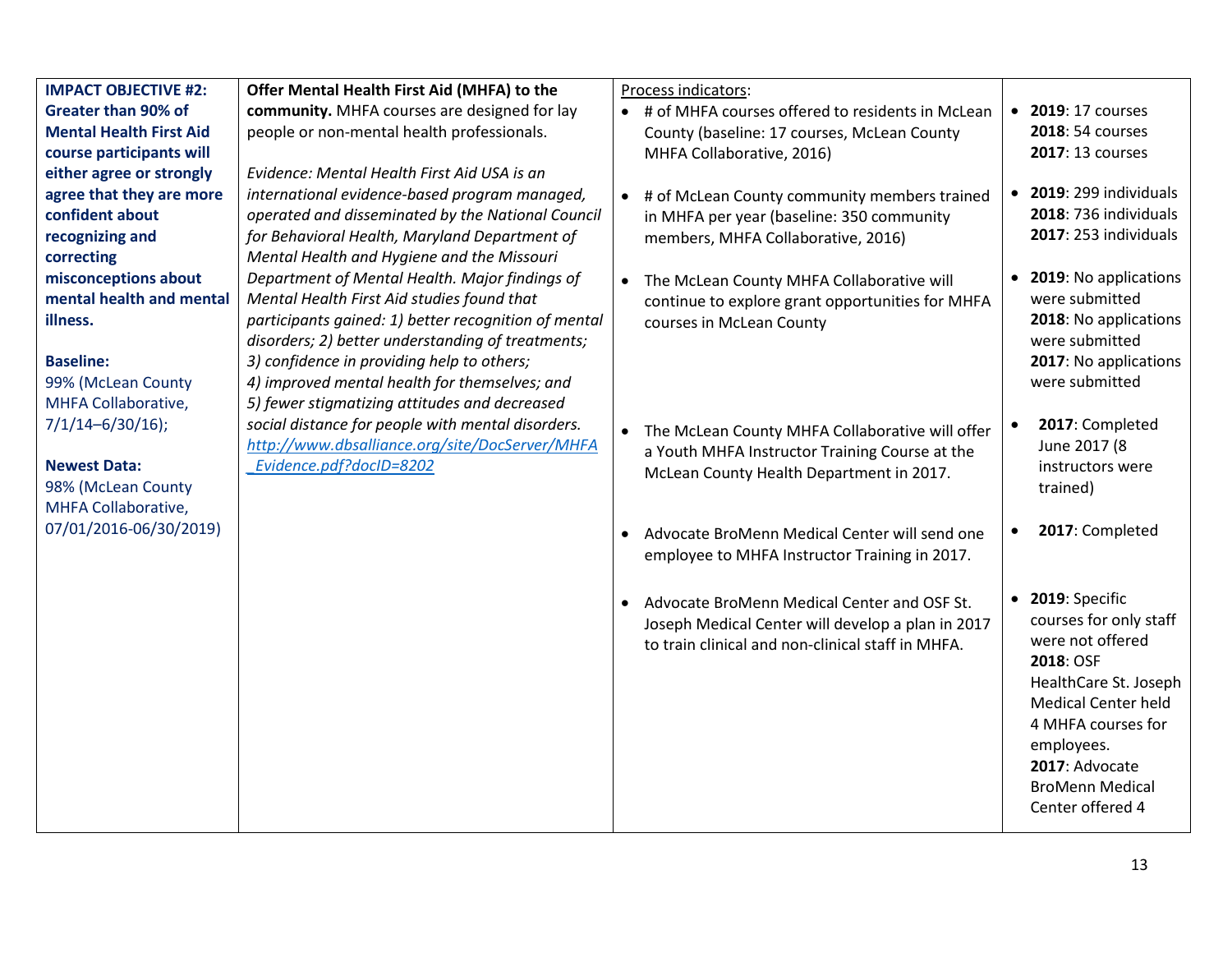| Outcome indicators:<br>• % of MHFA course participants that "Agree" or<br>"Strongly Agree" they are More Confident they<br>could Offer a youth or an adult Basic "Mental<br>Health First Aid" Information & Reassurance<br>(baseline: 97% of survey respondents, McLean<br>County MHFA Collaborative, 7/1/14-6/30/16) | MHFA courses for<br>employees<br>2019: 96.8% of<br>participants<br>2018: 95.5% of<br>participants<br>2017: 98% of<br>participants                                                                                                                                                                  |
|-----------------------------------------------------------------------------------------------------------------------------------------------------------------------------------------------------------------------------------------------------------------------------------------------------------------------|----------------------------------------------------------------------------------------------------------------------------------------------------------------------------------------------------------------------------------------------------------------------------------------------------|
| % of MHFA follow-up survey participants that still<br>$\bullet$<br>feel prepared to assist a person who may be<br>dealing with a mental health problem or crisis to<br>seek professional help (baseline: 81%, McLean<br>County MHFA Collaborative, September 2016)                                                    | 2019: Survey not<br>$\bullet$<br>conducted<br>2018: 72.6% of<br>follow-up survey<br>participants feel<br>prepared, 72% feel<br>somewhat prepared<br>(follow-up survey<br>participants include<br>individuals who had<br>taken the course up<br>to 3+ years prior)<br>2017: Survey not<br>conducted |
| • % of MHFA follow-up survey participants that feel<br>prepared to ask a person whether she/he is<br>considering killing her/himself (baseline: 83%,<br>McLean County MHFA Collaborative, September<br>2016)                                                                                                          | 2019: Survey not<br>$\bullet$<br>conducted<br>2018: 72.6% of<br>follow-up survey<br>participants feel<br>prepared, 24% feel<br>somewhat prepared<br>(follow-up survey<br>participants include<br>individuals who had                                                                               |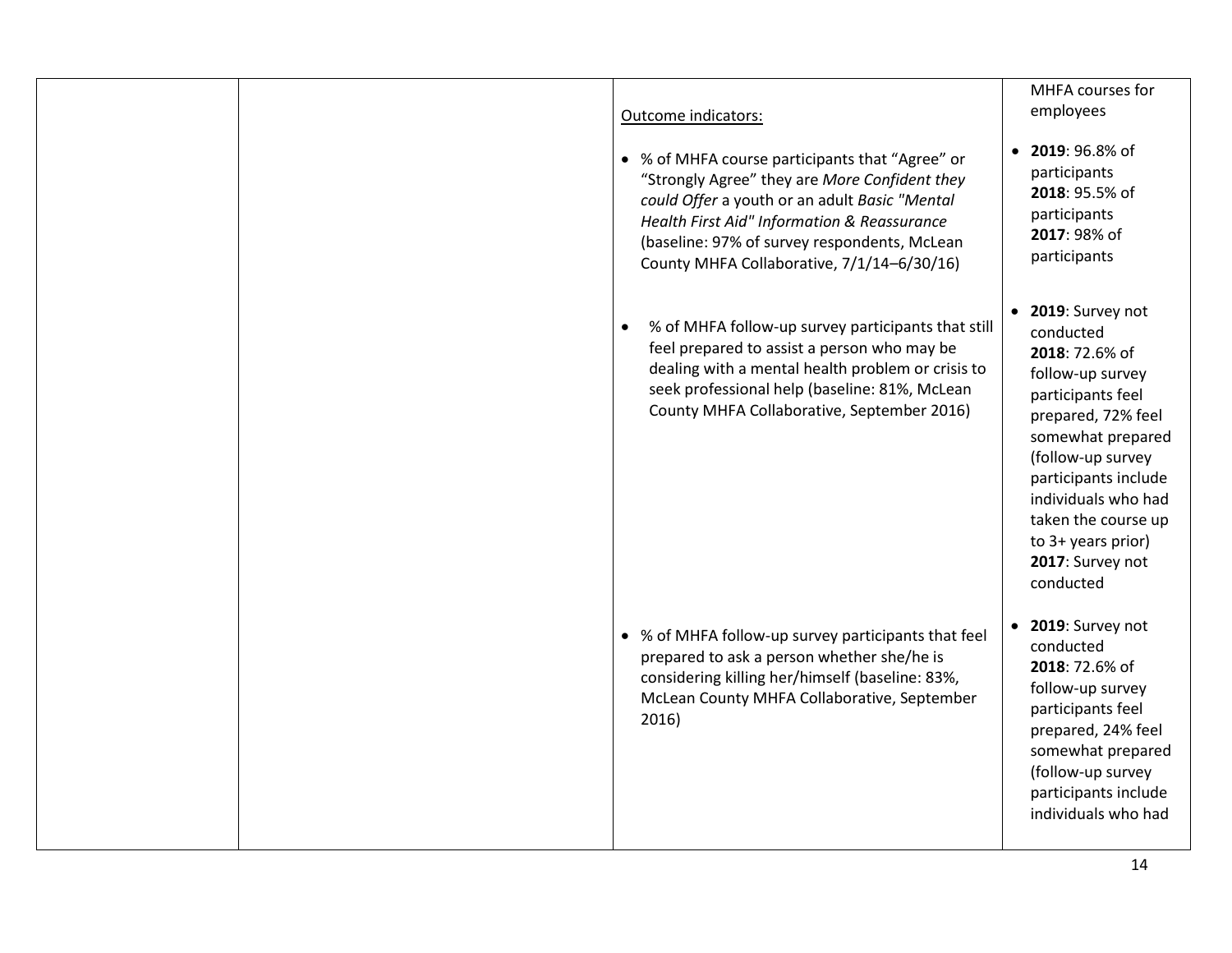|  |                                                                                                                                                      | taken the course up<br>to 3+ years prior)<br>2017: Survey not<br>conducted |
|--|------------------------------------------------------------------------------------------------------------------------------------------------------|----------------------------------------------------------------------------|
|  | <b>2019 RELATED IMPROVEMENT PLAN ACCOMPLISHMENTS</b>                                                                                                 |                                                                            |
|  | On December 6, 2019, Advocate BroMenn Medical Center, in collaboration with Chestnut Health Systems and The Baby Fold, offered an eight-hour Adverse |                                                                            |

- Childhood Experiences training to 68 individuals from schools and a variety of social service and healthcare organizations.
- In 2019, OSF HealthCare St. Joseph Medical Center implemented SilverCloud, a secure, immediate access to online supported CBT (cognitive behavioral therapy) programs for the community. SilverCloud focuses primarily on improving depression and anxiety levels among adults. In 2019, 257 individuals utilized SilverCloud.
- As a result of a partnership between Advocate Medical Group Behavioral Health, Tri-County Special Education Association and Illinois State University's Psychological Services Center, doctoral psychology interns are providing four days of integrated behavioral health services across three AMG setting: Advocate BroMenn Outpatient Center, Advocate Medical Group El Paso, and Advocate Eureka Hospital. These interns also provide a combined four days per week of psychological services in local schools and work to coordinate care across the two sectors.
- In 2019, Project Oz provided additional mental health and/or suicide prevention education to several community partners, including approximately 480 Illinois State University students-athletes (8 sessions); approximately 150 Illinois State University athletic department staff members (6 sessions); 10 children (ages 8-11) involved in Jack & Jill of America (1 session); 15 participants in the adult treatment program at the Center for Human Services (1 session); and 25 participants at the annual Behavioral Health Forum (1 session). Project Oz also provided assistance to the new mental health immersion program at Illinois Wesleyan University.
- In 2019, 411 students (approximately 13% of participating students) reached out for support as a direct result of Project Oz suicide prevention presentations by completing the optional self-referral section of the student evaluation. Students are encouraged to reach out for support if they have noticed mental health warning signs in themselves or a peer. Among the students who reached out, many were experiencing mental health crises, including recent suicide attempts, suicidal thoughts, panic attacks, self-injury, post-traumatic stress, and other concerns. All students who reached out for support were connected with school counseling services in addition to receiving information about local and national resources.
- The Matter of Balance Program, hosted locally by Community Care Systems, Inc., is a grant-funded evidence-based program designed to reduce fear of falling and increase activity levels in older adults who are concerned about falling. Participant satisfaction results from those completing the 8-week program (all host sites) include: 96% feel more satisfied with life, 97% feel more comfortable increasing activity and 99% plan to continue to exercise.
- In 2019, the McLean County Government program, FUSE (Frequent User Systems Engagement) began. The purpose of the program is to support people with severe and chronic mental illness who have frequent encounters with law enforcement, emergency department and homeless services.

*\*The four organizations comprising the McLean County Executive Steering Committee; Advocate BroMenn Medical Center, Chestnut Health Systems, the McLean County Health Department, and OSF HealthCare St. Joseph Medical Center are all implied resources/partners for the Behavioral Health Community Health Improvement Plan.*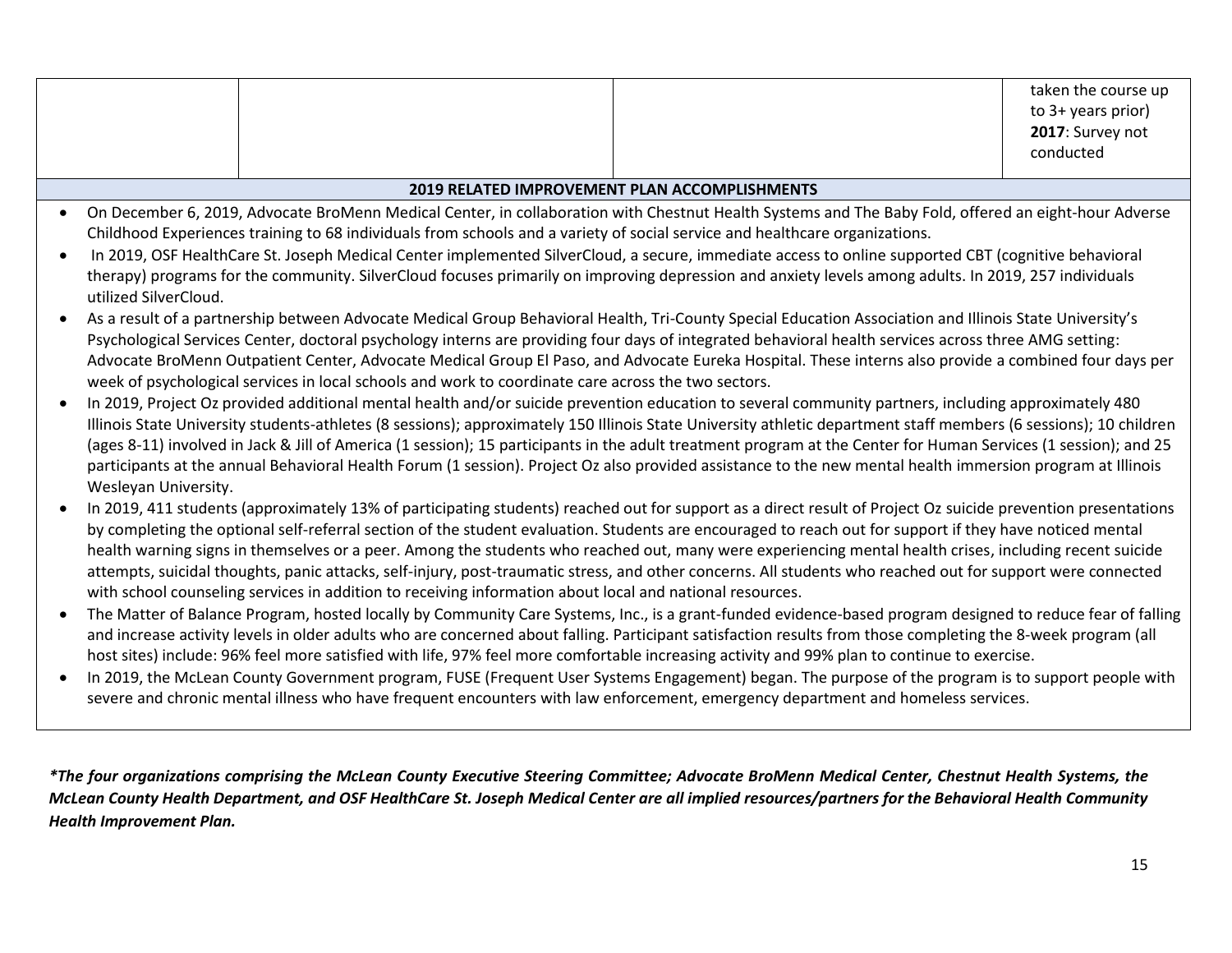# **McLean County Community Health Improvement Plan: Access to Appropriate Healthcare 2019 Progress Report**

# <span id="page-15-0"></span>**HEALTH PRIORITY: ACCESS TO APPROPRIATE HEALTHCARE FOR THE UNDERSERVED AND AREAS OF HIGH SOCIOECONOMIC NEEDS**

**GOAL: By 2020, decrease barriers to utilizing primary care in 61701 in order to reduce use of hospital emergency departments (ER) for non-emergent conditions.**

**OUTCOME OBJECTIVE: By 2020, reduce the percentage of individuals living in 61701 and African Americans using the hospital emergency rooms (ER) for nonemergent conditions.** 

Baseline

- 61701 (average of six ER visit indicators); **75.26** visits per 10,000 *(Conduent Healthy Communities Institute [HCI], Illinois Hospital Association, 2012-2014\*)*
- African-American (average of 10 ER visit indicators); **96.73** visits per 10,000 *(Conduent Healthy Communities Institute [HCI], Illinois Hospital Association, 2012- 2014\*)*

*\*2019 Data: 2015-2017 data cannot be compared due to the transition from ICD-9 to ICD-10 codes in 2015*

## *State Health Improvement Plan (SHIP) 2021 Alignment*

- *Reduce emergency department visits, hospitalizations, and incarceration due to behavioral health issues by narrowing the treatment gap and building and sustaining community-based behavioral health treatment capacity*
- *Increase the number of primary care practice sites certified by the National Committee for Quality Assurance (NCQA), or the Joint Commission*
- *Increase the proportion of children who have a medical home*

|                                      | <b>INTERVENTION STRATEGIES</b>            | <b>EVALUATION PLAN</b>              | <b>PROGRESS COMPLETED</b>     |
|--------------------------------------|-------------------------------------------|-------------------------------------|-------------------------------|
| <b>IMPACT OBJECTIVE #1: By 2020,</b> | Increase the capacity of health care      | Process Indicators:                 |                               |
| increase the proportion of McLean    | clinics serving the low-income population | # of clinical full-time equivalents | <b>2019: Chestnut Health:</b> |
| County adults indicating they have   | in McLean County.                         | (FTEs) added at community health    | 3.5 FTEs; CHCC: 2.6 FTEs.     |
| access to a physician.               |                                           | care clinics (CHCC) in McLean       |                               |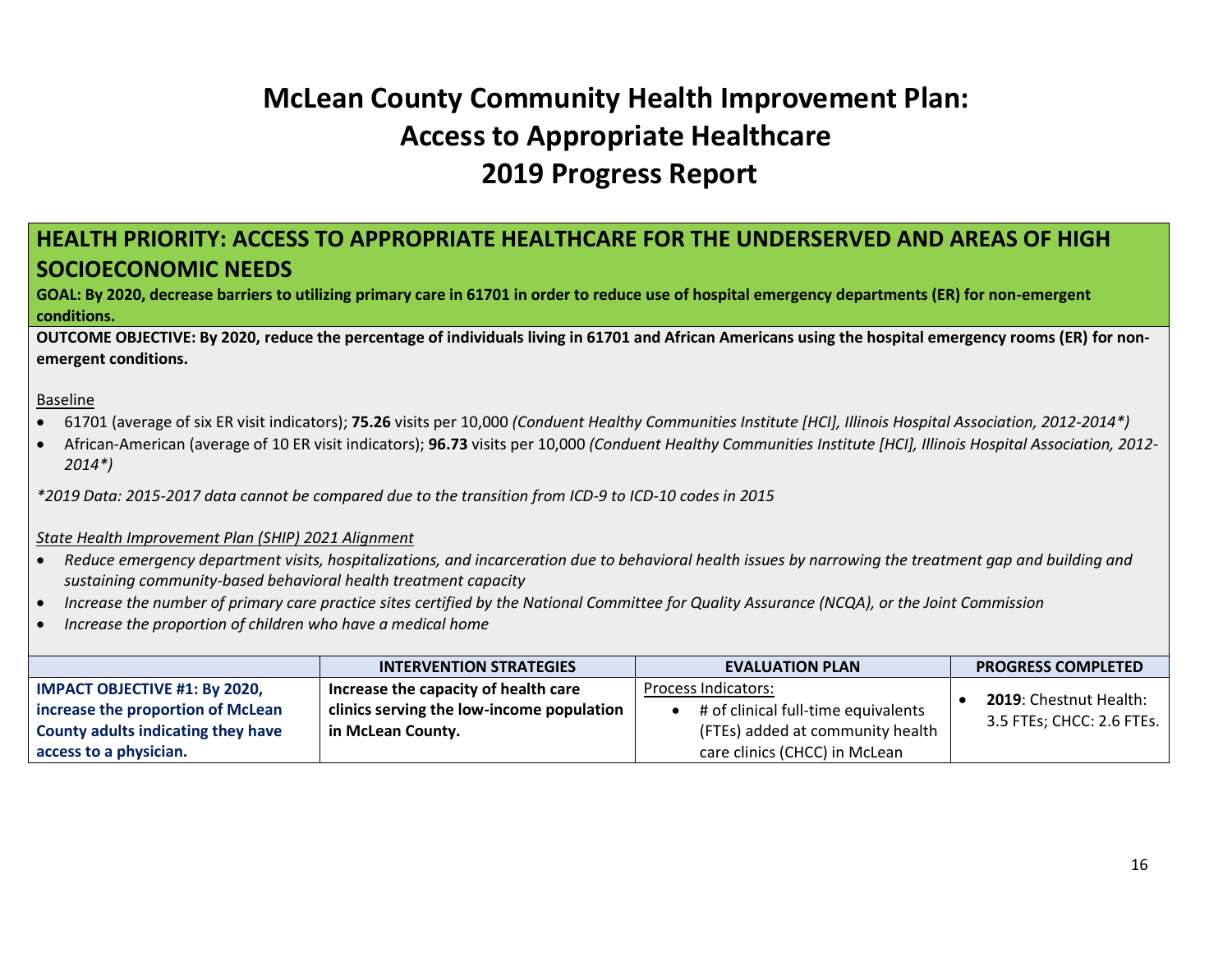### **Baseline:**

80% for "at risk" population and 87%<br>"general" population (McLean County Community Health Survey, 2015)

## **Newest Data:**

80% for "at risk" population and 94% for "general " population (McLean County Community Health Survey, 2018)

# *Healthy People 2020 (HP 2020) Alignment:*

- *Increase the proportion of persons with a consistent primary care provider*
- *Increase the proportion of insured persons with coverage for clinical preventive services*

County (baseline: 2 FTEs Chestnut Health FQHC at end of year 2015, 1.4 FTEs Community Health Care Clinic at end of year 2015, .7 FTEs Immanuel Health Clinic (IHC) at end of year 2015)

- # of patients served at Advocate BroMenn Medical Center's Family Health Clinic (baseline: 4 ,181 Medicaid and self -pay patients, 2015)
- # of patients served at Immanuel Health Center (baseline: 757 patients, Immanuel Health Clinic, 2015)
- # of patients served at Chestnut Health Systems Federally Qualified Health Center [FQHC] (baseline: 1,706 patients, Chestnut Health Systems, 2015)
- # of patients visits at the Community Health Care Clinic (baseline: 976 patients, Community Health Care Clinic, 2015)
- Establish a baseline for the number of patients served , disaggregated by race and income , at clinics serving the low income population in McLean County

**2018**: Chestnut Health: 3.5 FTEs; CHCC: 2.6 FTEs; IHC: 0.0 FTE (down 1.25 FTEs from 2017 due to organization closing in April 2018) **2017**: Chestnut Health: 3.5 FTEs, CHCC: 1.8 FTEs, IHC: 1.25 FTEs

- **2019**: 2,541 patients **2018**: 2,786 patients **2017**: 3,045 patients
- **2019**: 0 patients. Center closed April 2018 **2018**: 0 patients. Center closed April 2018 **2017**: 787 patients
- **2019**: 2,227 patients **2018**: 2,292 patients **2017**: 2,012 patients
- **2019**: 1,204 patients **2018**: 1,110 patients **2017**: 1,022 patients
- **2019**: By Income: <u>CHCC</u>: 68% (100% or below Federal Poverty Level [FPL] )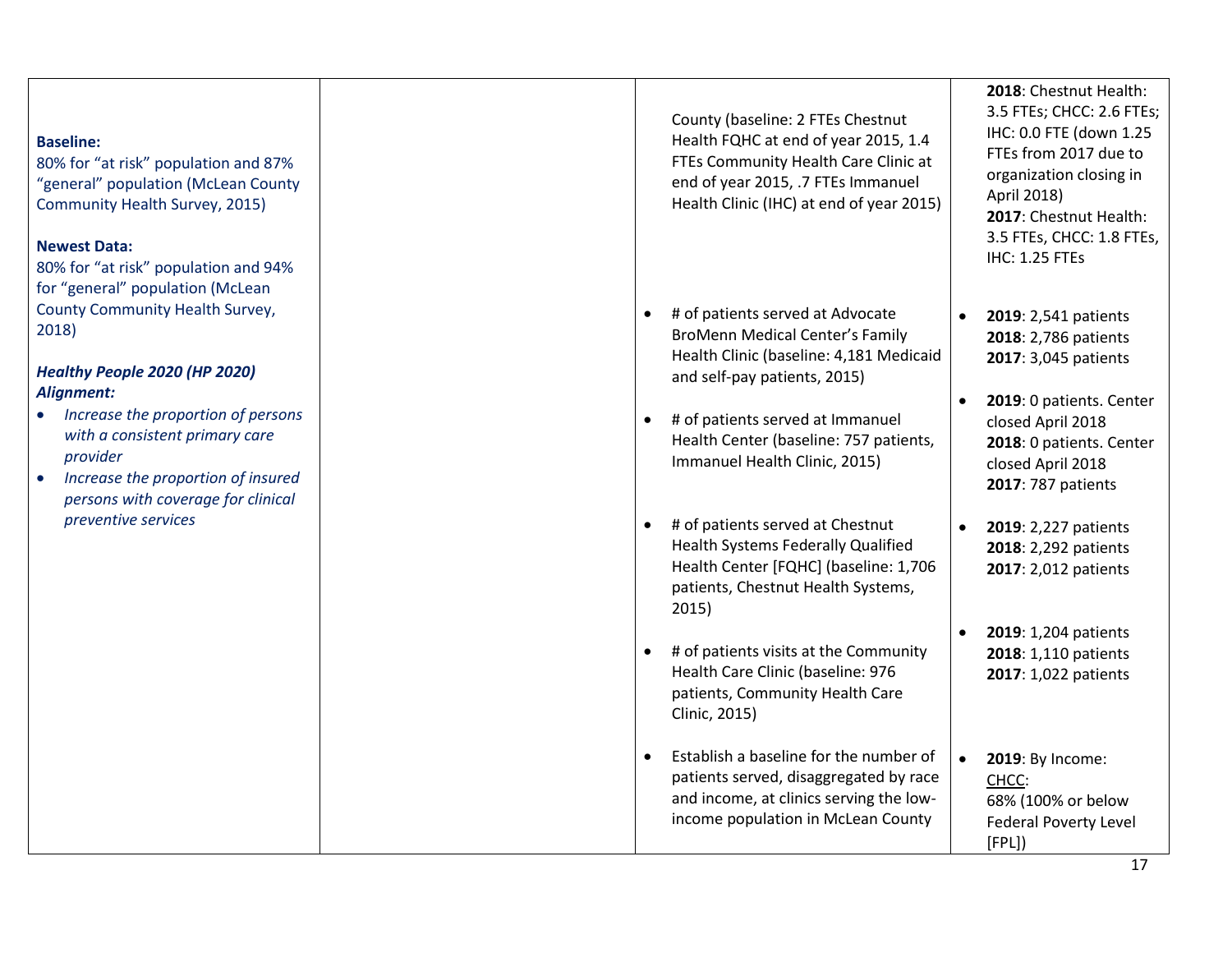|  | 17% (101% - 150% FPL)  |
|--|------------------------|
|  | 15% (151% - 200% FPL)  |
|  | Chestnut:              |
|  | 73% (100% or below     |
|  | FPL)                   |
|  | 12% (101% - 150% FPL)  |
|  | 5% (151% - 200% FPL)   |
|  | 10% (over 200% FPL)    |
|  |                        |
|  | By Race:               |
|  | CHCC:                  |
|  |                        |
|  | 69% (835 patients) are |
|  | Hispanic/Latino        |
|  | Chestnut:              |
|  | 60% Caucasian          |
|  | 29% African American   |
|  | 1% Asian               |
|  | 1% American Indian     |
|  | 4% more than 1 race    |
|  | 5% refused to report   |
|  | 6% Hispanic            |
|  |                        |
|  | 2018:                  |
|  | By Income:             |
|  | <b>CHCC</b>            |
|  | 67% (100% or below     |
|  | FPL)                   |
|  | 17% (101%-150% FPL)    |
|  | 8% (151%-200% FPL)     |
|  | 8% (Over 200% FPL or   |
|  | unknown)               |
|  | Chestnut:              |
|  | 76% (100% or below     |
|  |                        |
|  | FPL)                   |
|  | 12% (101%-150% FPL)    |
|  | 6% (151%-200% FPL)     |
|  |                        |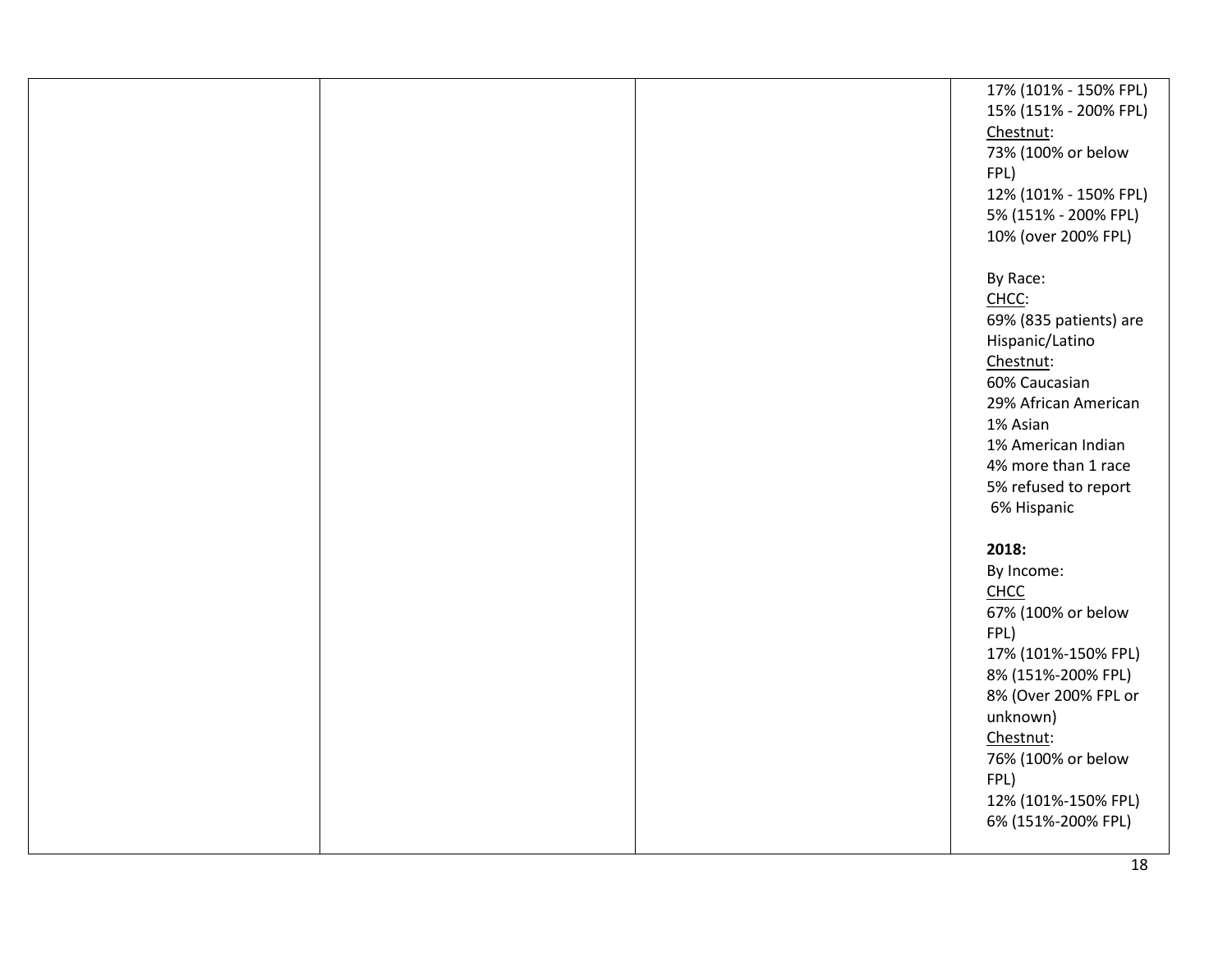|                                                                                                                                                                                                   |                                                                                                                                                                      | 6% (Over 200% FPL or<br>unknown)                                                                                                                                                                                                                                                             |
|---------------------------------------------------------------------------------------------------------------------------------------------------------------------------------------------------|----------------------------------------------------------------------------------------------------------------------------------------------------------------------|----------------------------------------------------------------------------------------------------------------------------------------------------------------------------------------------------------------------------------------------------------------------------------------------|
|                                                                                                                                                                                                   |                                                                                                                                                                      | By Race:<br>CHCC:<br>69% (781 patients) are<br>Hispanic/Latino,<br>Chestnut:<br>5% (122 patients) are<br>Hispanic/Latino<br>63% (1,406 patients) are<br>Caucasian<br>27% (607 patients) are<br>African American<br>1% (16 patients) are<br>Asian<br>8% (191 patients) are<br>listed as Other |
| Develop a public education campaign<br>informing community members regarding<br>the appropriate use of immediate care<br>centers, emergency rooms and the<br>importance of having a medical home. | # of locations where flyers regarding<br>$\bullet$<br>the appropriate use of the emergency<br>room are distributed and/or the<br>importance of having a medical home | 2019: No data to report<br>$\bullet$<br>2018: 22 locations offer<br>information regarding<br>when to use urgent care<br>vs. emergency<br>department<br>2017: 22 locations                                                                                                                    |
|                                                                                                                                                                                                   | Establish a baseline for the number of<br>$\bullet$<br>organizations receiving Patient-<br>Centered Medical Home (PCMH)<br>Recognition                               | Chestnut Family Health<br>$\bullet$<br>Center's Bloomington<br>location was PCMH<br>certified in October<br>2015 and recertified in<br>October 2018; CHCC is<br>working towards PCMH<br>designation                                                                                          |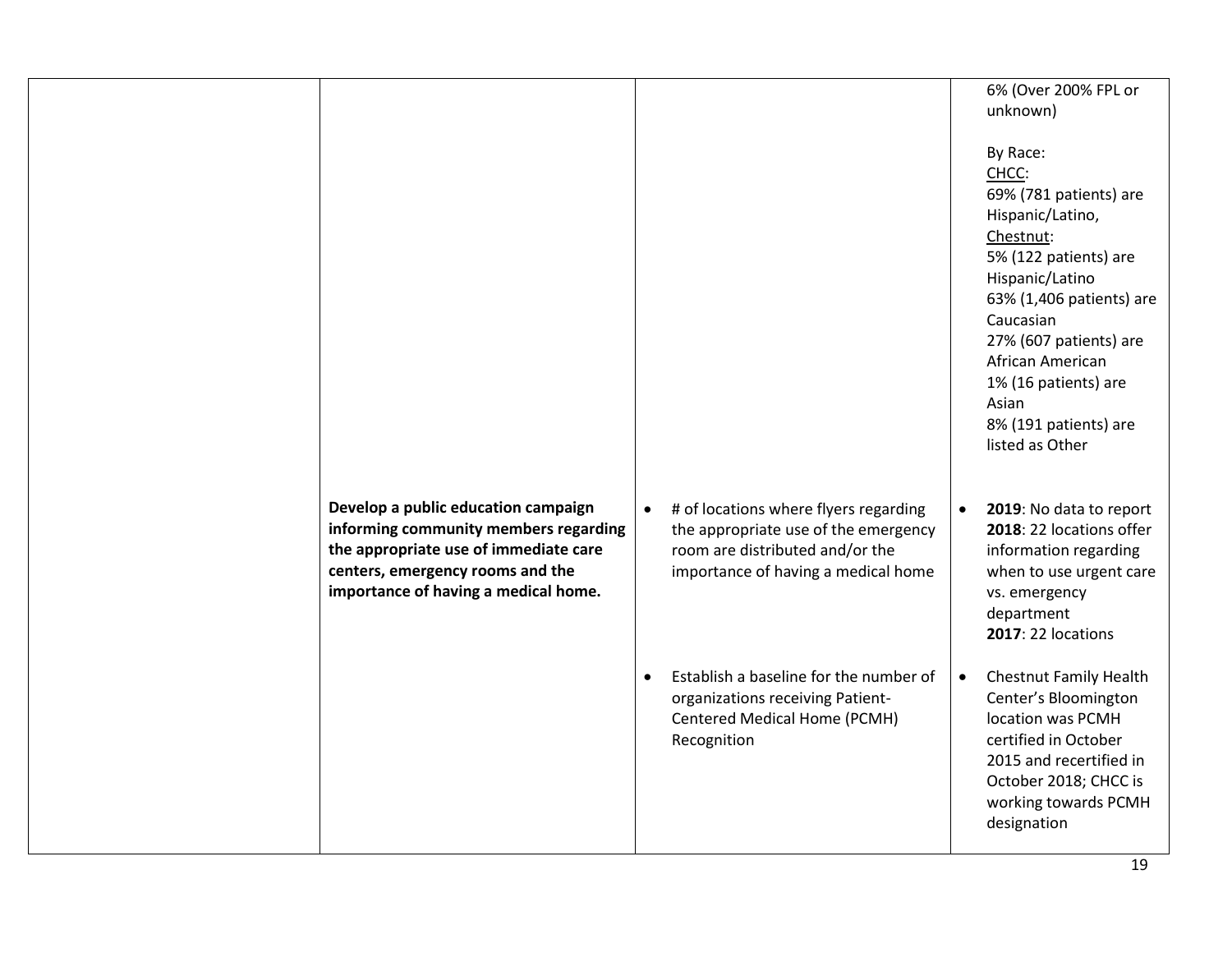|  | Outcome Indicators:<br>Percent of McLean County residents<br>$\bullet$<br>indicating that they have had a check-<br>up within the last year<br>(baseline: 63%, McLean County<br>Community Health Survey, 2015)                          | 2019: Question not<br>$\bullet$<br>included in 2019 survey<br>2018: Question not<br>included in 2018 survey<br>2017: no survey offered                                                                                                                                                                                                                                                             |
|--|-----------------------------------------------------------------------------------------------------------------------------------------------------------------------------------------------------------------------------------------|----------------------------------------------------------------------------------------------------------------------------------------------------------------------------------------------------------------------------------------------------------------------------------------------------------------------------------------------------------------------------------------------------|
|  | Rate of Advocate BroMenn Medical<br>$\bullet$<br>Center Medicaid Meridian emergency<br>room patient visits (baseline: 527.2 ER<br>visits/1,000 population, June 2015-<br>May 2016)                                                      | 2019: Data not available<br>$\bullet$<br>2018: Data not available<br>2017: Data not available                                                                                                                                                                                                                                                                                                      |
|  | Establish a baseline for the # of low-<br>$\bullet$<br>acuity visits to OSF St. Joseph Medical<br>Center (SJMC) and Advocate BroMenn<br>Medical Center (ABMC) emergency<br>department by patients with Medicaid<br>or self-pay as payor | 2019: 1,178 visits to<br>$\bullet$<br>Advocate BroMenn<br><b>Medical Center and</b><br>1,000 to OSF HealthCare<br>St. Joseph Medical<br>Center<br>2018: 1,153 visits to<br>Advocate BroMenn<br><b>Medical Center and</b><br>1,019 visits to OSF<br>HealthCare St. Joseph<br><b>Medical Center</b><br>2017: 1,235 visits to<br>Advocate BroMenn and<br>1,480 visits to OSF<br>HealthCare St. Joseph |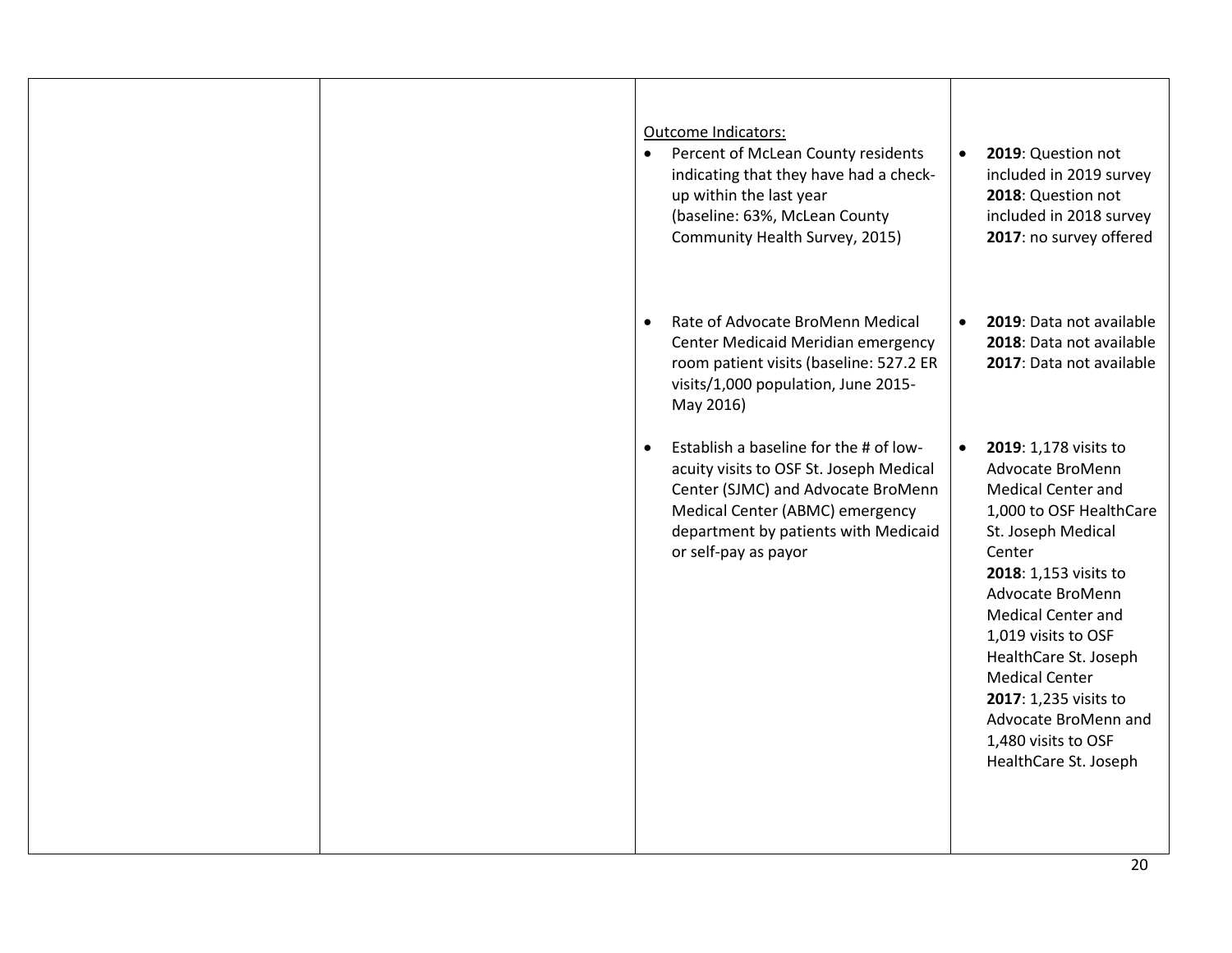# **IMPACT OBJECTIVE #2: By 2020, reduce the proportion of at-risk (survey respondents with selfreported income <\$20,000/year) McLean County adults reporting the emergency room as their primary choice of medical care.**

## **Baseline:**

10% (McLean County Community Health Survey, 2015)

## **Newest Data:**

19% (McLean County Community Health Survey, 2018)

# *HP 2020 Alignment:*

• *Reduce the proportion of persons who are unable to obtain or delay in obtaining necessary medical care, dental care or prescription medicines*

**Increase mobile health services to the low-income and underserved residents in McLean County.** Examples: mobile medicine or clinic at schools, backpack medicine program

**Create an inventory of sites with integrated and/or co-located behavioral health services.**

**Explore the integration or co-location of behavioral health services at primary care physician's offices or through other innovative programs**. Examples: in-home visits for high risk patients, mixed-use spaces

# Process indicators:

- # of patients served via the mobile health services program at Home Sweet Home Ministries or the Center for Human Services (baseline: 86 patients, Community Health Care Clinic, 2015)
- # of sites where mobile health services are offered (baseline: 2 sites, Community Health Care Clinic, 2016)
- Explore utilizing community health workers in McLean County

• Work with OSF St. Joseph Medical Center, OSF Medical Group, Advocate BroMenn Medical Center and Advocate Medical Group on options for integrating behavioral health into services for patients in primary care

settings or as a part of innovative pilot

programs for high-risk patients

- **2019**: 0 patient visits at 0 events **2018**: 71 patient visits at 18 events; Mobile unit discontinued later in 2018 **2017**: 23 events
- **2019**: 1 site **2018**: 2 sites **2017**: 2 sites
- **2019**: 316 patients seen through CAATCH **2018**: 146 patients seen through CAATCH **2017**: 109 patients seen through the Coordinating Appropriate Access to Comprehensive Care (CAATCH) Program at the CHCC
- **2019**: No additional sites added in 2019 **2018**: Two additional sites were added in partnership with Illinois State University's Psychological Services **2017**: Inventory completed: 5 organizations with 10 sites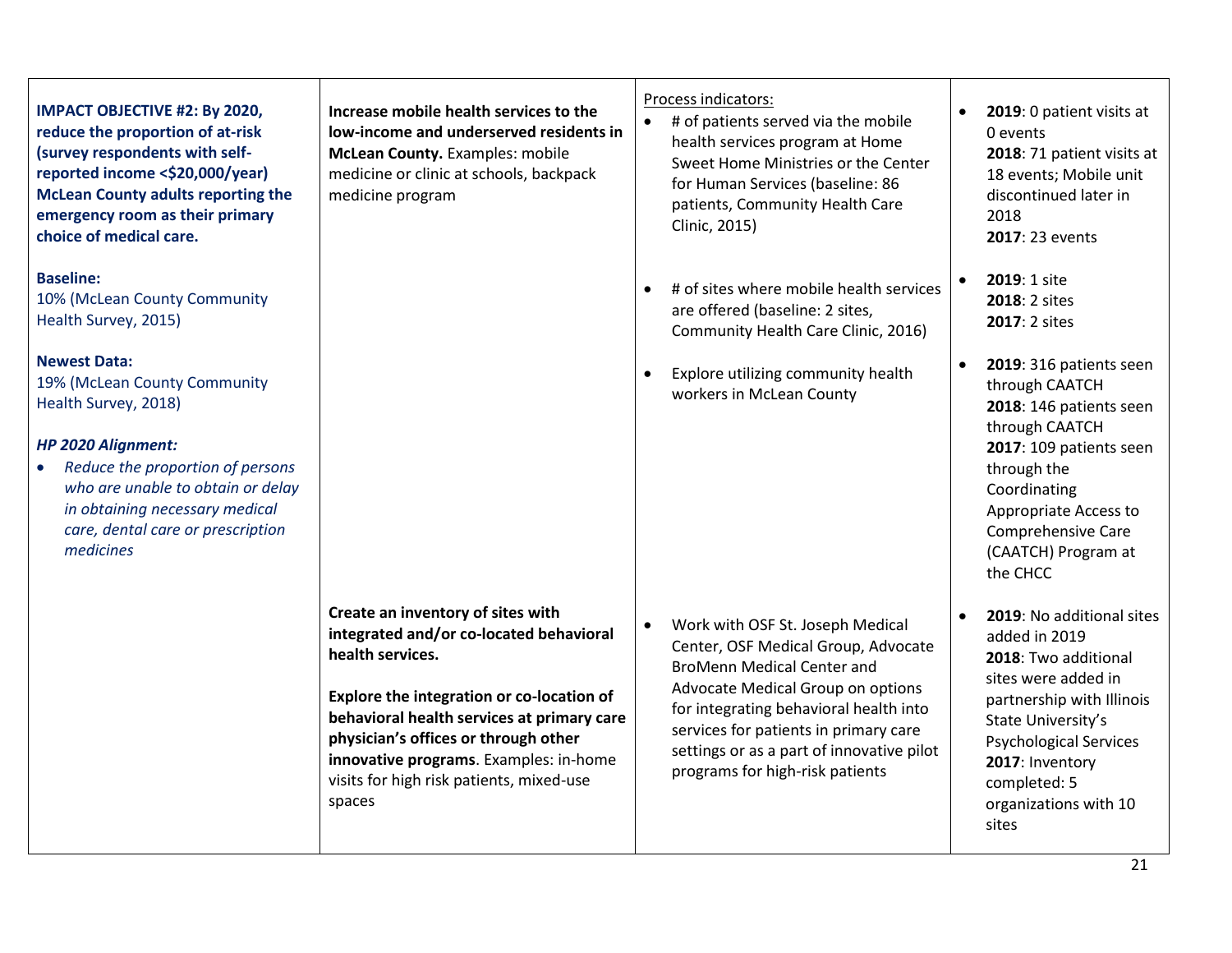|                                                                                                                                                                                                                                                                                                                                                                                              |                                                                                                                                 | (7 integrated, 3 co-<br>located) in McLean<br>County                                                                                                                                                                                                                                                                                                                                                                                                                                                                                                                                                                                                                                                         |
|----------------------------------------------------------------------------------------------------------------------------------------------------------------------------------------------------------------------------------------------------------------------------------------------------------------------------------------------------------------------------------------------|---------------------------------------------------------------------------------------------------------------------------------|--------------------------------------------------------------------------------------------------------------------------------------------------------------------------------------------------------------------------------------------------------------------------------------------------------------------------------------------------------------------------------------------------------------------------------------------------------------------------------------------------------------------------------------------------------------------------------------------------------------------------------------------------------------------------------------------------------------|
| Work with the city and elected officials,<br>police and other policy makers on<br>educating and addressing the social<br>determinants of health, i.e. housing,<br>transportation.<br>Implement focus groups or conduct key<br>informant interviews to gain a greater<br>understanding of why certain populations<br>are using the emergency room as their<br>primary choice of medical care. | Participation in meetings with city and<br>elected officials educating on or<br>discussing the social determinants of<br>health | 2019: Presentations to<br>$\bullet$<br>John M. Scott<br>Commission, Illinois<br>Department of Public<br>Health, City of<br><b>Bloomington Planning</b><br>Commission, McLean<br>County's FUSE program,<br>Advocate Delegate<br>Church Association,<br><b>Advocate Nursing</b><br>leadership, B-N Realtors,<br>Leadership McLean<br>County<br>2018: Presentation to<br>McLean County Board of<br>Health, Leadership<br>McLean County,<br><b>Economic Development</b><br>Council, Mid Illini Credit<br>Union, and Rotary.<br>Several key informant<br>interviews were<br>conducted<br>2017: Leadership<br>McLean County,<br><b>Bloomington Housing</b><br>Authority, and City of<br><b>Bloomington Council</b> |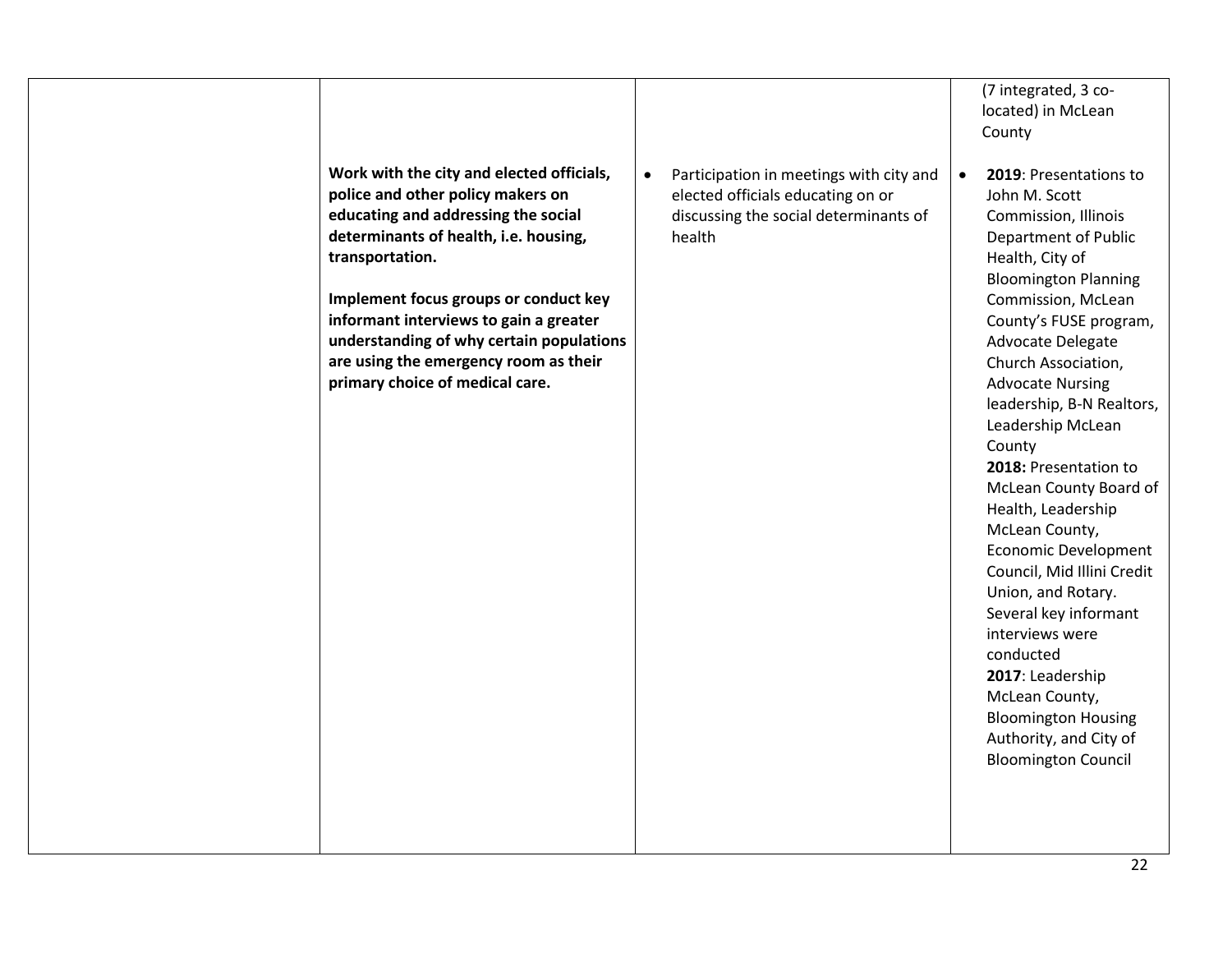| <b>IMPACT OBJECTIVE #3: BY 2020,</b><br>increase the proportion of McLean<br>County adults indicating they have<br>access to dental care.                                                                                                                                                                    | Increase access for adults to dental care. | $\bullet$ | # of adults with Medicaid receiving<br>dental cleanings as a part of the<br>McLean County Health Department's<br>pilot program                                                                          | $\bullet$ | 2019: 75 patients<br>2018: 69 patients<br>2017: 73 patients                                                      |
|--------------------------------------------------------------------------------------------------------------------------------------------------------------------------------------------------------------------------------------------------------------------------------------------------------------|--------------------------------------------|-----------|---------------------------------------------------------------------------------------------------------------------------------------------------------------------------------------------------------|-----------|------------------------------------------------------------------------------------------------------------------|
| <b>Baseline:</b><br>77% - access to dental care (McLean<br>County Community Health Survey,<br>2015)                                                                                                                                                                                                          |                                            |           | Establish a baseline for the number of<br>McLean County residents receiving<br>dental care at the Community Health<br>Care Clinic Dental Clinic slated to begin<br>offering services in 2017 (baseline: | $\bullet$ | 2019: 142 patients/<br>1,031 visits<br>2018: Soft launch of<br>dental services at CHCC<br>scheduled for February |
| <b>Newest Data:</b><br>81% - access to dental care (McLean<br>County Community Health Survey,<br>2018)                                                                                                                                                                                                       |                                            |           | TBD)                                                                                                                                                                                                    |           | 2019<br>2017: Services not yet<br>available                                                                      |
| <b>Baseline:</b><br>39.1% of McLean County residents do<br>not have dental insurance (United Way<br>Community Assessment, 2014)                                                                                                                                                                              |                                            |           |                                                                                                                                                                                                         |           |                                                                                                                  |
| <b>Newest Data:</b><br>No new United Way Community<br>Assessment; however, the McLean<br>County Community Health Survey of<br>2015 notes that 45% of McLean County<br>residents had no dental insurance; 46%<br>had no dental insurance in 2018<br>(McLean County Community Health<br>Survey, 2015 and 2018) |                                            |           |                                                                                                                                                                                                         |           |                                                                                                                  |
| <b>Baseline:</b><br>Age-adjusted ER rate due to dental<br>problems: 52.2 visits/10,000<br>population (HCI, Illinois Hospital<br>Association, 2013-2015)                                                                                                                                                      |                                            |           |                                                                                                                                                                                                         |           |                                                                                                                  |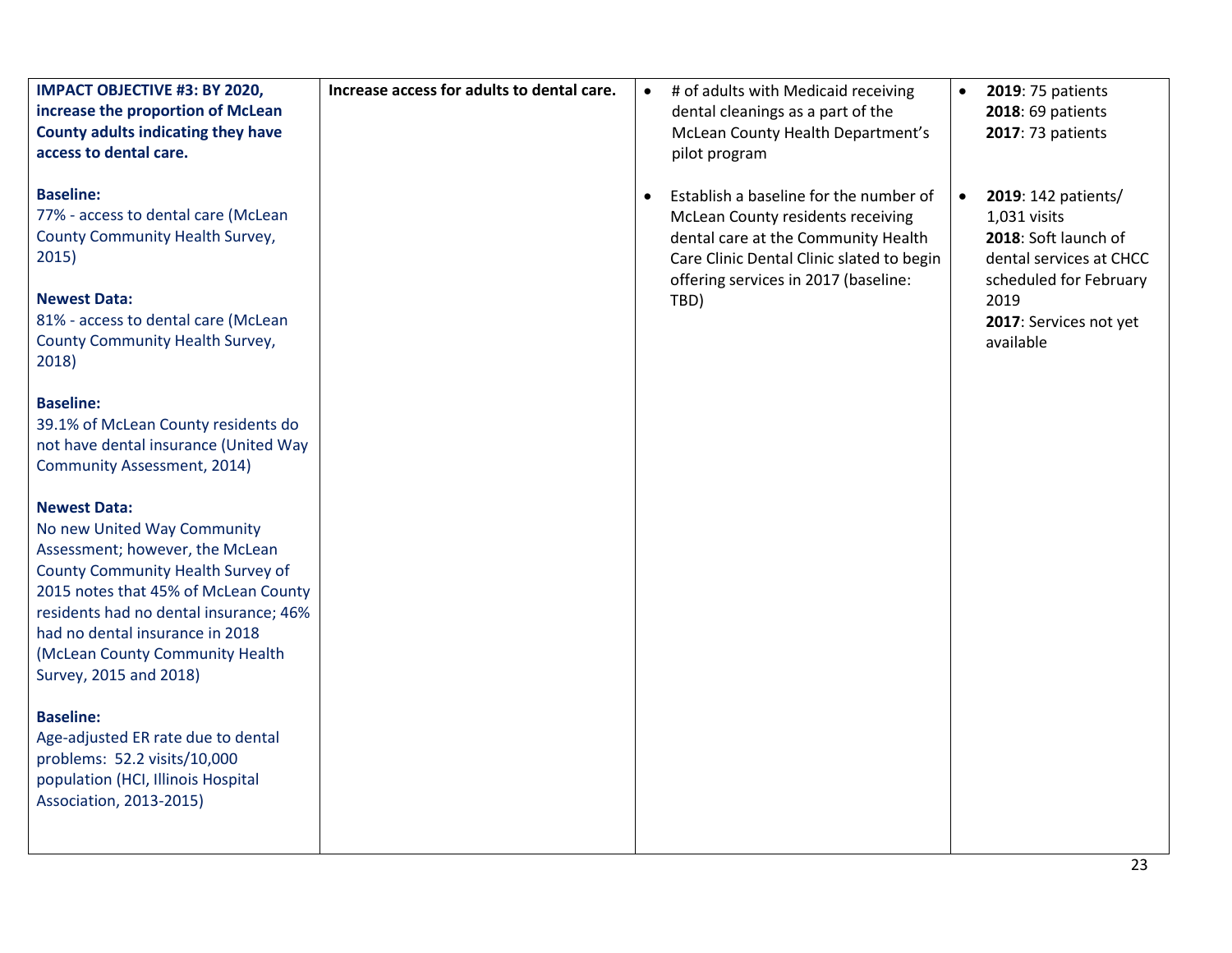# **Newest Data:** 2015-2017 data cannot be compared due to the transition from ICD-9 to ICD-10 codes in 2015 *HP 2020 Alignment:*  • *Increase the proportion of children, adolescents and adults who used the oral health care system in the past year*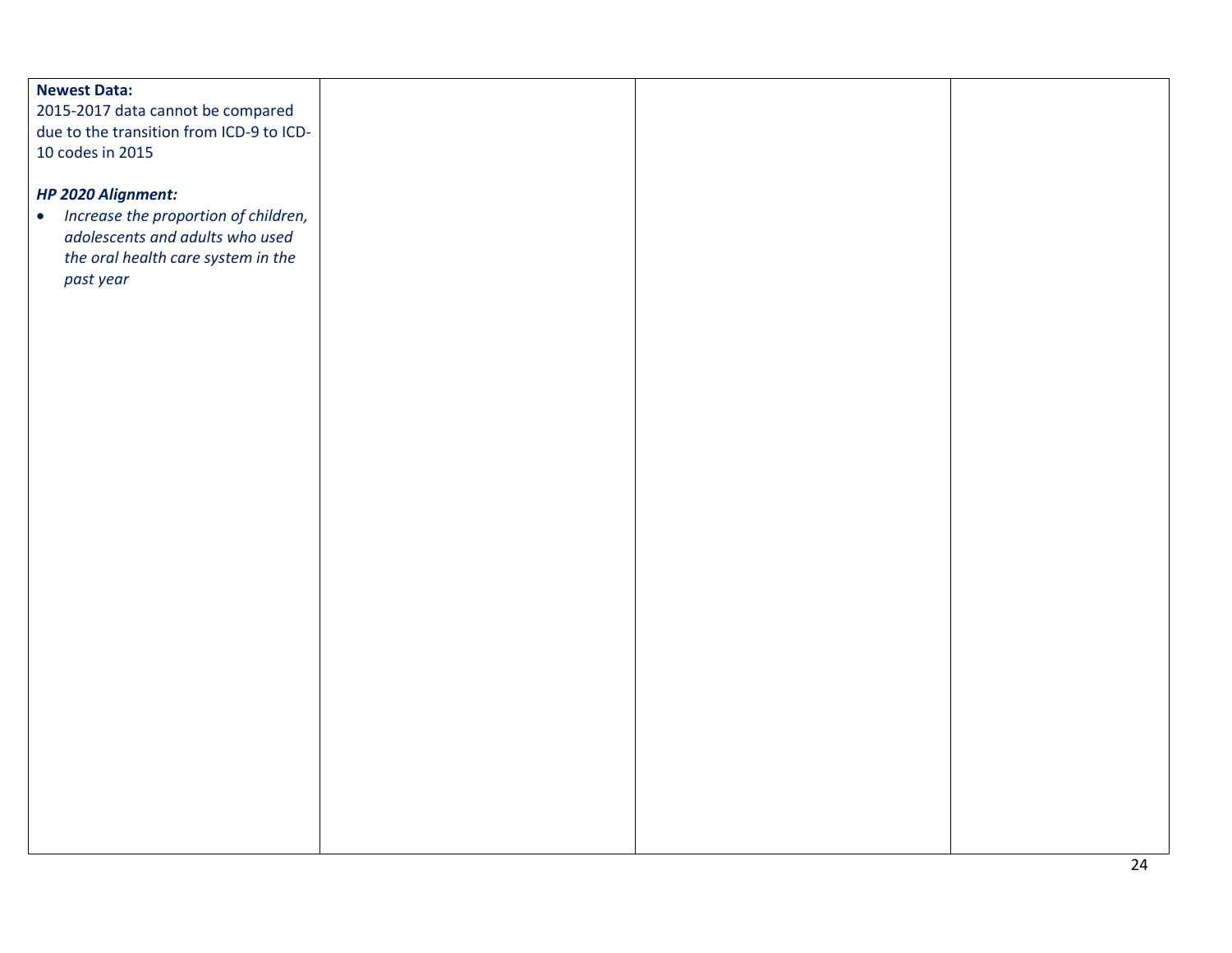## **2019 RELATED IMPROVEMENT PLAN ACCOMPLISHMENTS**

- Chestnut Health Systems completed renovations to 32,000 square foot family health center building and relocated program from 720 W Chestnut Street to 702 W Chestnut Street. Renovated site increases exam rooms to 18, adds on-site pharmacy, on-site laboratory, on-site teaching kitchen and two community rooms. Expansion also allocates 5,500 square feet for future dental program.
- Chestnut Health Systems received SAMSHA funding in collaboration with the Illinois Department of Mental Health to promote integration of primary and behavioral health through expansion of person-centered integrated health home to serve individuals with co-occurring physical health conditions or chronic diseases, adults with mental illness including those with co-occurring substance use disorder (COD) or opioid use disorder (OUD), and children/ adolescents with serious emotional disturbances.
- Advocate BroMenn Medical Center and OSF St. Joseph Medical Center continued to provide support for the Community Health Care Clinic (CHCC) The CHCC is a free clinic which provides services to the medically underserved population of McLean County to ensure that all populations in the community have access to healthcare. All emergency room visits, diagnostic testing and hospital services are provided free-of-charge by Advocate BroMenn Medical Center and OSF St. Joseph Medical Center. Advocate BroMenn Medical Center also owns the building where the clinic is located and provides maintenance for the clinic at no charge. OSF provides human resources support for the clinic.
- In December 2019, Advocate BroMenn Medical Center formed The Advocate BroMenn/Advocate Eureka LGBTQ+ Community Advisory Council. The purpose of the council is to foster increased access to care by giving voice to the LGTBQ+ community and allies in order to provide more sensitive and respectful care. The local council is part of Advocate Aurora's systemwide efforts as measured by the Health Equality Index and focuses on education initiatives, review of policies and procedures, and consultation about concerns raised by the LGTBQ+ community.

*\*The four organizations comprising the McLean County Executive Steering Committee; Advocate BroMenn Medical Center, Chestnut Health Systems, the McLean County Health Department, and OSF HealthCare St. Joseph Medical Center, are all implied resources/partners for the Access to Appropriate Healthcare for the Underserved and Areas of High Socioeconomic Needs Community Health Improvement Plan.*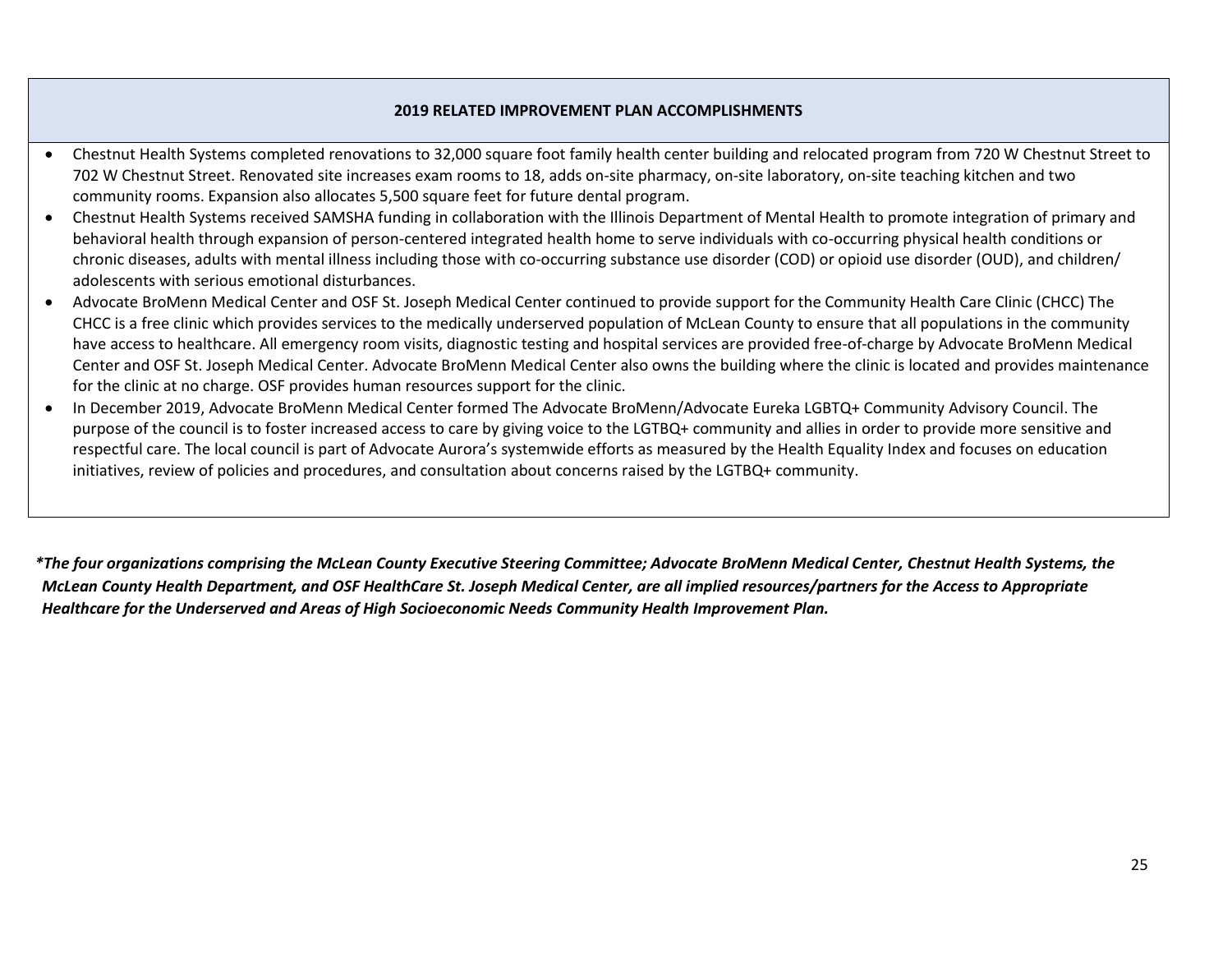# **McLean County Community Health Improvement Plan: Obesity 2019 Progress Report**

# <span id="page-25-0"></span>**HEALTH PRIORITY: OBESITY**

**GOAL: By 2020, pursue policy, system and environmental changes to maintain or increase the percentage of people living at a healthy body weight in McLean County.**

**OUTCOME OBJECTIVE: By 2020, maintain or increase the percentage of people living at a healthy body weight in McLean County.**

#### Baseline

- Adults: 35.2% *(Behavioral Risk Factor Surveillance System [BRFSS], 2013)*
- Adults: 35.2% *(McLean County Community Health Survey, 2018)*
- Eighth grade students: 75% *(Illinois Youth Survey [IYS], 2014)*
- Eighth grade students: 74% *(Illinois Youth Survey [IYS], 2018)*

#### *State Health Improvement Plan (SHIP) 2021 Alignment*

- *Reduce the percentage of obesity among children ages 10-17*
- *Reduce the percentage of obesity among adults*

|                          | <b>INTERVENTION STRATEGIES</b>                      | <b>EVALUATION PLAN</b>                                            | <b>PROGRESS</b><br><b>COMPLETED</b> |
|--------------------------|-----------------------------------------------------|-------------------------------------------------------------------|-------------------------------------|
| <b>IMPACT OBJECTIVE</b>  | Promote physical activity in the workplace and in   | Process indicators:                                               |                                     |
| #1: By 2020, increase    | the community.                                      | Establish a baseline for the # of free programs/events            | <b>2019</b> : 2 events              |
| the rate of adults       |                                                     | promoting physical activity in the community by the               | <b>2018: 3 events</b>               |
| and children in          | <b>Evidence:</b> "research has shown that employees | McLean County Wellness Coalition (MCWC)                           | <b>2017: 59 events</b>              |
| <b>McLean County who</b> | who get at least 75 minutes of vigorous-intensity   |                                                                   |                                     |
| engage in regular        | physical activity per week miss an average of 4.1   | Establish a baseline for the # of community members               | 2019: 150 people                    |
| physical activity.       | fewer days of work per year. Furthermore,           | participating in free programs/events promoting                   | 2018: 1,151 people                  |
|                          | physically inactive employees are more likely to    | physical activity in the community by the MCWC                    | 2017: 15,930                        |
| <b>Baseline: Adults</b>  | require sick leave-costing an average of 26 cents   |                                                                   | people                              |
| 69% (BRFSS, 2013);       | per hour worked in 2014-which increases             |                                                                   |                                     |
| 39% exercise 3 or        | healthcare expenditures for businesses." -          | Establish a baseline for the # of programs promoting<br>$\bullet$ | 2019: 101                           |
| more times per week      | Workplace Health Research Network, 2015             | physical activity in the workplace by the MCWC                    | programs                            |
| (McLean County           |                                                     |                                                                   | 2018: 87 programs                   |
|                          |                                                     |                                                                   | 2017: 22 programs                   |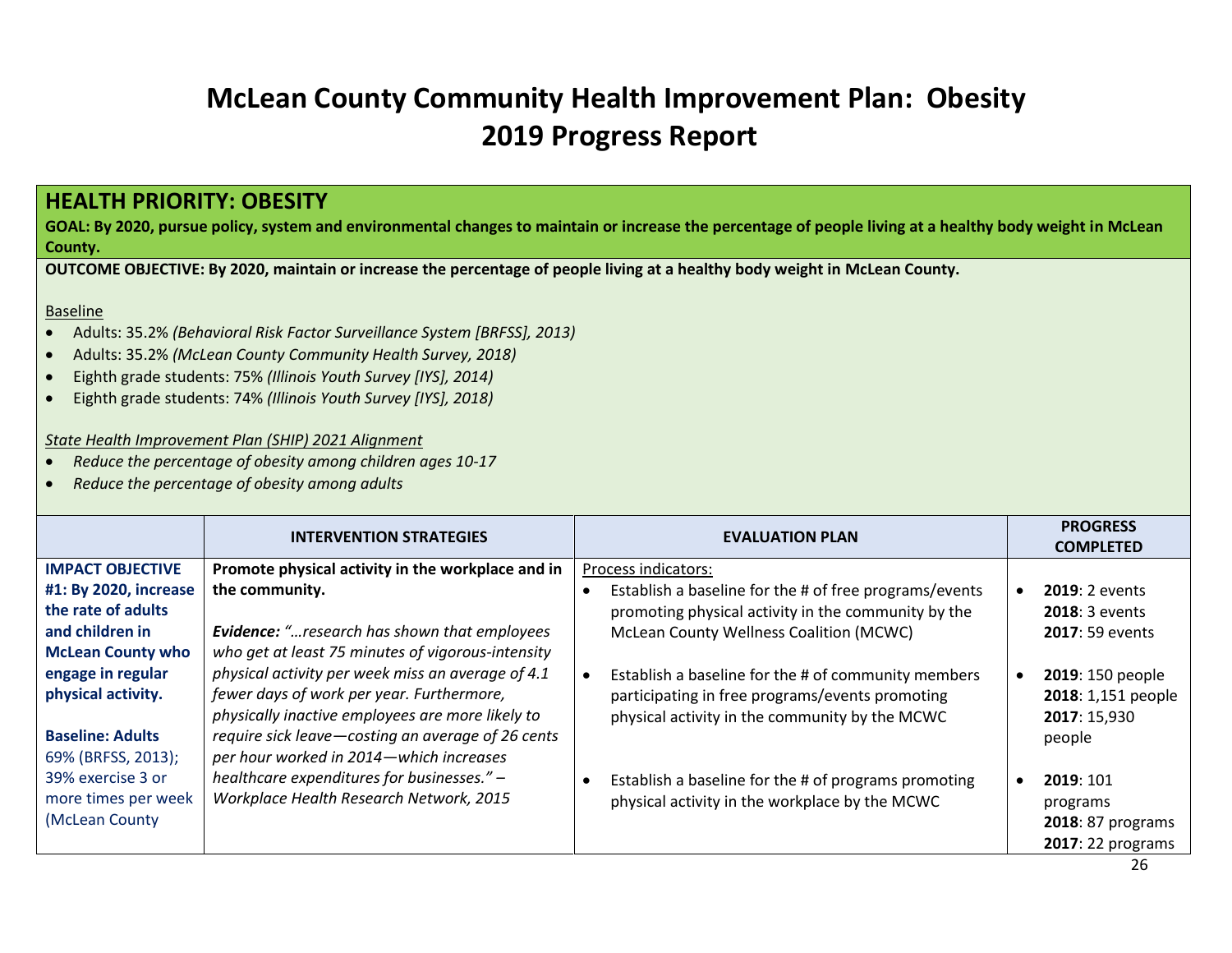| <b>Community Health</b><br>Survey, 2015)<br><b>Newest Data: Adults</b><br><b>Updated BRFSS data</b><br>not available;                                                  |                                                                                                                                                                                                                                                                                                                                                                                                                                                      |           | Establish a baseline for the number of employees<br>participating in programs promoting physical activity in<br>the workplace by the MCWC | $\bullet$ | 2019: 23,042<br>people<br>2018: 11,855<br>people<br>2017: 576 people                                                                                                                     |
|------------------------------------------------------------------------------------------------------------------------------------------------------------------------|------------------------------------------------------------------------------------------------------------------------------------------------------------------------------------------------------------------------------------------------------------------------------------------------------------------------------------------------------------------------------------------------------------------------------------------------------|-----------|-------------------------------------------------------------------------------------------------------------------------------------------|-----------|------------------------------------------------------------------------------------------------------------------------------------------------------------------------------------------|
| 49% exercise 3 or<br>more times per week<br>(McLean County<br><b>Community Health</b><br>Survey, 2018);                                                                | Enact at least one policy, system or<br>environmental change (PSE, e.g., Safe Routes to<br>School, Complete Streets, Joint Use Agreements,<br>Play Streets) to improve McLean County's<br>walkability and bikability.                                                                                                                                                                                                                                | $\bullet$ | Process indicators:<br># of PSEs enacted                                                                                                  | $\bullet$ | 2019: 0 PSEs<br>2018: 3 PSEs<br>2017: 0 PSEs                                                                                                                                             |
| <b>Baseline: Youth</b><br>$87\%$ - $8^{th}$ graders<br>(IYS, 2016)<br><b>Newest Data: Youth</b><br>$86\%$ - $8th$ graders<br>(IYS, 2018)<br><b>Healthy People 2020</b> | <b>Evidence:</b> "To increase physical activity, the CDC's<br><b>Community Preventive Services Task Force</b><br>recommends making walking easier through<br>changes to street design and zoningComplete<br>Streets projects make community improvements<br>such as adding sidewalks and bicycle lanes that<br>can increase frequency of exercise by 48.4% and<br>promote weight loss when combined with health<br>education." (Illinois SHIP, 2015) | $\bullet$ | Establish a baseline bike score for McLean County                                                                                         | $\bullet$ | 2019:<br>Bloomington - 49<br>Normal - 50<br>2018:<br>Bloomington-46<br>Normal $-46$<br>2017: To be<br>calculated in 2018                                                                 |
| (HP 2020)<br>Alignment:<br>Reduce the<br>percentage of<br><b>Illinois adults</b><br>reporting no<br>physical activity<br>in the last 30<br>days                        |                                                                                                                                                                                                                                                                                                                                                                                                                                                      | $\bullet$ | The McLean County Wellness Coalition will explore<br>grant opportunities for implementing PSEs in McLean<br>County                        | $\bullet$ | <b>2019: No grant</b><br>submissions. The<br><b>McLean County</b><br><b>Wellness Coalition</b><br>ceased<br><b>2018: No grant</b><br>submissions<br><b>2017: No grant</b><br>submissions |
| <b>Baseline: Adults</b><br>27% - do not exercise<br>at all (McLean                                                                                                     |                                                                                                                                                                                                                                                                                                                                                                                                                                                      |           | Outcome indicators:<br>Walk scores (baseline: Bloomington - 35; Normal - 36,<br>walkscore.com, 2016)                                      | $\bullet$ | 2019:<br>Bloomington-35<br>Normal - 38<br>2018:                                                                                                                                          |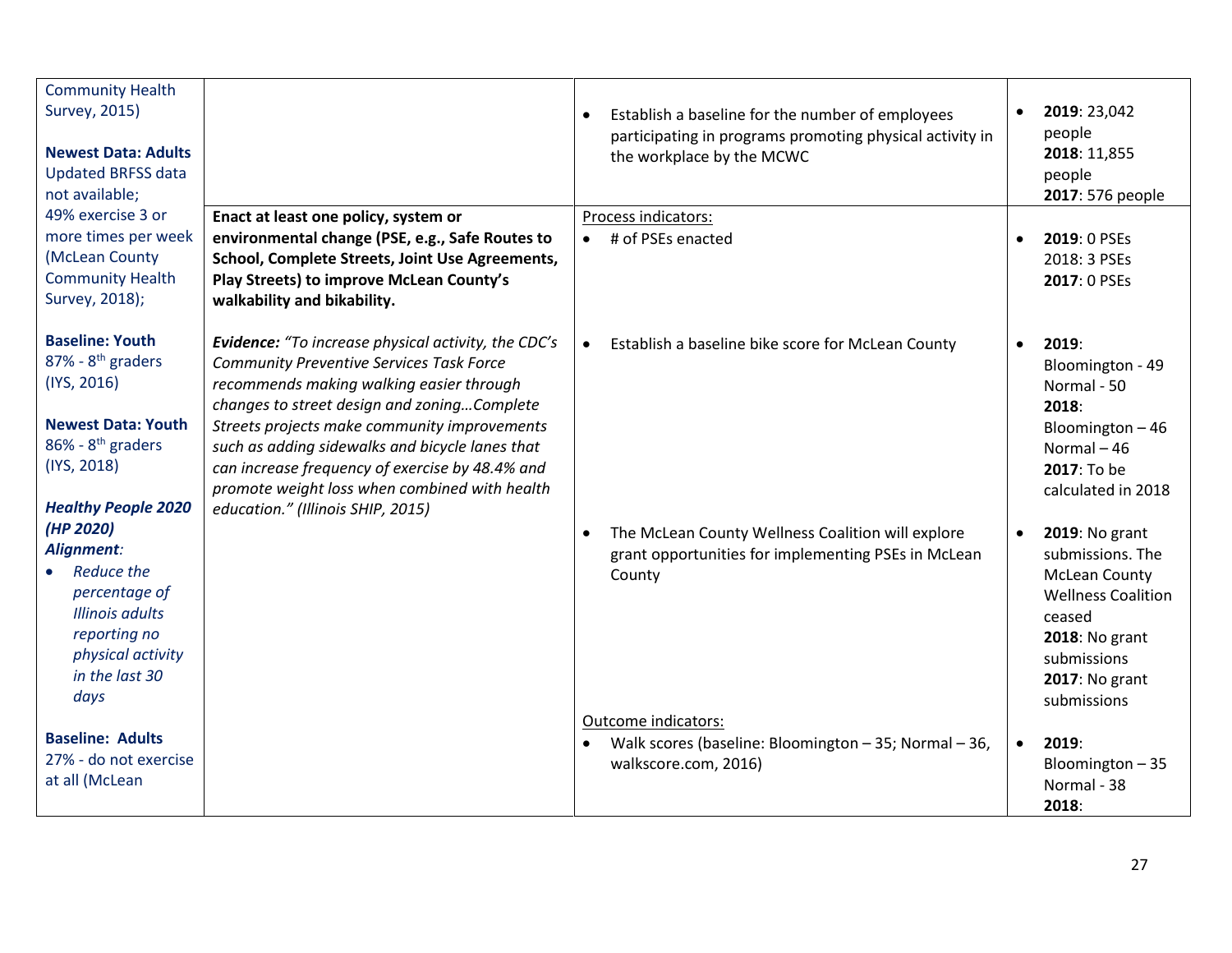| <b>County Community</b><br>Health Survey, 2015)                                                                                                                                                                  |                                                                                                                                                                                                                                                                                                                                                                                                 |                                                                                                                                                                                                                                                                                                              | Bloomington - 35;<br>Normal $-38$<br>2017: same                                                                                                                               |
|------------------------------------------------------------------------------------------------------------------------------------------------------------------------------------------------------------------|-------------------------------------------------------------------------------------------------------------------------------------------------------------------------------------------------------------------------------------------------------------------------------------------------------------------------------------------------------------------------------------------------|--------------------------------------------------------------------------------------------------------------------------------------------------------------------------------------------------------------------------------------------------------------------------------------------------------------|-------------------------------------------------------------------------------------------------------------------------------------------------------------------------------|
| <b>Newest Data: Adults</b><br>20% - do not exercise<br>at all (McLean<br><b>County Community</b><br>Health Survey, 2018)<br><b>Healthy People 2020</b><br>(HP 2020)<br>Alignment:<br>Reduce the<br>percentage of | <b>Encourage McLean County schools to complete</b><br>the Center for Disease Control and Prevention's<br>(CDC) School Health Index (SHI) and implement<br>strategies to improve low scores.<br>Support the maintenance of physical education<br>in McLean County schools.<br><b>Evidence:</b> "Regular physical activity in childhood<br>and adolescence improves strength and                  | Process indicators:<br>Establish a baseline for the # of McLean County schools<br>completing the CDC's SHI<br>Establish a baseline for the number of McLean County<br>$\bullet$<br>schools implementing a strategy to improve low SHI                                                                        | 2019: Schools did<br>$\bullet$<br>not participate<br>2018: Schools did<br>not participate<br>2017: 8 schools<br>participated<br>2019: No strategy<br>$\bullet$<br>implemented |
| Illinois children<br>who report not<br>engaging in<br>vigorous physical<br>activity<br><b>Baseline: Children</b><br>No data available                                                                            | endurance, helps build healthy bones and muscles,<br>helps control weight, reduces anxiety and stress,<br>increases self-esteem and may improve blood<br>pressure and cholesterol levels. The U.S.<br>Department of Health and Human Services<br>recommends that young people aged 6-17 years<br>participate in at least 60 minutes of physical<br>activity daily." (The Community Guide, 2015) | scores<br>Outcome indicators:<br><b>TBD</b><br>$\bullet$                                                                                                                                                                                                                                                     | 2018: No strategy<br>implemented<br>2017: No strategy<br>implemented                                                                                                          |
| <b>IMPACT OBJECTIVE</b><br>#2: By 2020, increase<br>the consumption of<br>fruits and vegetables<br>and reduce<br>consumption of<br>sugary beverages by<br>all populations in                                     | Support, promote and educate about the<br>availability and accessibility of fruits and<br>vegetables in McLean County.<br><b>Evidence:</b> "Available evidence suggests that<br>community-supported agriculture participation<br>significantly increases household inventories of<br>fresh fruits and vegetables, and increases fruit and                                                       | Process indicators:<br>Conduct a pre-post survey to determine the effects of<br>$\bullet$<br>the opening of Green Top Grocery, located in a food<br>desert in McLean County, on increasing access to<br>healthy foods (Illinois State University Community<br>Health Education Undergraduate Students, 2017) | $\bullet$ 2019: No survey<br>conducted.<br>2018: No survey<br>conducted.<br>2017: Pre-Survey<br>completed                                                                     |
| <b>McLean County.</b>                                                                                                                                                                                            | vegetable consumption. Participation is associated<br>with an increased variety and amount of<br>vegetables consumed for adults and children,<br>improved diet, more cooking at home and                                                                                                                                                                                                        | Work with the City of Bloomington Community<br>$\bullet$<br>Development division to conduct a grocery store<br>market feasibility study in Bloomington                                                                                                                                                       | 2017: Completed<br>$\bullet$                                                                                                                                                  |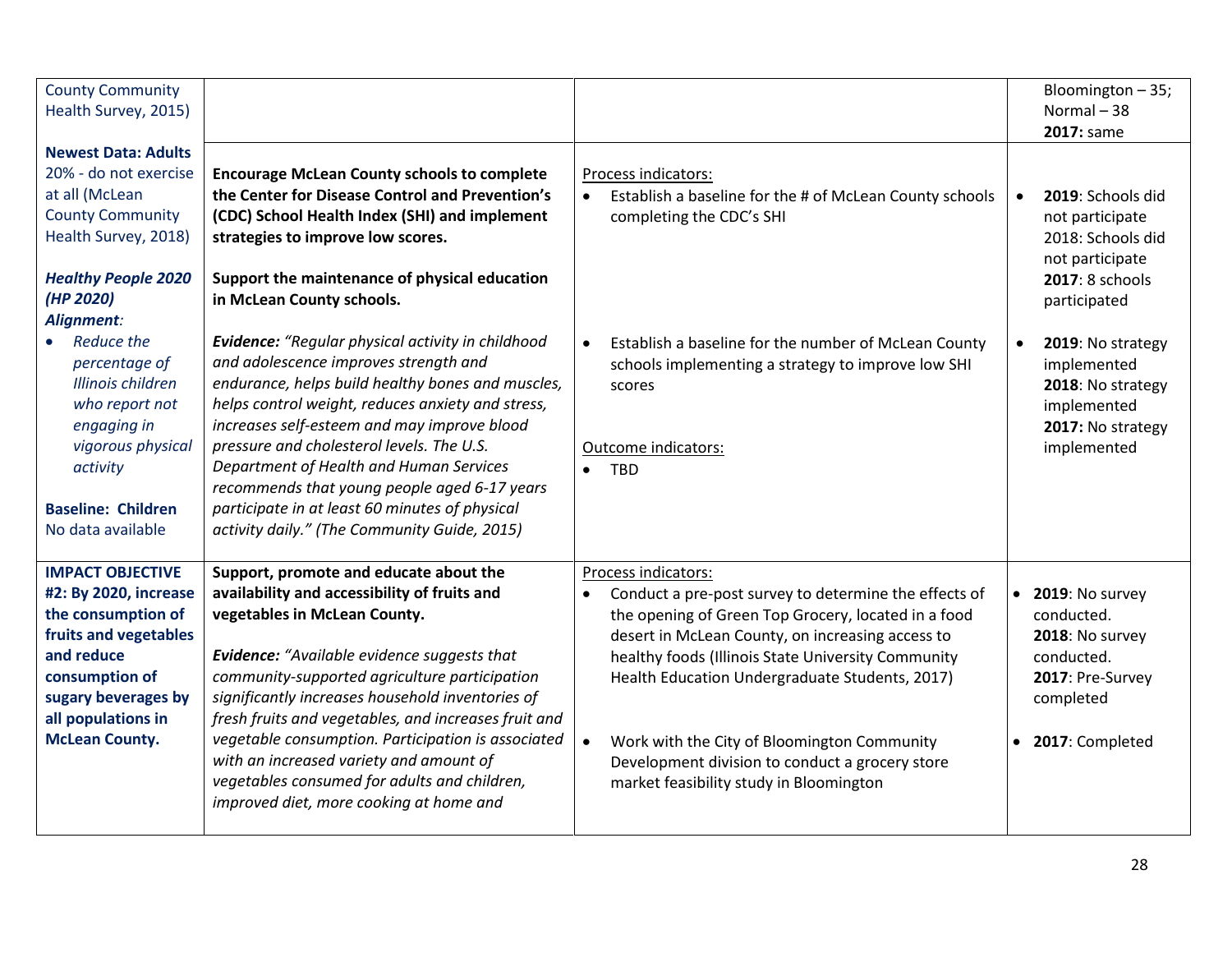| <b>Baseline: Adults</b><br>34% - consume 1-2<br>servings or less/day<br>of fruits and<br>vegetables (BRFSS,                                                                                                                                 | improved weight status." (What Works for Health,<br>2016) | $\bullet$ | Coordinate food access summit in 2017                                                                                                  | $\bullet$ | <b>2019: No Summit</b><br>offered<br>2018: Summit held in<br>September<br>2017: Summit held in<br>March.                                                                                                                                  |
|---------------------------------------------------------------------------------------------------------------------------------------------------------------------------------------------------------------------------------------------|-----------------------------------------------------------|-----------|----------------------------------------------------------------------------------------------------------------------------------------|-----------|-------------------------------------------------------------------------------------------------------------------------------------------------------------------------------------------------------------------------------------------|
| 2013)<br><b>Newest Data: Adults</b>                                                                                                                                                                                                         |                                                           |           | Support the presence of a healthy food distribution<br>center in West Bloomington                                                      | $\bullet$ | 2019: Supported<br>2018: Supported                                                                                                                                                                                                        |
| <b>Updated BRFSS data</b><br>not available                                                                                                                                                                                                  |                                                           |           |                                                                                                                                        |           | 2017: Supported and<br>still exploring                                                                                                                                                                                                    |
| <b>Baseline: Adults</b><br>40% - consume 3-5<br>fruits and/or<br>vegetables per day<br>(McLean County<br><b>Community Health</b><br>Survey, 2015)<br><b>Newest Data: Adults</b><br>39% - consume 3-5<br>fruits and/or<br>vegetables per day |                                                           | $\bullet$ | Coordinate the Veggie Oasis in West Bloomington                                                                                        | $\bullet$ | 2019: Coordinated<br>by West<br>Bloomington<br><b>Revitalization Project</b><br>2018: Coordinated<br>by West<br>Bloomington<br><b>Revitalization Project</b><br>2017: Coordinated<br>by the McLean<br><b>County Wellness</b><br>Coalition |
| (McLean County<br><b>Community Health</b><br><b>Survey, 2018)</b><br><b>Baseline: Youth</b><br>11% - 15% of 8 <sup>th</sup>                                                                                                                 |                                                           |           | # of pounds of produce distributed at Veggie Oasis<br>(baseline: 5,720 pounds, Veggie Oasis Survey, 2015)                              | $\bullet$ | 2019: 5200 pounds<br>distributed<br>2018: 5200 pounds<br>distributed<br>2017: 5200 pounds<br>distributed                                                                                                                                  |
| graders consumed<br>fruits and vegetables<br>4 or more times/day<br>during the past 7<br>days (IYS, 2016)                                                                                                                                   |                                                           | $\bullet$ | Average # of people receiving free produce from the<br>Veggie Oasis each week (baseline: 30 people/week,<br>Veggie Oasis Survey, 2015) | $\bullet$ | 2019: 20 people/<br>week<br>2018: 42 people/<br>week                                                                                                                                                                                      |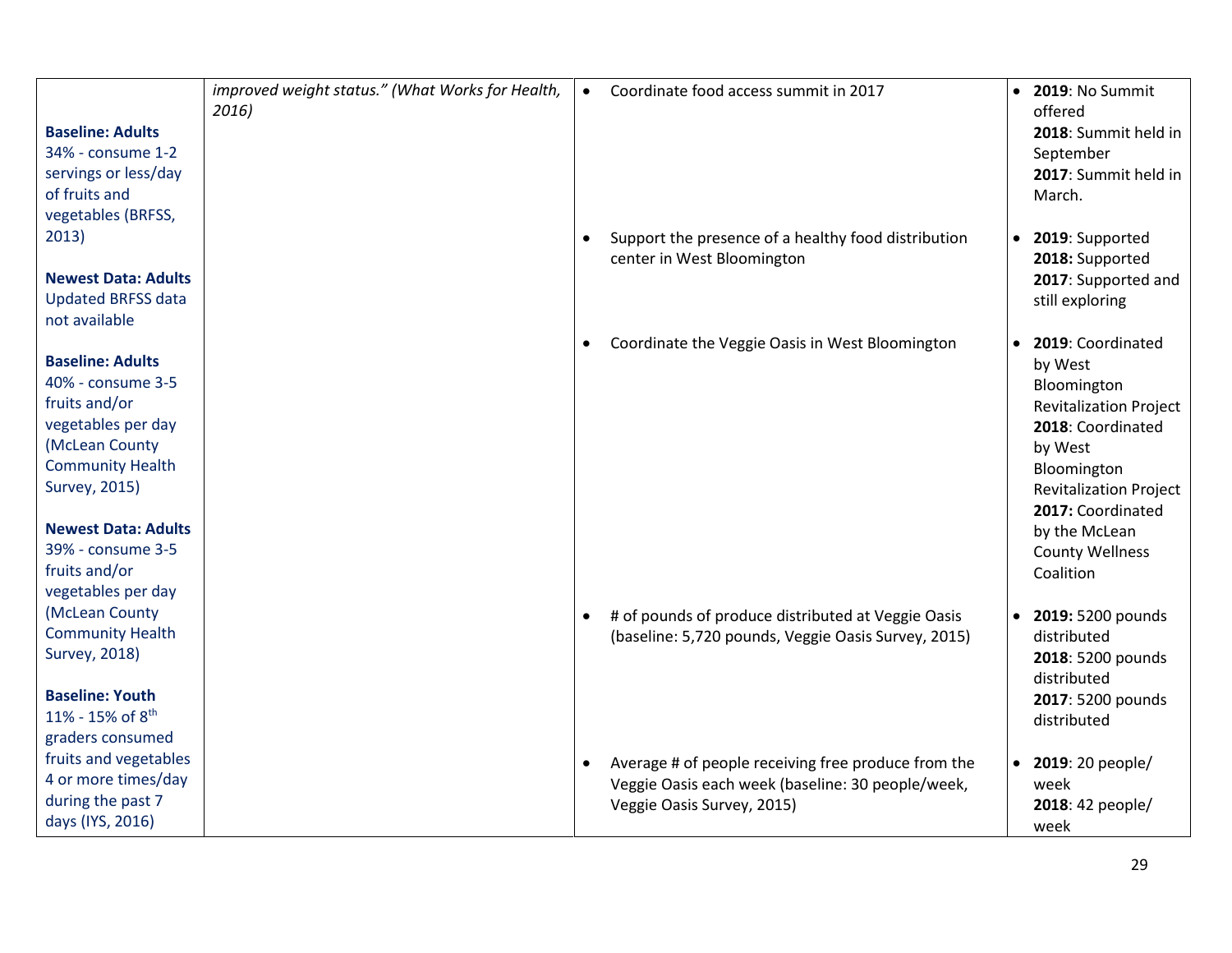| <b>Newest Data: Youth</b><br>9% - 12% of 8 <sup>th</sup><br>graders consumed<br>fruits and vegetables<br>4 or more times/day | # of events where healthy vegetable recipes are<br>provided (baseline: 6 events, MCWC, 2016)                                                                                                           | 2017: 35 people/<br>week<br>• 2019: 23 events<br>2018: 16 events<br>2017: 7 events                                                                 |
|------------------------------------------------------------------------------------------------------------------------------|--------------------------------------------------------------------------------------------------------------------------------------------------------------------------------------------------------|----------------------------------------------------------------------------------------------------------------------------------------------------|
| during the past 7<br>days (IYS, 2018)                                                                                        | Outcome indicators:<br>% of McLean County low-income adults with access to a<br>grocery store (baseline: 91.8%, USDA Food<br>Environment Index, 2010)                                                  | 2019: Same as 2018<br>$\bullet$<br>data<br>2018: 90.2% of low-<br>income adults had<br>access to a grocery<br>store<br>2017: Data not<br>available |
|                                                                                                                              | % of Bloomington and Normal household units within a<br>1/4 mile of a full-service grocery store (baseline: 4,273<br>household units, McLean County Regional Planning<br>Commission, 2016)             | $\bullet$ 2019: 4,350<br>household units<br>(8.2%)<br>2018: 17.86%<br>household units<br>2017: 4,889<br>household units (no<br>percent available)  |
|                                                                                                                              | % of Bloomington and Normal household units within a<br>1/4 mile of a selected limited-service grocery store<br>(baseline: 1,291 household units, McLean County<br>Regional Planning Commission, 2016) | $\bullet$ 2019: 3,352<br>household units<br>(6.3%)<br>2018: Data not<br>available<br>2017: 1,291<br>household units                                |
|                                                                                                                              | % of McLean County residents (who reported they<br>don't eat fruits/vegetables) indicating it is difficult to                                                                                          | 2019: Most recent<br>results provided in                                                                                                           |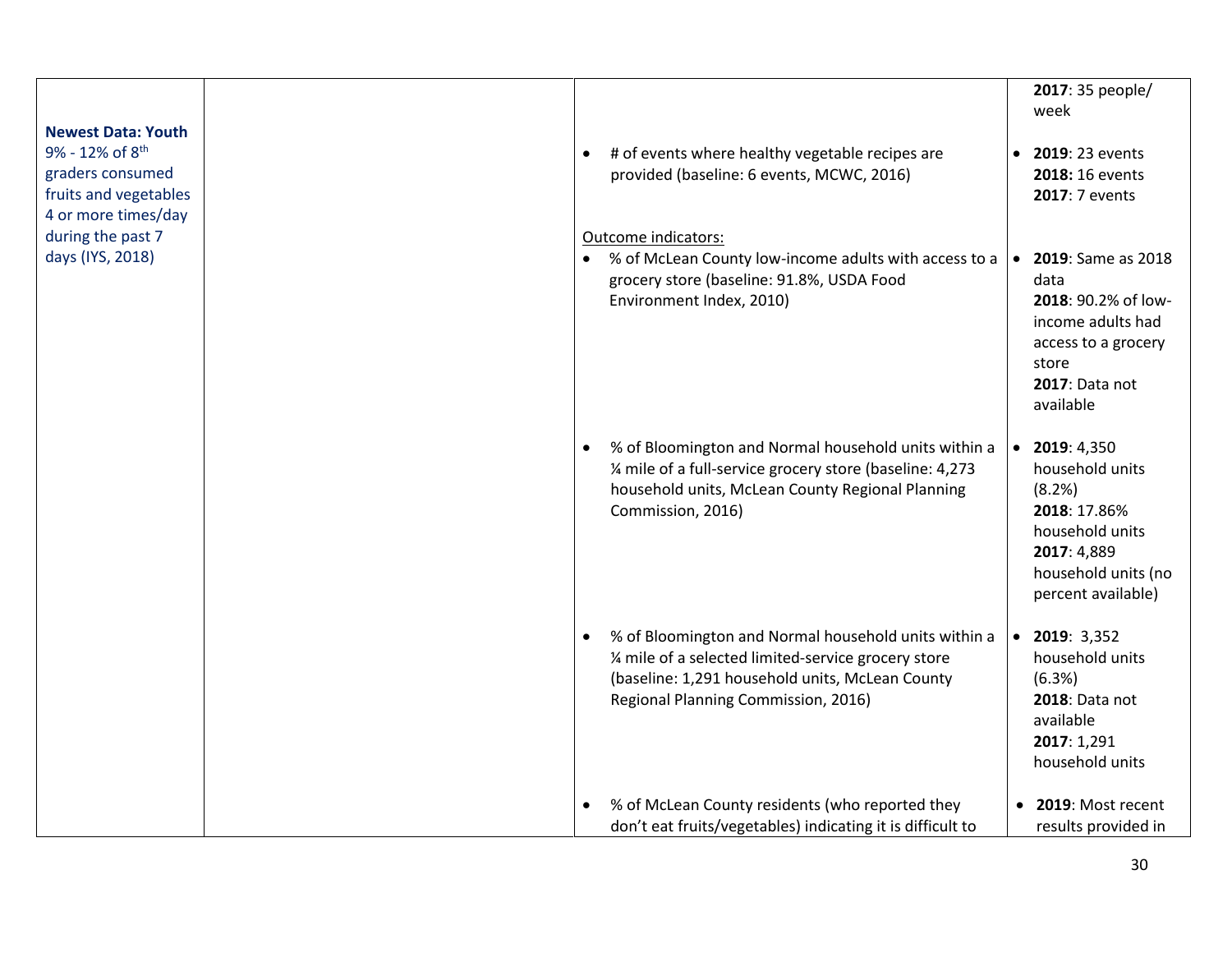|                                                                                                                                                                                                                                                                                                                                                                                                                                                                                                                                                                                                                           | buy fruits/vegetables or they cannot afford<br>fruits/vegetables (baseline: 66%, McLean County<br>Community Health Survey, 2015)                                                                      |           | 2018<br>2018: 13% of<br>residents (*options<br>and wording of<br>question changed<br>from 2016 to 2018)<br>2017: To be<br>evaluated in 2018<br>survey                                                                                                                      |
|---------------------------------------------------------------------------------------------------------------------------------------------------------------------------------------------------------------------------------------------------------------------------------------------------------------------------------------------------------------------------------------------------------------------------------------------------------------------------------------------------------------------------------------------------------------------------------------------------------------------------|-------------------------------------------------------------------------------------------------------------------------------------------------------------------------------------------------------|-----------|----------------------------------------------------------------------------------------------------------------------------------------------------------------------------------------------------------------------------------------------------------------------------|
|                                                                                                                                                                                                                                                                                                                                                                                                                                                                                                                                                                                                                           | Average participant rating for ease of access to fresh<br>fruits and vegetables (baseline: rating of 3 on a scale of<br>1-5; 5 representing the highest ease of access, Veggie<br>Oasis Survey, 2015) |           | • 2019: Data not<br>available<br>2018: Data not<br>available<br>2017: Data not<br>available                                                                                                                                                                                |
| <b>Educate and promote the statewide Rethink Your</b><br>Drink campaign.<br><b>Evidence:</b> "Reducing consumption of calories from<br>added sugars is a recommendation of the 2010<br>Dietary Guidelines for Americans and an objective<br>of Healthy People 2020. Sugar-sweetened<br>beverages (SSB) are major sources of added sugars<br>in the diets of U.S. residents. Daily SSB<br>consumption is associated with obesity and other<br>chronic health conditions, including diabetes and<br>cardiovascular disease." (Centers for Disease<br>Control and Prevention Morbidity and Mortality<br>Weekly Report, 2012) | Process indicators:<br>Establish a baseline for the consumption of sugar-<br>sweetened beverages (SSB) in McLean County through<br>a standardized survey question                                     | $\bullet$ | 2019: No survey<br>conducted<br>2018: No survey<br>conducted<br>2017: Completed<br>424 survey<br>participants, 49%<br>drink less than 12<br>oz of SSB per day,<br>23% drink 12 oz,<br>and 21% drink 24<br>oz (Illinois State<br>University's Health<br>Sciences 286 class) |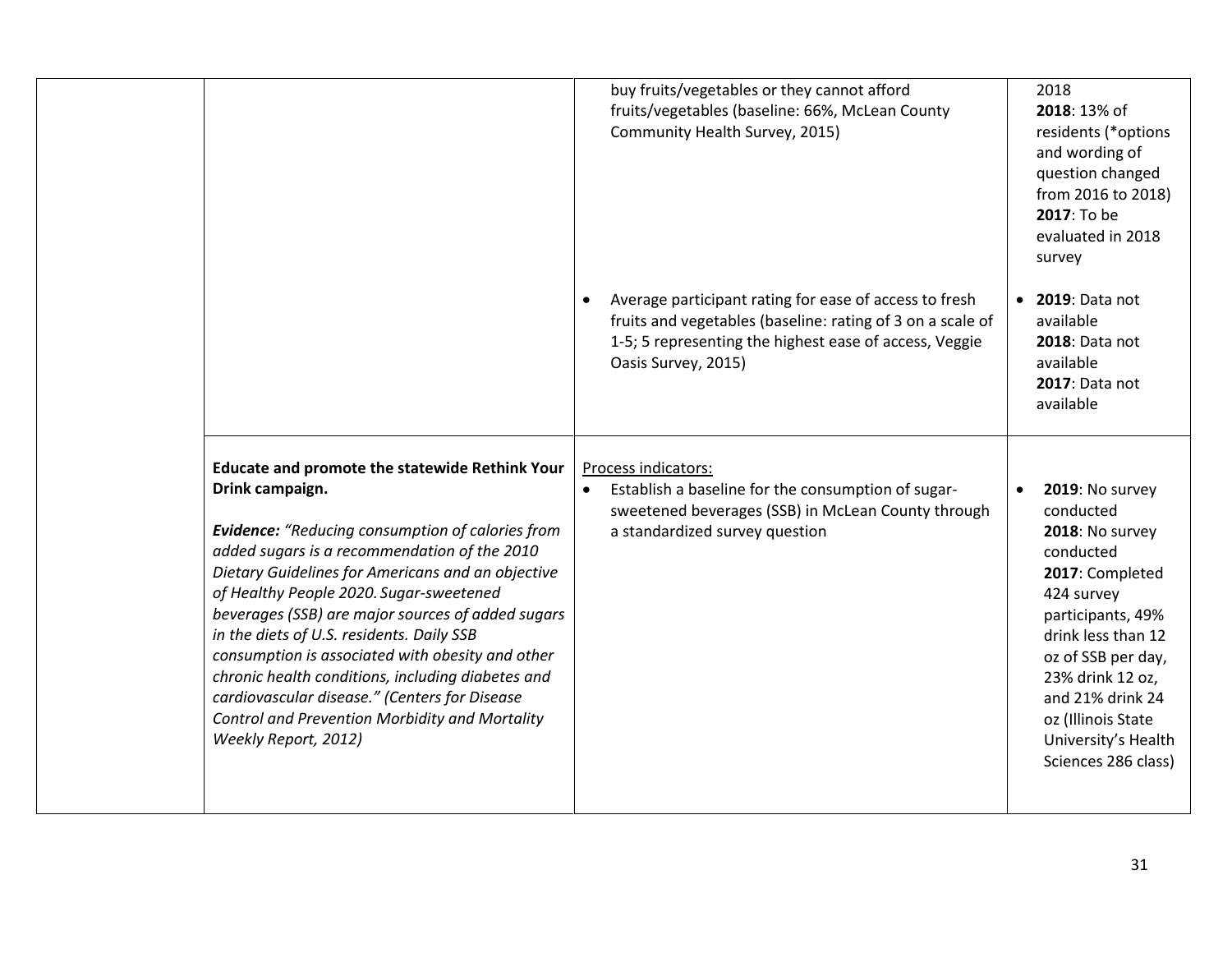|  | $\bullet$ | # of McLean County community members educated<br>about Rethink Your Drink (baseline: 2,127 community<br>members, McLean County Health Department, 2016)                                                                                                                                                                                          | $\bullet$ | 2019: 1307<br>members<br>2018: 2,055<br>community<br>members<br>2017: 2,373<br>members    |
|--|-----------|--------------------------------------------------------------------------------------------------------------------------------------------------------------------------------------------------------------------------------------------------------------------------------------------------------------------------------------------------|-----------|-------------------------------------------------------------------------------------------|
|  | $\bullet$ | # of events where Rethink Your Drink is promoted<br>(baseline: 9 events, McLean County Health<br>Department, 2016)                                                                                                                                                                                                                               | $\bullet$ | 2019: 2 events<br>2018: 8 events<br>2017: 8 events                                        |
|  | $\bullet$ | # of advertisements promoting Rethink Your Drink (i.e.,<br>TV, radio, print, social media) (baseline: 5<br>advertisements, McLean County Wellness Coalition,<br>2016)<br>Outcome indicators:                                                                                                                                                     | $\bullet$ | 2019: 4 social<br>media posts<br>2018 and 2017: No<br>advertisements<br>provided          |
|  | $\bullet$ | Decrease in the ranking of soft drinks by % of total<br>expenditure for Supplemental Nutrition Assistance<br>Program (SNAP) and non-SNAP household (baseline:<br>ranking of 1 - SNAP households; ranking of 2 - non-<br>SNAP households,<br>http://www.huffingtonpost.com/entry/food-stamps-<br>diet us 582f4bd7e4b058ce7aaadea0 (November 2016) | $\bullet$ | 2019: Data not<br>available<br>2018: Data not<br>available<br>2017: Data not<br>available |
|  | $\bullet$ | Decrease the # of gallons of beverages consumed by<br>Illinois residents. (baseline: Illinoisans consumed more<br>than 620 million gallons of sugar-sweetened beverages<br>in 2011,<br>http://www.cookcountypublichealth.org/files/pdf/Chal<br>oupka Report PRF.pdf                                                                              |           | 2019: Data not<br>available<br>2018: Data not<br>available<br>2017: Data not<br>available |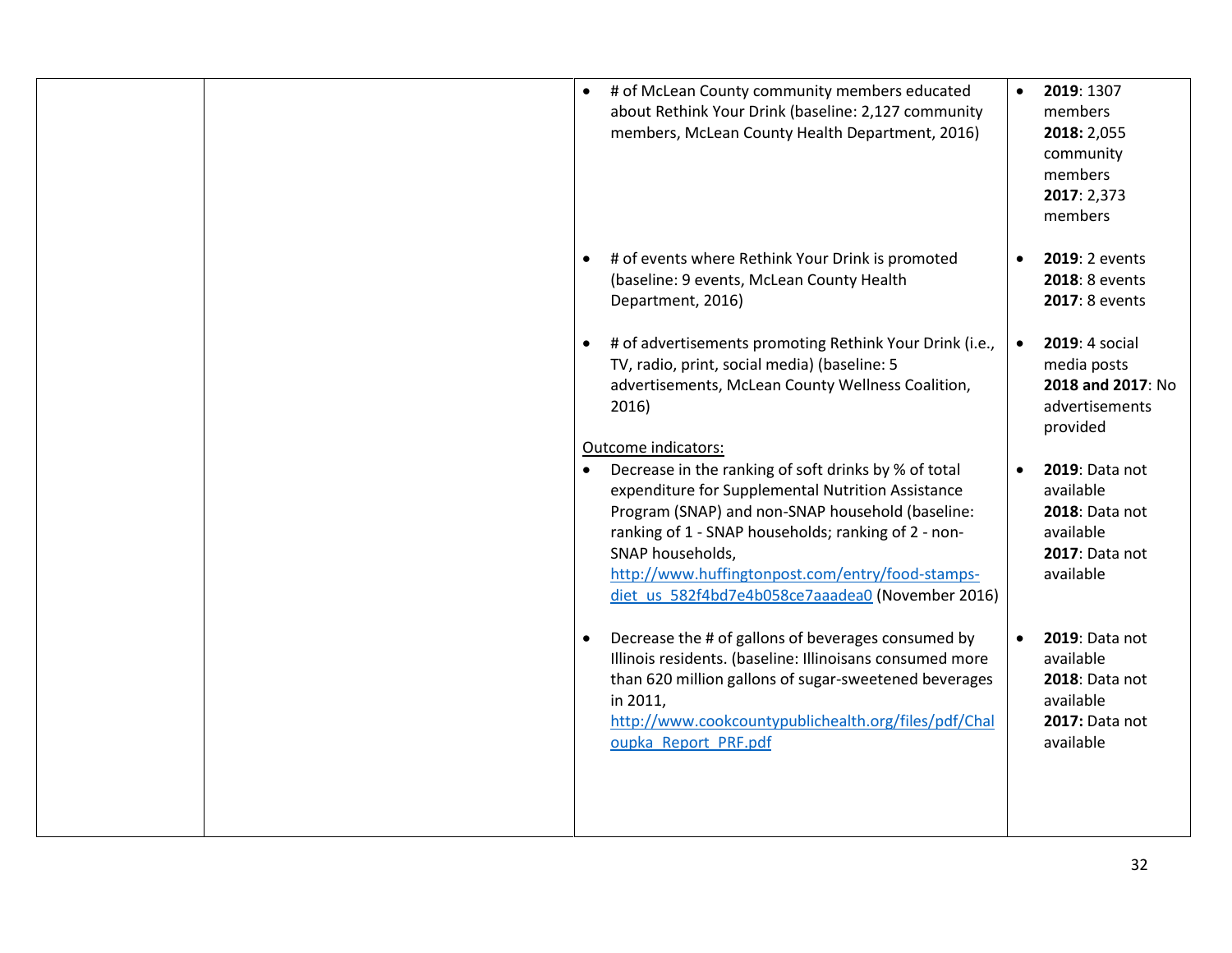| 2019 RELATED IMPROVEMENT PLAN ACCOMPLISHMENTS                                                                                                   |  |  |  |
|-------------------------------------------------------------------------------------------------------------------------------------------------|--|--|--|
| In May 2018, Advocate BroMenn Medical Center established the Advocate BroMenn Vegetable Garden at the Community Health Care Clinic In 2019, 102 |  |  |  |

- Menn Medical Center established the Advocate BroMenn Vegetable Garden at the Community pounds of produce were given to patients of the Community Health Care Clinic during the pilot year.
- Home Sweet Home Ministries and the Community Health Care Clinic launched a Food Farmacy pilot program in August 2017. The program provides patients at the clinic who have diabetes or heart disease a prescription pass, which can be used to obtain free produce through 12 visits to the Bread for Life Food Co-op. In 2019, 36 individuals participated, 134 shopping trips were taken, 28 return shoppers, and far more fresh produce and healthy items are being taken than before the Food Farmacy program was initiated.
- OSF St. Joseph Medical Center has ten raised beds and donated 420 pounds of fresh vegetables to Home Sweet Home Ministries, Summer 2019, to use at the Bread for Life Co-op.
- The Partnership for Health Pilot Program began in April 2017. The program is a private-public partnership to improve the health and fitness of people with developmental and intellectual disabilities and their support workers. Partners include Advocate BroMenn Health and Fitness Center, Marcfirst, Advocate BroMenn Charitable Foundation, the McLean County Health Department and the McLean County Board for the Care and Treatment of Persons with a Developmental Disability (377 Board). The program initially served 22 individuals from Marcfirst. In 2018 the program was expanded to several community members in 2018 with a total of 31 individuals being served. Outcomes from year one of the program are positive ranging from decreased blood pressure, body mass index and cholesterol to reduced usage of the emergency room. In year two of the program (April 2018 – March 2019), participation increased to 51 individuals with numerous positive outcomes. Sixty-two percent of participants maintained or improved their cholesterol levels, 47 percent maintained or improved their body mass index and 47 percent improved or maintained their blood pressure.
- OSF HealthCare St. Joseph Medical Center developed the SmartMeals Program to help educate the community on how to eat healthy-on-a-budget, with quick, easy meals. Individuals pick up a SmartMeals package that includes ingredients to make the meal, education materials, recipe with directions and a shopping list to replicate the meal in the future. Approximately 1,323 meals were donated in 2019 to the community.
- Mayors Manor residents implemented an on-site vegetable garden in 2018. The residents tend to the garden, share recipes with staff support and hold potlucks for communal living while having healthy food experiences with education. During winter months when the garden is not available, 26 residents participated in the Healthy Choice Program, which provides fruits and vegetables that aren't available via the garden.
- The School Street Food Pantry opened September 2018 to help decrease food insecurity among college-aged students. Approximately 120 students frequented the food pantry weekly in 2018. In 2019, students averaged 145 visits each week.
- West Bloomington Revitalization Project Seed Library started in 2018. Free packets of seeds are given away to promote individual garden growth. In 2019, 600 packets of seeds were given to the community.
- In 2019, OSF St. Joseph Medical Center sponsored Unit 5 Normal Community High and Normal Community West High Schools Student Health 101 newsletter for parents and students, which focused on healthy behaviors, including healthy eating and active living tips.
- The Beacon of Hope Program gleans food from grocery stores in the community and distributes food to underserved areas on Thursdays and Saturdays of every week. Approximately 26,000 pounds of foods have been distributed to the community in 2018 and continued to contribute in 2019.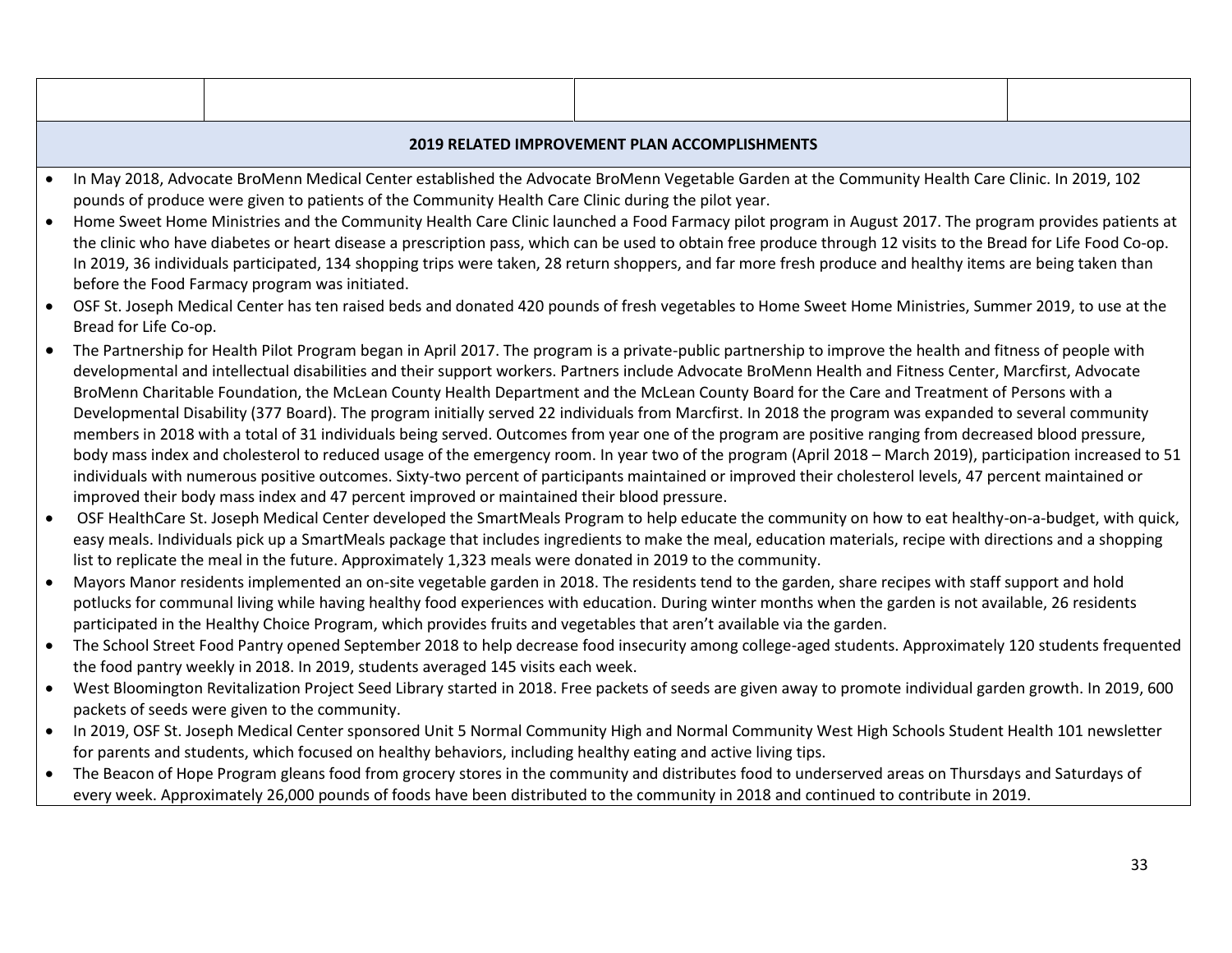- The Matter of Balance Program, hosted within East Central Illinois by Community Care Systems, Inc., is a grant-funded evidence-based program designed to reduce fear of falling and increase activity levels in older adults who are concerned about falling. Participant satisfaction results from those completing the 8 week program (all host sites) include: 97% feel more comfortable increasing activity and 98% plan to continue to exercise.
- The Boys and Girls Club of Bloomington Normal partnered with the Center for Healthy Lifestyles at OSF St. Joseph Medical Center to offer a nutrition series provided to the 5<sup>th</sup> grade members to help educate and bring awareness through taste-testing new foods, understanding importance of eating these foods and simple ways to prepare them. This 6-week program was held in the Spring and Fall of 2019.
- The Boys and Girls Club of Bloomington Normal partnered with Sunnyside Community Garden and West Bloomington Revitalization Group to provide a gardening program for the members at the Boys and Girls Club in 2018. All produce was donated to the families of the Boys and Girls Club for personal use. At least eighty members and their families took responsibility for the garden (planted, watered, harvested, etc.) in 2019.
- In 2019, the Delegate Church Association of Advocate BroMenn Medical Center and Advocate Eureka Hospital, in partnership with the McLean County Interfaith Alliance and Illinois Wesleyan University, hosted a rice repackaging event. Advocate BroMenn donated 2400 pounds of rice for the project and 80 volunteers participated in packaging 1200 two-pound packages of rice for distribution at local food pantries.

*\*The four organizations comprising the McLean County Executive Steering Committee; Advocate BroMenn Medical Center, Chestnut Health Systems, the McLean County Health Department, and OSF HealthCare St. Joseph Medical Center are all implied resources/partners for the Obesity Community Health Improvement Plan.*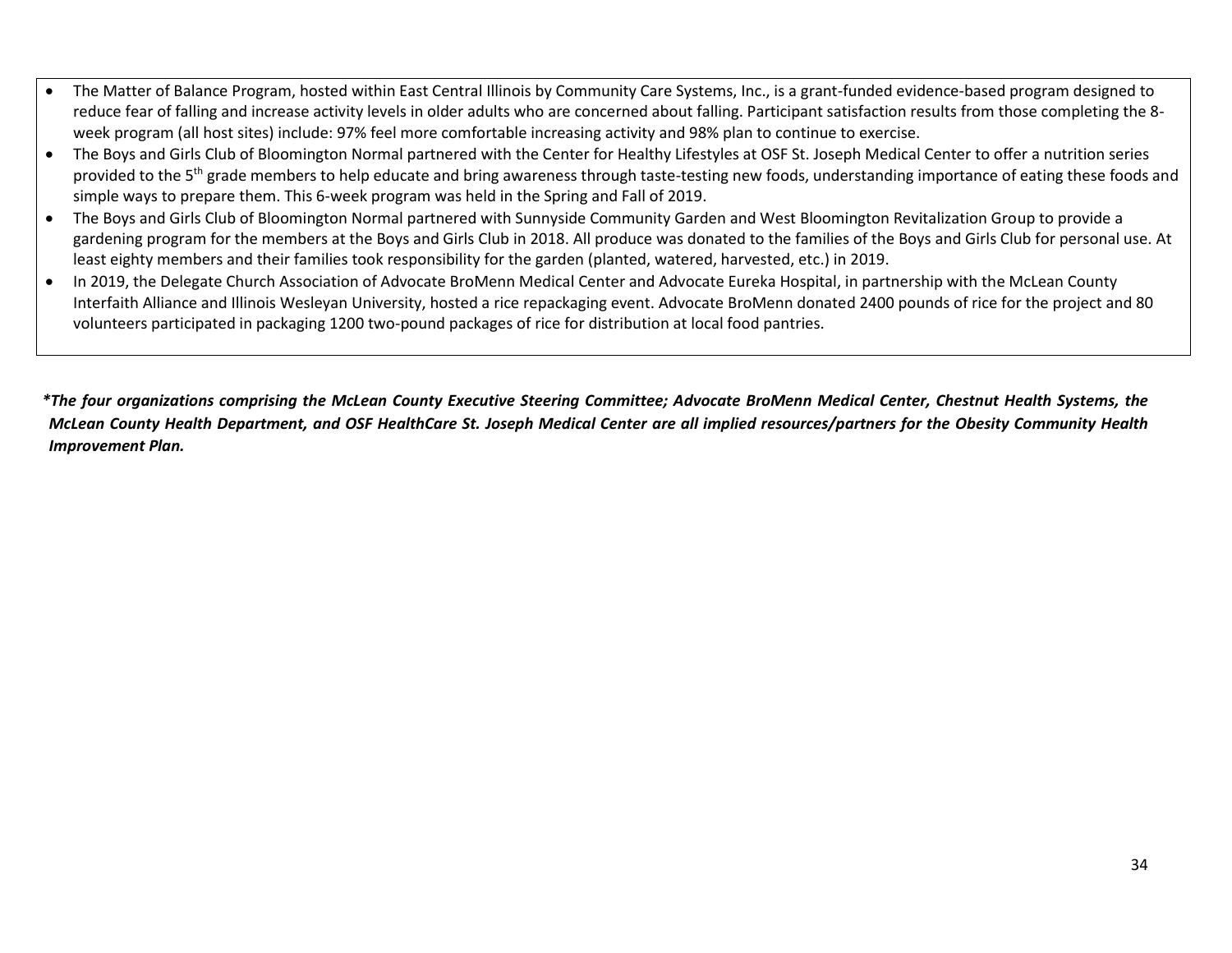# **2017–2019 McLean County Community Health Improvement Plan Outcome and Impact Objective Comparison Summary**

- <span id="page-34-0"></span>**Green** – Improvement in data from baseline to most recent data available
- **Yellow** No substantial change in data from baseline to most recent data available
- **Red** Value for most recent data available is worse than it was at baseline

| <b>HEALTH PRIORITY: BEHAVIORAL HEALTH</b>                                                                                                                |                                                                                                                                                                                                                                                                                                                                                                                                                                                                                                                                                                                                                                                                                                                                                                                                                                           |                                                                                                                                                                                               |  |  |
|----------------------------------------------------------------------------------------------------------------------------------------------------------|-------------------------------------------------------------------------------------------------------------------------------------------------------------------------------------------------------------------------------------------------------------------------------------------------------------------------------------------------------------------------------------------------------------------------------------------------------------------------------------------------------------------------------------------------------------------------------------------------------------------------------------------------------------------------------------------------------------------------------------------------------------------------------------------------------------------------------------------|-----------------------------------------------------------------------------------------------------------------------------------------------------------------------------------------------|--|--|
| <b>GOAL #1</b>                                                                                                                                           | By 2020, increase coping skills to reduce deaths due to suicide and emergency room (ER) visits due to self-<br>inflicted injury and alcohol abuse with a focus on low socio-economic zip codes.                                                                                                                                                                                                                                                                                                                                                                                                                                                                                                                                                                                                                                           |                                                                                                                                                                                               |  |  |
| <b>OUTCOME OBJECTIVE:</b>                                                                                                                                | By 2020, reduce deaths due to suicide and ER visits due to self-inflicted injury and alcohol abuse.<br>Deaths due to suicide: 22 deaths (McLean County Coroner, 2015)<br>$\bullet$<br>16 deaths (McLean County Coroner, 2018)<br>Age-adjusted ER visits due to self-inflicted injury: adults - 22.6 visits per 10,000; adolescents - 59.2/10,000<br>$\bullet$<br>(Conduent Healthy Communities Institute [HCI], Illinois Hospital Association, 2012-2014)<br>*2015-2017 data cannot be compared due to the transition from ICD-9 to ICD-10 codes in 2015.<br>Age-adjusted ER visits due to alcohol abuse: 50.7 visits per 10,000 (Conduent Healthy Communities Institute<br>$\bullet$<br>[HCI], Illinois Hospital Association, 2012-2014)<br>*2015-2017 data cannot be compared due to the transition from ICD-9 to ICD-10 codes in 2015. |                                                                                                                                                                                               |  |  |
| <b>THREE YEAR MEASURES</b>                                                                                                                               | <b>Baseline Data</b>                                                                                                                                                                                                                                                                                                                                                                                                                                                                                                                                                                                                                                                                                                                                                                                                                      | <b>Updated Comparison Data</b>                                                                                                                                                                |  |  |
| Impact Objective #1:<br>By 2020, reduce the proportion<br>of adults at risk for acute/binge<br>drinking and youth using alcohol<br>within the past year. | 26.9% - Adults (Behavioral Risk Factor Surveillance<br>System [BRFSS], 2013)<br>26% - 8 <sup>th</sup> graders (Illinois Youth Survey [IYS], 2012);<br>64% - 12 <sup>th</sup> graders (IYS, 2012)                                                                                                                                                                                                                                                                                                                                                                                                                                                                                                                                                                                                                                          | 22.6% - Adults (Conduent Healthy Communities<br>Institute [HCI], County Health Rankings, 2016).<br>$21\%$ - 8 <sup>th</sup> graders (IYS, 2018)<br>47% - 12 <sup>th</sup> graders (IYS, 2018) |  |  |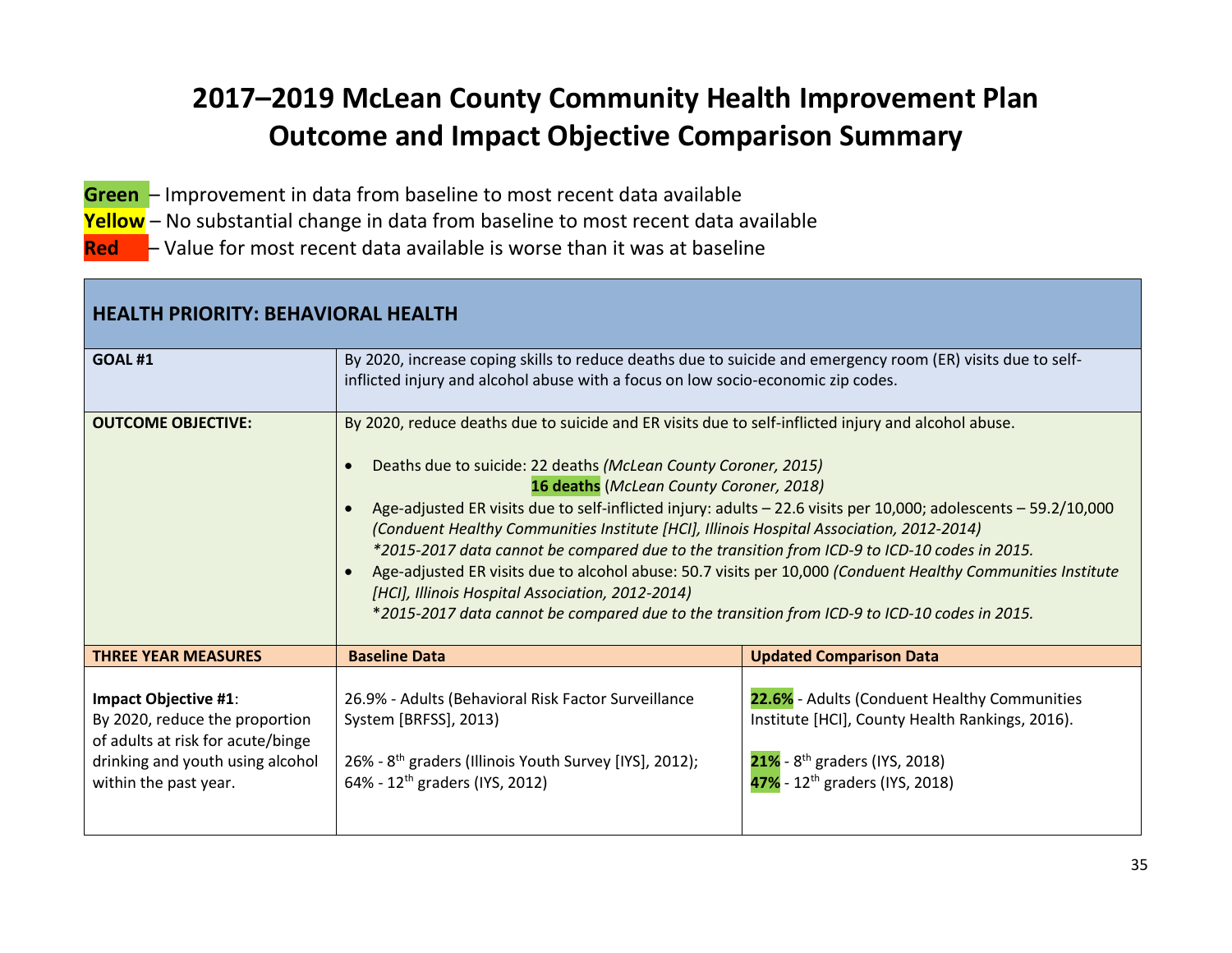| <b>Impact Objective #2:</b><br>By 2020, reduce the proportion<br>of McLean County adults<br>reporting 8-30 days of "not good"<br>mental health per month.                                                                                                                        | 13.9% (BRFSS, 2013)                                                                                                                                                                                                       | Updated BRFSS data is not available                                                                                                                                                          |
|----------------------------------------------------------------------------------------------------------------------------------------------------------------------------------------------------------------------------------------------------------------------------------|---------------------------------------------------------------------------------------------------------------------------------------------------------------------------------------------------------------------------|----------------------------------------------------------------------------------------------------------------------------------------------------------------------------------------------|
| <b>GOAL #2:</b>                                                                                                                                                                                                                                                                  | By 2020, reduce behavioral health stigma to increase earlier access to care.                                                                                                                                              |                                                                                                                                                                                              |
| <b>OUTCOME OBJECTIVE:</b>                                                                                                                                                                                                                                                        | By 2020, increase the percentage of McLean County residents indicating they have access to counseling services.<br>90% (McLean County Community Health Survey, 2015)<br>90% (McLean County Community Health Survey, 2018) |                                                                                                                                                                                              |
| <b>THREE YEAR MEASURES</b>                                                                                                                                                                                                                                                       | <b>Baseline Data</b>                                                                                                                                                                                                      | <b>Updated Comparison Data</b>                                                                                                                                                               |
| Impact Objective #1:<br>By 2020, reduce the proportion<br>of McLean County adults who did<br>not access counseling services<br>due to embarrassment or fear.                                                                                                                     | 16% - embarrassment (McLean County Community<br>Health Survey, 2015)<br>14% - fear (McLean County Community Health Survey,<br>2015)                                                                                       | 22% - embarrassment (McLean County Community<br>Health Survey, 2018)<br>Updated data not available; "fear" was not a provided<br>option on the 2018 McLean County Community Health<br>Survey |
| <b>Impact Objective #2:</b><br>Greater than 90% of Mental<br><b>Health First Aid course</b><br>participants will either agree or<br>strongly agree that they are more<br>confident about recognizing and<br>correcting misconceptions about<br>mental health and mental illness. | 99% - agree or strongly agree (McLean County Mental<br>Health First Aid Collaborative, 7/1/14 - 6/30/16)                                                                                                                  | 98% - agree or strongly agree (McLean County Mental<br>Health First Aid Collaborative, 07/01/2016 -<br>06/30/2019)                                                                           |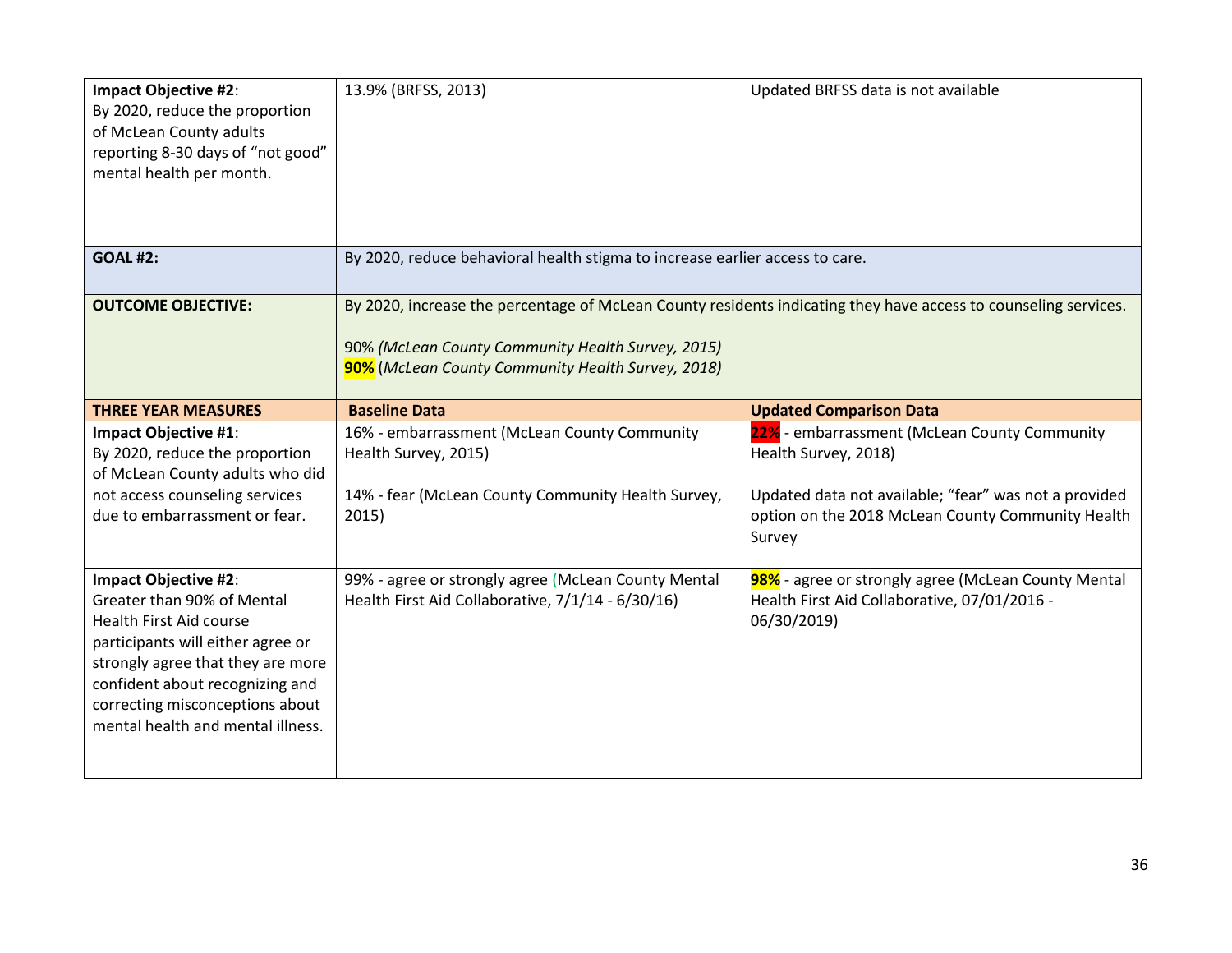| <b>HEALTH PRIORITY: ACCESS TO APPROPRIATE CARE</b>                                                                            |                                                                                                                                                                                                                                                                                                                                                                                                                                                                                                                                                                                                                                                                                                                      |                                                                                                           |  |
|-------------------------------------------------------------------------------------------------------------------------------|----------------------------------------------------------------------------------------------------------------------------------------------------------------------------------------------------------------------------------------------------------------------------------------------------------------------------------------------------------------------------------------------------------------------------------------------------------------------------------------------------------------------------------------------------------------------------------------------------------------------------------------------------------------------------------------------------------------------|-----------------------------------------------------------------------------------------------------------|--|
| GOAL:                                                                                                                         | By 2020, decrease barriers to utilizing primary care in 61701 in order to reduce use of hospital emergency<br>departments (ER) for non-emergent conditions.                                                                                                                                                                                                                                                                                                                                                                                                                                                                                                                                                          |                                                                                                           |  |
| <b>OUTCOME OBJECTIVES:</b>                                                                                                    | By 2020, reduce the percentage of individuals living in 61701 and African Americans using the hospital emergency<br>rooms (ER) for non-emergent conditions.<br>61701 (average of six ER visit indicators): 75.26 visits per 10,000 (Conduent Healthy Communities Institute<br>$\bullet$<br>[HCI], Illinois Hospital Association, 2012-2014)<br>2015-2017 data cannot be compared due to the transition from ICD-9 to ICD-10 codes in 2015<br>African-American (average of 10 ER visit indicators): 96.73 visits per 10,000 (Conduent Healthy Communities<br>Institute [HCI], Illinois Hospital Association, 2012-2014)<br>2015-2017 data cannot be compared due to the transition from ICD-9 to ICD-10 codes in 2015 |                                                                                                           |  |
|                                                                                                                               |                                                                                                                                                                                                                                                                                                                                                                                                                                                                                                                                                                                                                                                                                                                      |                                                                                                           |  |
| <b>THREE YEAR MEASURES</b>                                                                                                    | <b>BASELINE DATA</b>                                                                                                                                                                                                                                                                                                                                                                                                                                                                                                                                                                                                                                                                                                 | <b>UPDATED COMPARISON DATA</b>                                                                            |  |
| <b>Impact Objective #1</b><br>By 2020, increase the proportion<br>of McLean County adults<br>indicating they have access to a | 80% - "at risk" population<br>87% - "general" population (McLean County<br>Community Health Survey, 2015)                                                                                                                                                                                                                                                                                                                                                                                                                                                                                                                                                                                                            | 80% - "at risk" population<br>94% - "general" population (McLean County<br>Community Health Survey, 2018) |  |
| physician.<br><b>Impact Objective #2:</b>                                                                                     | 10% - "at risk" adult population (McLean County                                                                                                                                                                                                                                                                                                                                                                                                                                                                                                                                                                                                                                                                      | 19% - "at risk" adult population (McLean County                                                           |  |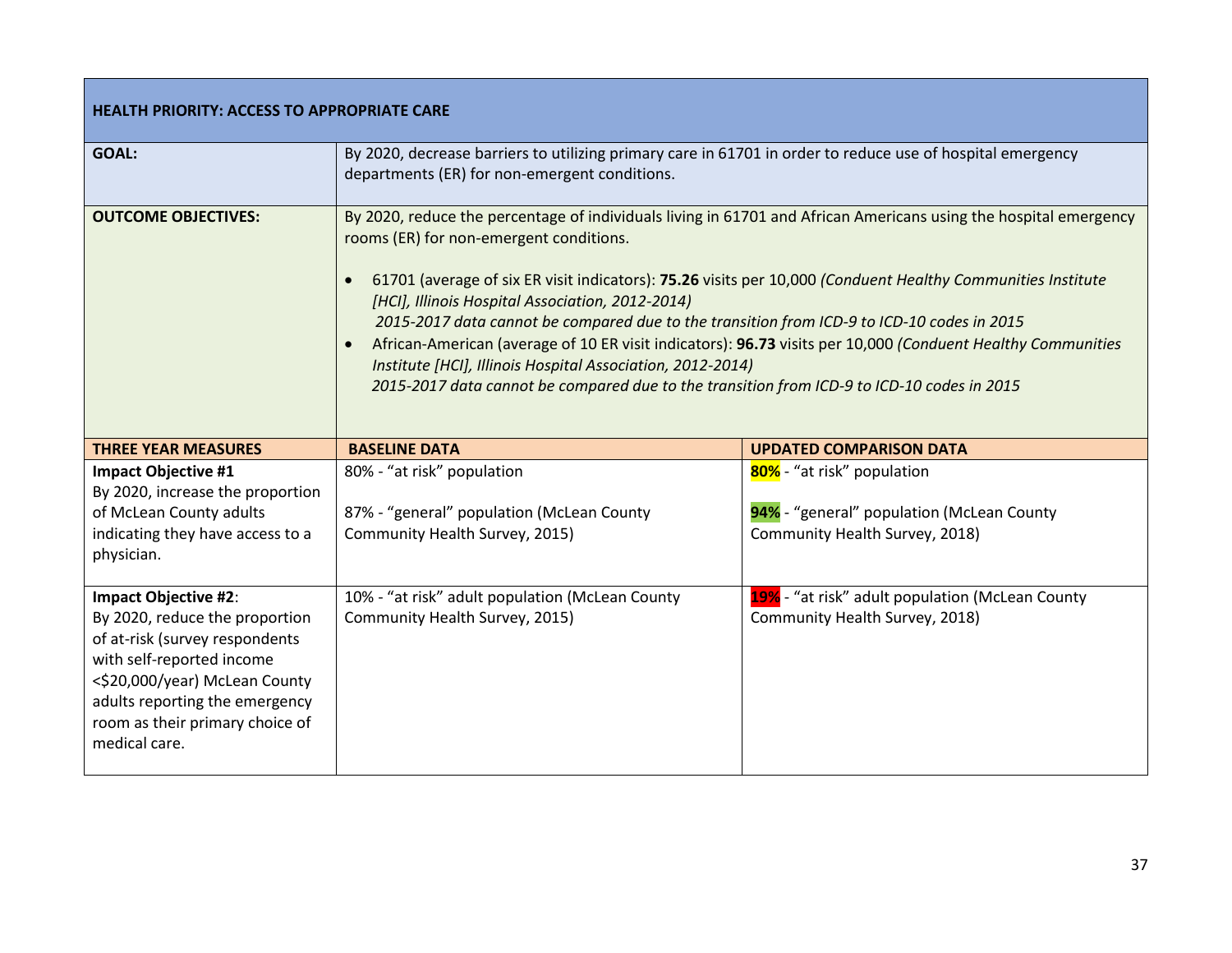| 77% - adult access to dental care (McLean County<br>Community Health Survey, 2015)                                               | 81% - adult access to dental care (McLean County<br>Community Health Survey, 2018)                               |
|----------------------------------------------------------------------------------------------------------------------------------|------------------------------------------------------------------------------------------------------------------|
| 39.1% of McLean County residents do not have dental<br>insurance (United Way Community Assessment, 2014);                        | No new United Way Community Assessment since 2014                                                                |
| 45% of McLean County adult residents had no dental<br>insurance (McLean County Community Health Survey,<br>2015)                 | 46% of McLean County adult residents had no dental<br>insurance (McLean County Community Health Survey,<br>2018) |
| Age-adjusted ER rate due to dental problems:<br>52.2 visits/10,000 population (HCI, Illinois Hospital<br>Association, 2013-2015) | 2015-2017 data cannot be compared due to the<br>transition from ICD-9 to ICD-10 codes in 2015                    |
|                                                                                                                                  |                                                                                                                  |
|                                                                                                                                  |                                                                                                                  |
|                                                                                                                                  |                                                                                                                  |
|                                                                                                                                  |                                                                                                                  |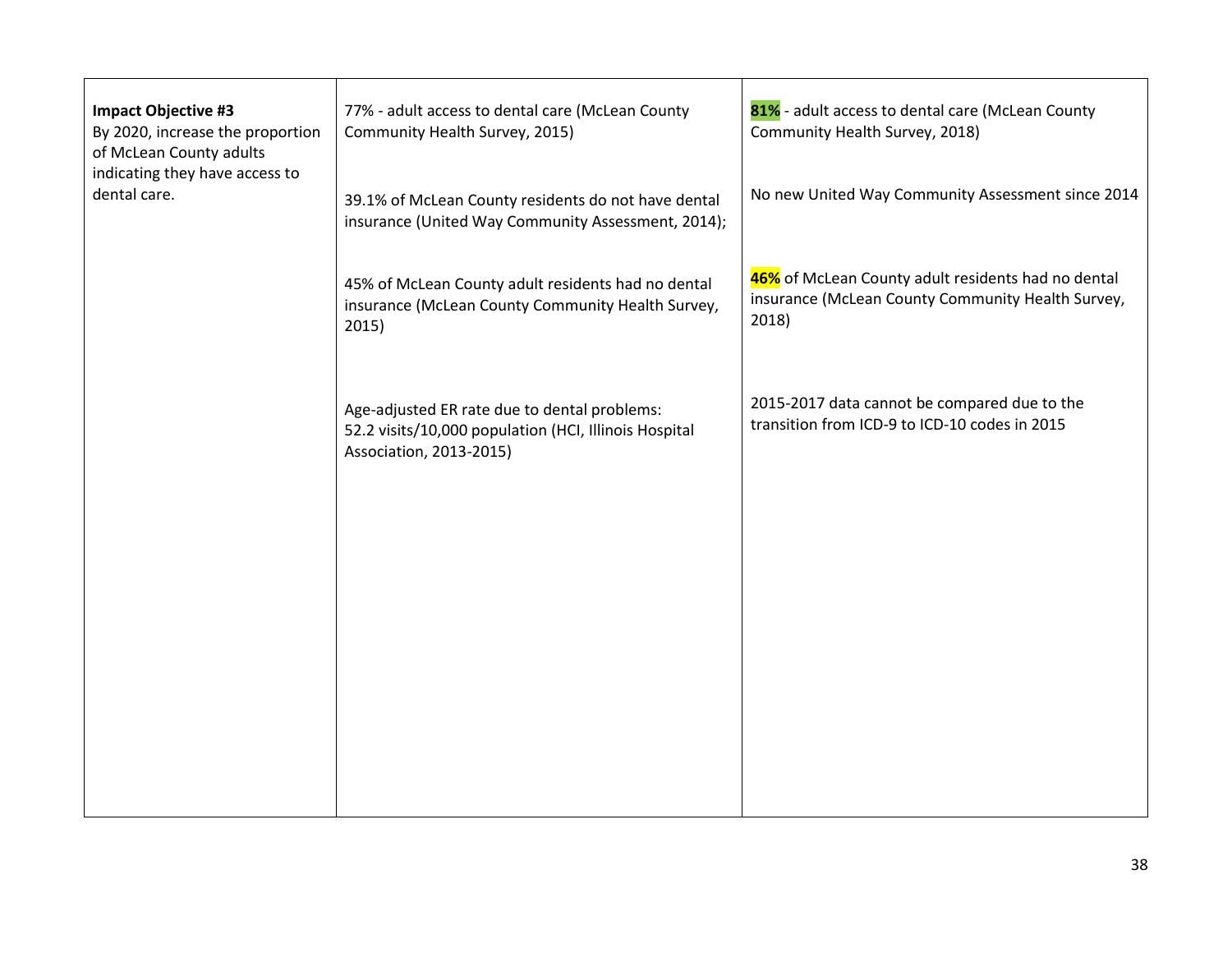| <b>HEALTH PRIORITY: Obesity</b>                                                                                                                    |                                                                                                                                                                                                                                                                                                                                                                                                                                           |                                                                                                                                         |  |
|----------------------------------------------------------------------------------------------------------------------------------------------------|-------------------------------------------------------------------------------------------------------------------------------------------------------------------------------------------------------------------------------------------------------------------------------------------------------------------------------------------------------------------------------------------------------------------------------------------|-----------------------------------------------------------------------------------------------------------------------------------------|--|
| <b>GOAL:</b>                                                                                                                                       | By 2020, pursue policy, system and environmental changes to maintain or increase the percentage of people<br>living at a healthy body weight in McLean County.                                                                                                                                                                                                                                                                            |                                                                                                                                         |  |
| <b>OUTCOME OBJECTIVES:</b>                                                                                                                         | By 2020, maintain or increase the percentage of people living at a healthy body weight in McLean County.<br>Adults: 35.2% (Behavioral Risk Factor Surveillance System [BRFSS], 2013)<br>$\bullet$<br>Adults: 35.2% (McLean County Community Health Survey, 2018)<br>$\bullet$<br>8 <sup>th</sup> graders: 75% (Illinois Youth Survey [IYS], 2014)<br>$\bullet$<br>8 <sup>th</sup> graders: <b>74%</b> (Illinois Youth Survey [IYS], 2018) |                                                                                                                                         |  |
| <b>THREE YEAR MEASURES</b>                                                                                                                         | <b>BASELINE DATA</b>                                                                                                                                                                                                                                                                                                                                                                                                                      | <b>UPDATED COMPARISON DATA</b>                                                                                                          |  |
| <b>Impact Objective #1</b><br>By 2020, increase the rate of<br>adults and children in McLean<br>County who engage in regular<br>physical activity. | 69% - Adults (Behavioral Risk Factor Surveillance<br>System [BRFSS] 2013)<br>39% of adults exercise 3 or more times per week<br>(McLean County Community Health Survey, 2015)                                                                                                                                                                                                                                                             | Updated BRFSS data is not available<br>49% of adults exercise 3 or more times per week (McLean<br>County Community Health Survey, 2018) |  |
|                                                                                                                                                    | 27% of adults do not exercise at all (McLean County<br>Community Health Survey, 2015)                                                                                                                                                                                                                                                                                                                                                     | 20% of adults do not exercise at all (McLean County<br>Community Health Survey, 2018)                                                   |  |
|                                                                                                                                                    | 87% of 8 <sup>th</sup> graders exercise 3 or more times per<br>week (Illinois Youth Survey [IYS], 2016)                                                                                                                                                                                                                                                                                                                                   | 86% of 8 <sup>th</sup> graders exercise 3 or more times per week (IYS,<br>2018)                                                         |  |